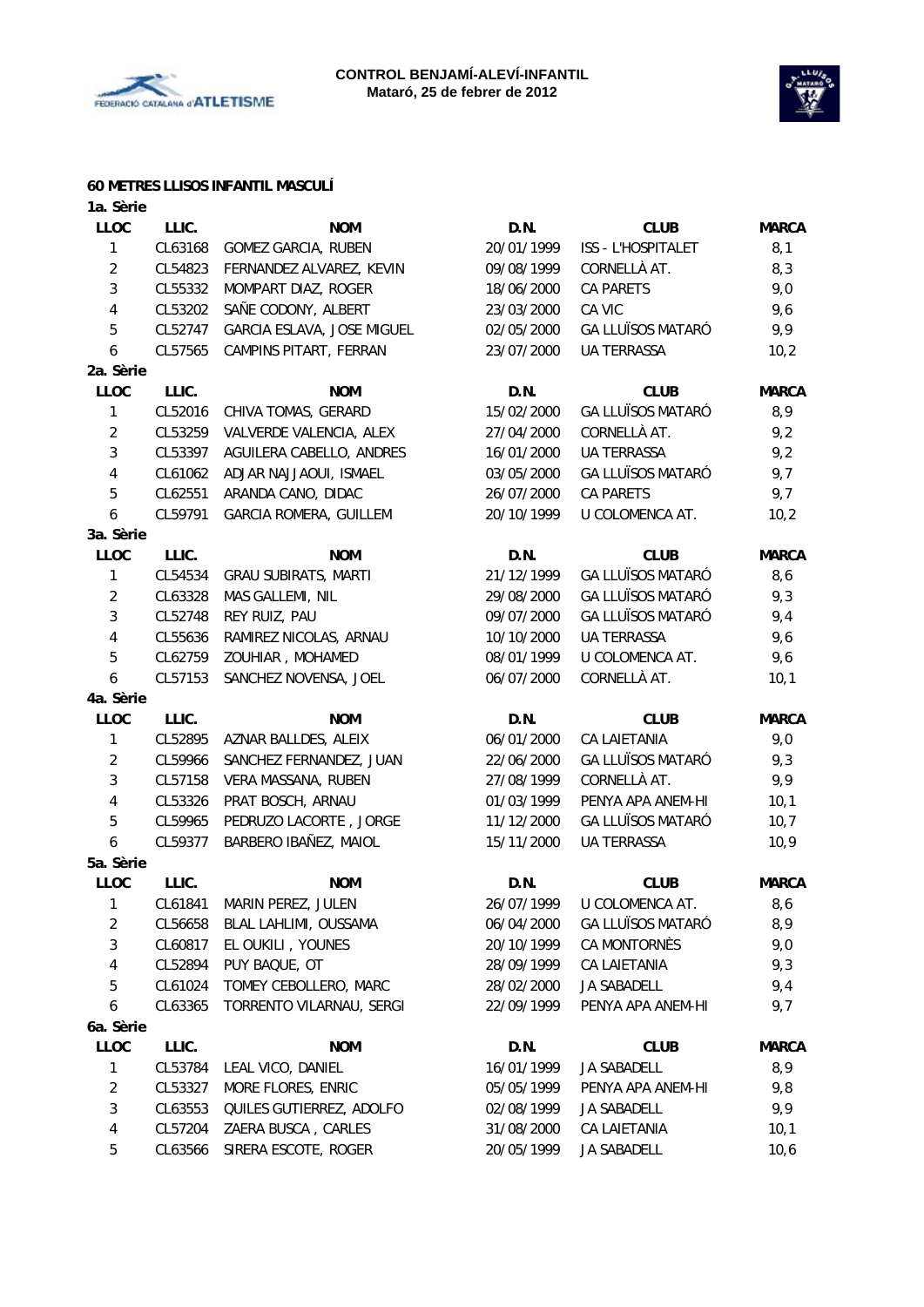



| 7a. Sèrie        |         |                                    |            |                          |              |
|------------------|---------|------------------------------------|------------|--------------------------|--------------|
| <b>LLOC</b>      | LLIC.   | <b>NOM</b>                         | D.N.       | <b>CLUB</b>              | <b>MARCA</b> |
| $\mathbf{1}$     | CL50412 | NOGUERA TRABALON, DANIEL           | 16/06/1999 | CORNELLÀ AT.             | 8,6          |
| $\overline{2}$   | CL53774 | CARDERO LOZANO, JOEL               | 03/09/2000 | JA SABADELL              | 8,9          |
| $\mathbf{3}$     | CL63554 | QUILES GUTIERREZ, PAU              | 02/08/1999 | JA SABADELL              | 10,0         |
| $\overline{4}$   | CL63326 | GIL PAJUELO, SAMUEL                | 18/08/2000 | <b>GA LLUÏSOS MATARÓ</b> | 10,2         |
| 5                | CL60958 | GRIS GARCIA, ARNAU                 | 24/11/2000 | ISS - L'HOSPITALET       | 10, 8        |
| 8a. Sèrie        |         |                                    |            |                          |              |
| <b>LLOC</b>      | LLIC.   | <b>NOM</b>                         | D.N.       | <b>CLUB</b>              | <b>MARCA</b> |
| $\mathbf{1}$     | CL52055 | SABARIEGO SAEZ, CRISTIAN           | 28/12/1999 | <b>AVINENT MANRESA</b>   | 9,1          |
| $\overline{2}$   | CL61894 | OBRADORS CARO, ALBERT              | 16/11/2000 | <b>AVINENT MANRESA</b>   | 9,4          |
| $\sqrt{3}$       | CL63676 | SALA MONTEAGUDO, JOEL              | 25/02/2000 | CA CALELLA               | 9,6          |
| $\overline{4}$   | CL63677 | TIGRI VALDIVIA, ANTONIO            | 01/02/2000 | CA CALELLA               | 9,9          |
| $\overline{5}$   | CL61094 | EL KHARRAZ, MOHAMMED LAHBIB        | 09/01/1999 | <b>AVINENT MANRESA</b>   | 10,3         |
| $\boldsymbol{6}$ | CL59072 | TRISTANY RODRIGUEZ, BERNAT         | 25/12/2000 | CA MONTORNÈS             | 10, 5        |
| 9a. Sèrie        |         |                                    |            |                          |              |
| LLOC             | LLIC.   | <b>NOM</b>                         | D.N.       | <b>CLUB</b>              | <b>MARCA</b> |
| $\mathbf{1}$     | CL52893 | MITJANS PANEQUE, MARCEL            | 19/03/1999 | CA LAIETANIA             | 9,1          |
| $\overline{2}$   | CL58760 | CORBERA RUBIO, MIQUEL              | 16/11/1999 | CA MONTORNÈS             | 9,4          |
| 3                | CL58708 | MAÑE GARCIA, IVAN                  | 18/05/2000 | CA CALELLA               | 10,0         |
|                  |         | 600 METRES LLISOS INFANTIL MASCULÍ |            |                          |              |
| 1a. Sèrie        |         |                                    |            |                          |              |
| <b>LLOC</b>      | LLIC.   | <b>NOM</b>                         | D.N.       | <b>CLUB</b>              | <b>MARCA</b> |
| $\mathbf{1}$     | CL63168 | <b>GOMEZ GARCIA, RUBEN</b>         | 20/01/1999 | ISS - L'HOSPITALET       | 1,42,1       |
| $\overline{2}$   | CL54823 | FERNANDEZ ALVAREZ, KEVIN           | 09/08/1999 | CORNELLÀ AT.             | 1,42,7       |
| $\mathbf{3}$     | CL57245 | LOPEZ SEGURA, ANTONIO              | 15/04/2000 | CA MOLLET                | 1,43,8       |
| $\sqrt{4}$       | CL56658 | BLAL LAHLIMI, OUSSAMA              | 06/04/2000 | <b>GA LLUÏSOS MATARÓ</b> | 1,45,1       |
| $\mathbf 5$      | CL62759 | ZOUHIAR, MOHAMED                   | 08/01/1999 | U COLOMENCA AT.          | 1,49,5       |
| $\boldsymbol{6}$ | CL59831 | GUERRA ALEJANDRE, JAIME            | 30/10/1999 | CORNELLÀ AT.             | 1,49,9       |
| $\overline{7}$   | CL62173 | LOPEZ MAZORRIAGA, ARNAU            | 27/12/1999 | <b>AVINENT MANRESA</b>   | 1, 50, 3     |
| 8                | CL58760 | CORBERA RUBIO, MIQUEL              | 16/11/1999 | CA MONTORNÈS             | 1,50,6       |
| 9                | CL52894 | PUY BAQUE, OT                      | 28/09/1999 | CA LAIETANIA             | 1,50,8       |
| 10               | CL61841 | MARIN PEREZ, JULEN                 | 26/07/1999 | U COLOMENCA AT.          | 1,51,1       |
| 11               | CL63365 | TORRENTO VILARNAU, SERGI           | 22/09/1999 | PENYA APA ANEM-HI        | 2,08,9       |
| 12               | CL63553 | QUILES GUTIERREZ, ADOLFO           | 02/08/1999 | JA SABADELL              | 2, 12, 3     |
| 13               | CL53326 | PRAT BOSCH, ARNAU                  | 01/03/1999 | PENYA APA ANEM-HI        | 2,23,3       |
| 14               | CL63566 | SIRERA ESCOTE, ROGER               | 20/05/1999 | JA SABADELL              | 2,31,9       |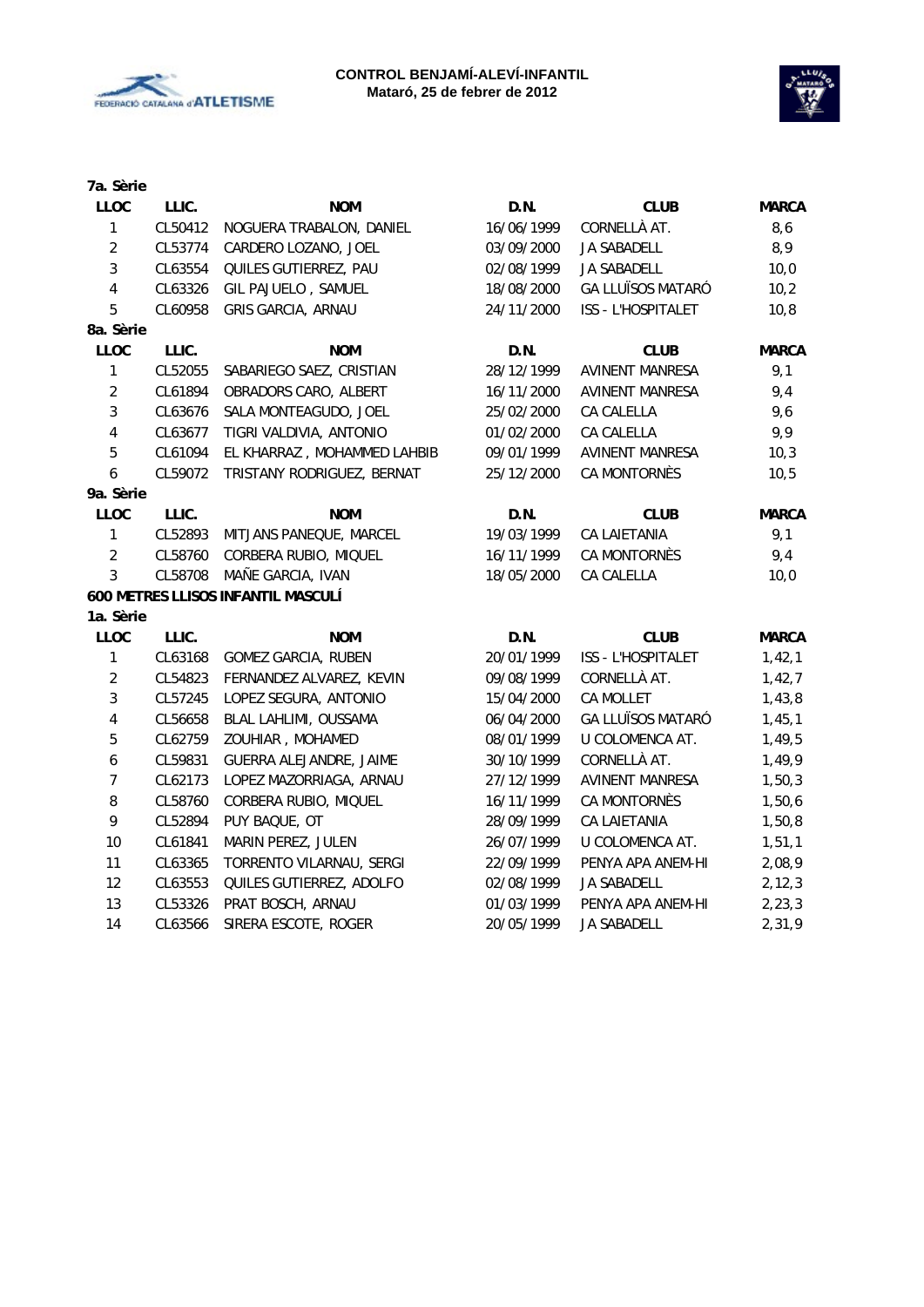



| 2a. Sèrie        |         |                                     |            |                          |              |
|------------------|---------|-------------------------------------|------------|--------------------------|--------------|
| <b>LLOC</b>      | LLIC.   | <b>NOM</b>                          | D.N.       | <b>CLUB</b>              | <b>MARCA</b> |
| $\mathbf{1}$     | CL55737 | SAYAGO CEREZO, JULEN                | 09/09/1999 | CORNELLÀ AT.             | 1,51,1       |
| $\sqrt{2}$       | CL54202 | ALVAREZ SILVA, ALBERT               | 15/11/2000 | CA MOLLET                | 1,52,9       |
| $\mathbf{3}$     | CL53774 | CARDERO LOZANO, JOEL                | 03/09/2000 | JA SABADELL              | 1,53,8       |
| $\sqrt{4}$       | CL53259 | VALVERDE VALENCIA, ALEX             | 27/04/2000 | CORNELLÀ AT.             | 1,54,1       |
| 5                | CL63328 | MAS GALLEMI, NIL                    | 29/08/2000 | <b>GA LLUÏSOS MATARÓ</b> | 1,57,2       |
| $\boldsymbol{6}$ | CL57153 | SANCHEZ NOVENSA, JOEL               | 06/07/2000 | CORNELLÀ AT.             | 1,58,6       |
| $\overline{7}$   | CL61894 | OBRADORS CARO, ALBERT               | 16/11/2000 | <b>AVINENT MANRESA</b>   | 2,01,6       |
| 8                | CL52748 | REY RUIZ, PAU                       | 09/07/2000 | <b>GA LLUÏSOS MATARÓ</b> | 2,02,1       |
| 9                | CL55336 | GOMEZ GARCIA, GUILLEM               | 28/12/2000 | CA MOLLET                | 2,02,4       |
| 10               | CL53327 | MORE FLORES, ENRIC                  | 05/05/1999 | PENYA APA ANEM-HI        | 2,02,8       |
| 11               | CL64040 | MANYOSA OLLER, MARTI                | 10/06/2000 | JA SABADELL              | 2, 11, 1     |
| 12               | CL59070 | BORREGO LOPEZ, RAUL                 | 21/01/2000 | CA CANOVELLES            | 2, 12, 4     |
| 13               | CL60272 | PONS ESTEVE, MARC                   | 29/06/2000 | CE UNIVERSITARI          | 2, 18, 4     |
| 14               | CL59072 | TRISTANY RODRIGUEZ, BERNAT          | 25/12/2000 | CA MONTORNÈS             | 2, 19, 1     |
| 15               | CL58770 | NOGUEIRA LOPEZ, XAVIER              | 07/12/2000 | CA CANOVELLES            | 2, 20, 6     |
|                  |         | 2000 METRES LLISOS INFANTIL MASCULÍ |            |                          |              |
| <b>LLOC</b>      | LLIC.   | <b>NOM</b>                          | D.N.       | <b>CLUB</b>              | <b>MARCA</b> |
| $\mathbf{1}$     | CL61094 | EL KHARRAZ, MOHAMMED LAHBIB         | 09/01/1999 | <b>AVINENT MANRESA</b>   | 7,07,4       |
| $\overline{2}$   | CL61053 | SOTO MELENDEZ, JUAN                 | 22/11/2000 | CA SPORT CANET           | 7,08,9       |
| 3                | CL58362 | TRAVE ASENSIO, SERGI                | 09/06/1999 | <b>JA SABADELL</b>       | 7, 10, 5     |
| $\pmb{4}$        | CL61062 | ADJAR NAJJAOUI, ISMAEL              | 03/05/2000 | <b>GA LLUÏSOS MATARÓ</b> | 7, 17, 1     |
| 5                | CL55178 | VIVAS GLASER, DAN NOAH              | 02/03/1999 | <b>GA LLUÏSOS MATARÓ</b> | 7,19,4       |
| $\boldsymbol{6}$ | CL55180 | BASSONS MORENO, POL                 | 13/12/1999 | <b>GA LLUÏSOS MATARÓ</b> | 7,33,5       |
| $\overline{7}$   | CL52895 | AZNAR BALLDES, ALEIX                | 06/01/2000 | CA LAIETANIA             | 7,42,5       |
| 8                | CL59791 | GARCIA ROMERA, GUILLEM              | 20/10/1999 | U COLOMENCA AT.          | 7,51,1       |
| 9                | CL53865 | JORBA LLOSES, POL                   | 12/08/2000 | AVINENT MANRESA          | 7,55,1       |
| 10               | CL57565 | CAMPINS PITART, FERRAN              | 23/07/2000 | <b>UA TERRASSA</b>       | 8,00,7       |
| 11               | CL58340 | HERRERO MORENO, DAVID               | 01/04/2000 | <b>JA SABADELL</b>       | 8, 16, 2     |
| 12               | CL53772 | PONTANILLA GARCIA, MARC             | 23/11/2000 | JA SABADELL              | 8, 17, 7     |
| 13               | CL63553 | QUILES GUTIERREZ, ADOLFO            | 02/08/1999 | JA SABADELL              | 8,30,7       |
| 14               | CL57204 | ZAERA BUSCA, CARLES                 | 31/08/2000 | CA LAIETANIA             | 8,36,6       |
| 15               | CL60958 | <b>GRIS GARCIA, ARNAU</b>           | 24/11/2000 | ISS - L'HOSPITALET       | 9,55,1       |
|                  |         | 60 METRES TANQUES INFANTIL MASCULÍ  |            |                          |              |
| 1a. Sèrie        |         |                                     |            |                          |              |
| <b>LLOC</b>      | LLIC.   | <b>NOM</b>                          | D.N.       | <b>CLUB</b>              | <b>MARCA</b> |
| $\mathbf{1}$     | CL56658 | BLAL LAHLIMI, OUSSAMA               | 06/04/2000 | <b>GA LLUÏSOS MATARÓ</b> | 11,2         |
| $\overline{2}$   | CL52894 | PUY BAQUE, OT                       | 28/09/1999 | CA LAIETANIA             | 12,0         |
| 3                | CL52055 | SABARIEGO SAEZ, CRISTIAN            | 28/12/1999 | AVINENT MANRESA          | 12,3         |
| 4                | CL61062 | ADJAR NAJJAOUI, ISMAEL              | 03/05/2000 | <b>GA LLUÏSOS MATARÓ</b> | 12,3         |
| 5                | CL52016 | CHIVA TOMAS, GERARD                 | 15/02/2000 | <b>GA LLUÏSOS MATARÓ</b> | 12,4         |
| 2a. Sèrie        |         |                                     |            |                          |              |
| <b>LLOC</b>      | LLIC.   | <b>NOM</b>                          | D.N.       | <b>CLUB</b>              | <b>MARCA</b> |
| 1                | CL54534 | <b>GRAU SUBIRATS, MARTI</b>         | 21/12/1999 | <b>GA LLUÏSOS MATARÓ</b> | 11,4         |
| $\overline{c}$   | CL53259 | VALVERDE VALENCIA, ALEX             | 27/04/2000 | CORNELLÀ AT.             | 12,1         |
| 3                | CL52893 | MITJANS PANEQUE, MARCEL             | 19/03/1999 | CA LAIETANIA             | 12,5         |
| 4                | CL55332 | MOMPART DIAZ, ROGER                 | 18/06/2000 | CA PARETS                | 13,6         |
| 5                | CL59965 | PEDRUZO LACORTE, JORGE              | 11/12/2000 | <b>GA LLUÏSOS MATARÓ</b> | 14,1         |
| 6                | CL57153 | SANCHEZ NOVENSA, JOEL               | 06/07/2000 | CORNELLÀ AT.             | 15,4         |
|                  |         |                                     |            |                          |              |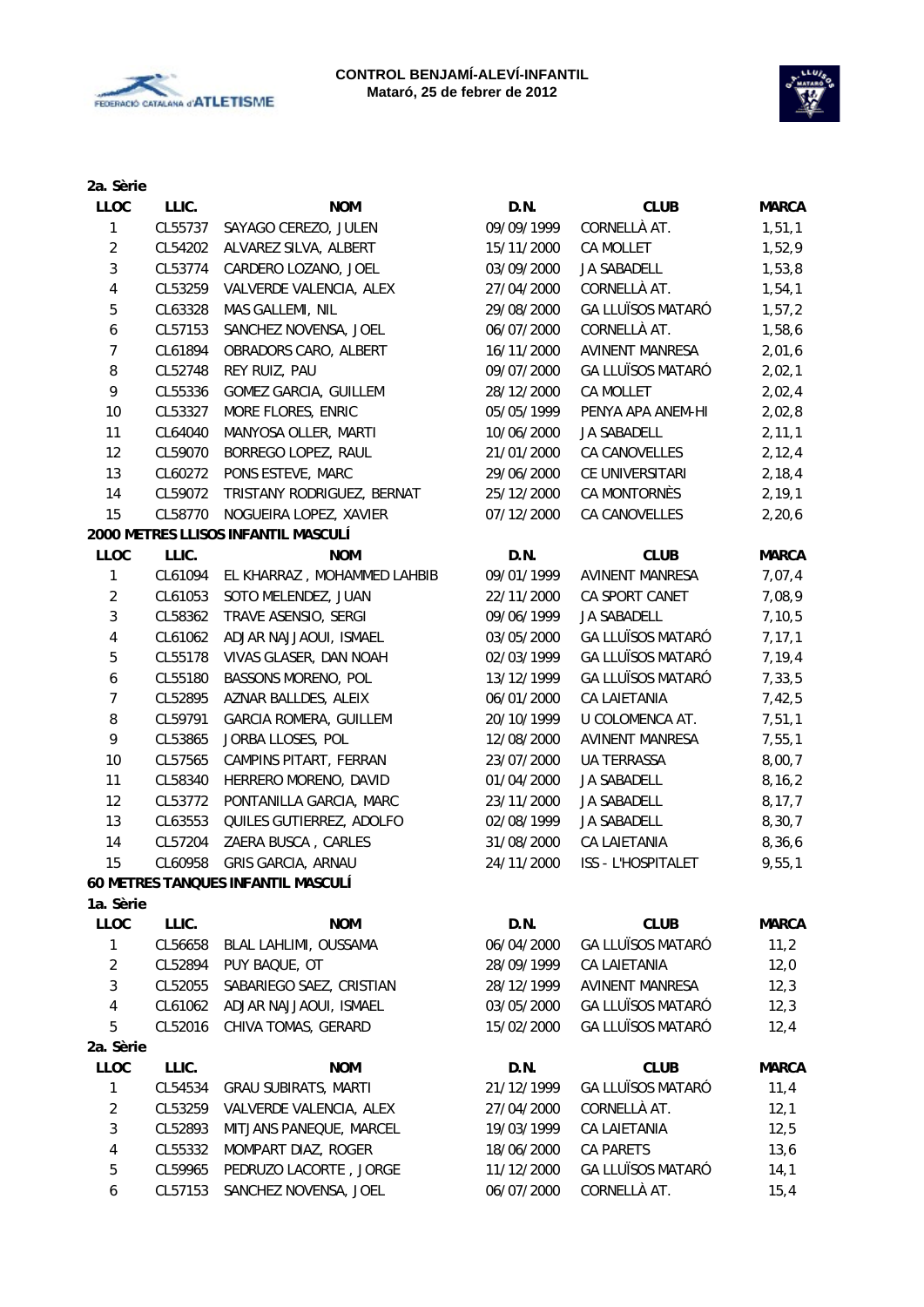



| <b>CLUB</b>              | <b>MARCA</b> |
|--------------------------|--------------|
|                          |              |
| ISS - L'HOSPITALET       | 11,7         |
| <b>GA LLUÏSOS MATARÓ</b> | 12, 2        |
| <b>GA LLUÏSOS MATARÓ</b> | 12,6         |
| CA PARETS                | 14,1         |
| <b>GA LLUÏSOS MATARÓ</b> | 14,3         |
|                          |              |
| CA VIC                   | 9,10         |
| CA MONTORNÈS             | 8,95         |
| <b>JA SABADELL</b>       | 8,91         |
| CORNELLÀ AT.             | 8,70         |
| CA LAIETANIA             | 8,68         |
| MUNTANYENC S.CUGAT       | 8,52         |
| CA LAIETANIA             | 8,52         |
| CA MONTORNÈS             | 8,44         |
| JA SABADELL              | 8,42         |
| CORNELLÀ AT.             | 8,40         |
| CORNELLÀ AT.             | 8,39         |
| <b>GA LLUÏSOS MATARÓ</b> | 8,27         |
| <b>GA LLUÏSOS MATARÓ</b> | 8,19         |
| <b>GA LLUÏSOS MATARÓ</b> | 8,09         |
| CA VIC                   | 7,94         |
| <b>GA LLUÏSOS MATARÓ</b> | 7,92         |
| JA SABADELL              | 7,91         |
| U COLOMENCA AT.          | 7,79         |
| <b>GA LLUÏSOS MATARÓ</b> | 7,64         |
| CORNELLÀ AT.             | 7,61         |
| <b>JA SABADELL</b>       | 7,40         |
| CORNELLÀ AT.             | 7,32         |
| <b>GA LLUÏSOS MATARÓ</b> | 7,25         |
| CORNELLÀ AT.             | <b>NULS</b>  |
| MUNTANYENC S.CUGAT       | <b>NULS</b>  |
| <b>AVINENT MANRESA</b>   | <b>NULS</b>  |
|                          |              |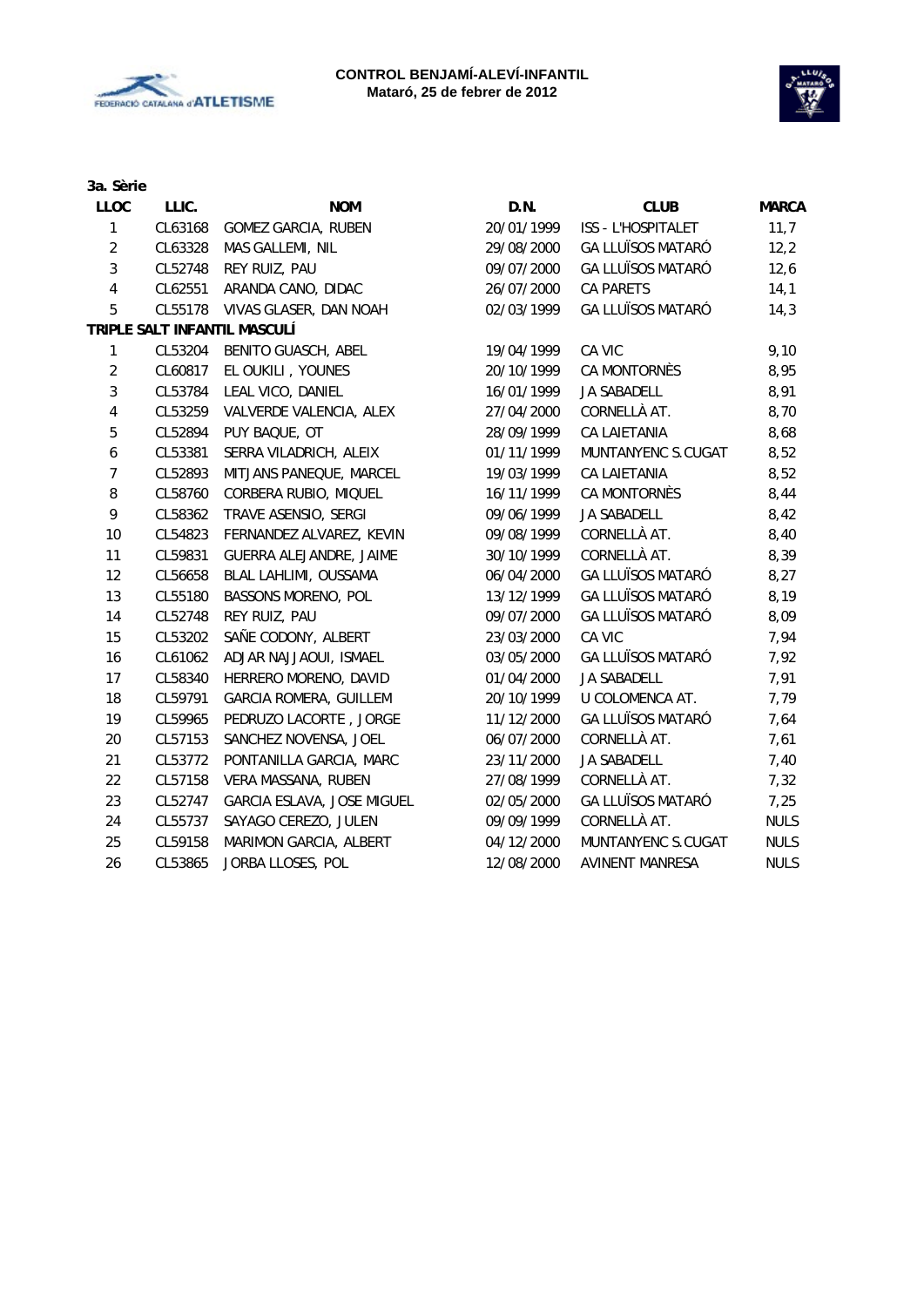



## **LLANÇAMENT DE PES INFANTIL MASCULÍ**

| $\mathbf{1}$            | CL53943 | ABRADO GROSS, POL                   | 25/03/2000 | MUNTANYENC S.CUGAT       | 10,06 |
|-------------------------|---------|-------------------------------------|------------|--------------------------|-------|
| 2                       | CL56658 | BLAL LAHLIMI, OUSSAMA               | 06/04/2000 | <b>GA LLUÏSOS MATARÓ</b> | 9,30  |
| 3                       | CL58800 | TORIJA VAZQUEZ, DANIEL              | 22/06/1999 | U COLOMENCA AT.          | 9,22  |
| 4                       | CL63753 | TORRES LOPEZ, JOEL                  | 09/09/1999 | CA LAIETANIA             | 9,05  |
| $\overline{5}$          | CL63365 | TORRENTO VILARNAU, SERGI            | 22/09/1999 | PENYA APA ANEM-HI        | 8,33  |
| 6                       | CL50412 | NOGUERA TRABALON, DANIEL            | 16/06/1999 | CORNELLÀ AT.             | 8,28  |
| $\overline{7}$          | CL53397 | AGUILERA CABELLO, ANDRES            | 16/01/2000 | <b>UA TERRASSA</b>       | 8,06  |
| 8                       | CL53326 | PRAT BOSCH, ARNAU                   | 01/03/1999 | PENYA APA ANEM-HI        | 7,92  |
| 9                       | CL61747 | MUÑOZ MARQUEZ, YAGO                 | 25/03/1999 | CA LAIETANIA             | 7,78  |
| 10                      | CL55180 | BASSONS MORENO, POL                 | 13/12/1999 | <b>GA LLUÏSOS MATARÓ</b> | 6,86  |
| 11                      | CL58708 | MAÑE GARCIA, IVAN                   | 18/05/2000 | CA CALELLA               | 6,70  |
| 12                      | CL62866 | PUNCIANO MORILLO, IVAN              | 03/08/1999 | CA CANALETES             | 6,66  |
| 13                      | CL53327 | MORE FLORES, ENRIC                  | 05/05/1999 | PENYA APA ANEM-HI        | 6,46  |
| 14                      | CL61024 | TOMEY CEBOLLERO, MARC               | 28/02/2000 | JA SABADELL              | 6,43  |
| 15                      | CL52895 | AZNAR BALLDES, ALEIX                | 06/01/2000 | CA LAIETANIA             | 6,42  |
| 16                      | CL61894 | OBRADORS CARO, ALBERT               | 16/11/2000 | <b>AVINENT MANRESA</b>   | 6, 21 |
| 17                      | CL63677 | TIGRI VALDIVIA, ANTONIO             | 01/02/2000 | CA CALELLA               | 5,63  |
| 18                      | CL59966 | SANCHEZ FERNANDEZ, JUAN             | 22/06/2000 | <b>GA LLUÏSOS MATARÓ</b> | 5,58  |
| 19                      | CL63326 | GIL PAJUELO, SAMUEL                 | 18/08/2000 | <b>GA LLUÏSOS MATARÓ</b> | 5,15  |
| 20                      | CL56660 | FERRER PEÑA, JAVIER                 | 21/07/1999 | <b>GA LLUÏSOS MATARÓ</b> | 5,01  |
| 21                      | CL55332 | MOMPART DIAZ, ROGER                 | 18/06/2000 | <b>CA PARETS</b>         | 4,99  |
| 22                      | CL61062 | ADJAR NAJJAOUI, ISMAEL              | 03/05/2000 | <b>GA LLUÏSOS MATARÓ</b> | 4,69  |
| 23                      | CL62551 | ARANDA CANO, DIDAC                  | 26/07/2000 | <b>CA PARETS</b>         | 4,33  |
| 24                      | CL52747 | GARCIA ESLAVA, JOSE MIGUEL          | 02/05/2000 | <b>GA LLUÏSOS MATARÓ</b> | 4,21  |
| 25                      | CL57204 | ZAERA BUSCA, CARLES                 | 31/08/2000 | CA LAIETANIA             | 4, 12 |
|                         |         | LLANÇAMENT DE DISC INFANTIL MASCULÍ |            |                          |       |
| $\mathbf{1}$            | CL53943 | ABRADO GROSS, POL                   | 25/03/2000 | MUNTANYENC S.CUGAT       | 27,15 |
| $\overline{2}$          | CL53204 | BENITO GUASCH, ABEL                 | 19/04/1999 | CA VIC                   | 25,83 |
| $\mathbf{3}$            | CL58800 | TORIJA VAZQUEZ, DANIEL              | 22/06/1999 | U COLOMENCA AT.          | 25,80 |
| $\overline{\mathbf{4}}$ | CL62866 | PUNCIANO MORILLO, IVAN              | 03/08/1999 | CA CANALETES             | 24,46 |
| 5                       | CL58708 | MAÑE GARCIA, IVAN                   | 18/05/2000 | CA CALELLA               | 23,60 |
| 6                       | CL53397 | AGUILERA CABELLO, ANDRES            | 16/01/2000 | UA TERRASSA              | 20,87 |
| $\overline{7}$          | CL50412 | NOGUERA TRABALON, DANIEL            | 16/06/1999 | CORNELLÀ AT.             | 20,14 |
| 8                       | CL61841 | MARIN PEREZ, JULEN                  | 26/07/1999 | U COLOMENCA AT.          | 19,57 |
| 9                       | CL59966 | SANCHEZ FERNANDEZ, JUAN             | 22/06/2000 | <b>GA LLUÏSOS MATARÓ</b> | 17,63 |
| 10                      | CL55180 | BASSONS MORENO, POL                 | 13/12/1999 | <b>GA LLUÏSOS MATARÓ</b> | 17,21 |
| 11                      | CL61747 | MUÑOZ MARQUEZ, YAGO                 | 25/03/1999 | CA LAIETANIA             | 16,32 |
| 12                      | CL57153 | SANCHEZ NOVENSA, JOEL               | 06/07/2000 | CORNELLÀ AT.             | 16,05 |
| 13                      | CL53202 | SAÑE CODONY, ALBERT                 | 23/03/2000 | CA VIC                   | 15,62 |
| 14                      | CL57158 | VERA MASSANA, RUBEN                 | 27/08/1999 | CORNELLÀ AT.             | 15,51 |
| 15                      | CL53327 | MORE FLORES, ENRIC                  | 05/05/1999 | PENYA APA ANEM-HI        | 15,40 |
| 16                      | CL61062 | ADJAR NAJJAOUI, ISMAEL              | 03/05/2000 | <b>GA LLUÏSOS MATARÓ</b> | 15,05 |
| 17                      | CL63753 | TORRES LOPEZ, JOEL                  | 09/09/1999 | CA LAIETANIA             | 14,90 |
| 18                      | CL63365 | TORRENTO VILARNAU, SERGI            | 22/09/1999 | PENYA APA ANEM-HI        | 14,80 |
| 19                      | CL60272 | PONS ESTEVE, MARC                   | 29/06/2000 | CE UNIVERSITARI          | 12,21 |
| 20                      | CL59791 | GARCIA ROMERA, GUILLEM              | 20/10/1999 | U COLOMENCA AT.          | 11,98 |
| 21                      | CL53326 | PRAT BOSCH, ARNAU                   | 01/03/1999 | PENYA APA ANEM-HI        | 11,97 |
| 22                      | CL56660 | FERRER PEÑA, JAVIER                 | 21/07/1999 | <b>GA LLUÏSOS MATARÓ</b> | 11,40 |
| 23                      | CL61894 | OBRADORS CARO, ALBERT               | 16/11/2000 | <b>AVINENT MANRESA</b>   | 11,38 |
| 24                      | CL62759 | ZOUHIAR, MOHAMED                    | 08/01/1999 | U COLOMENCA AT.          | 11,20 |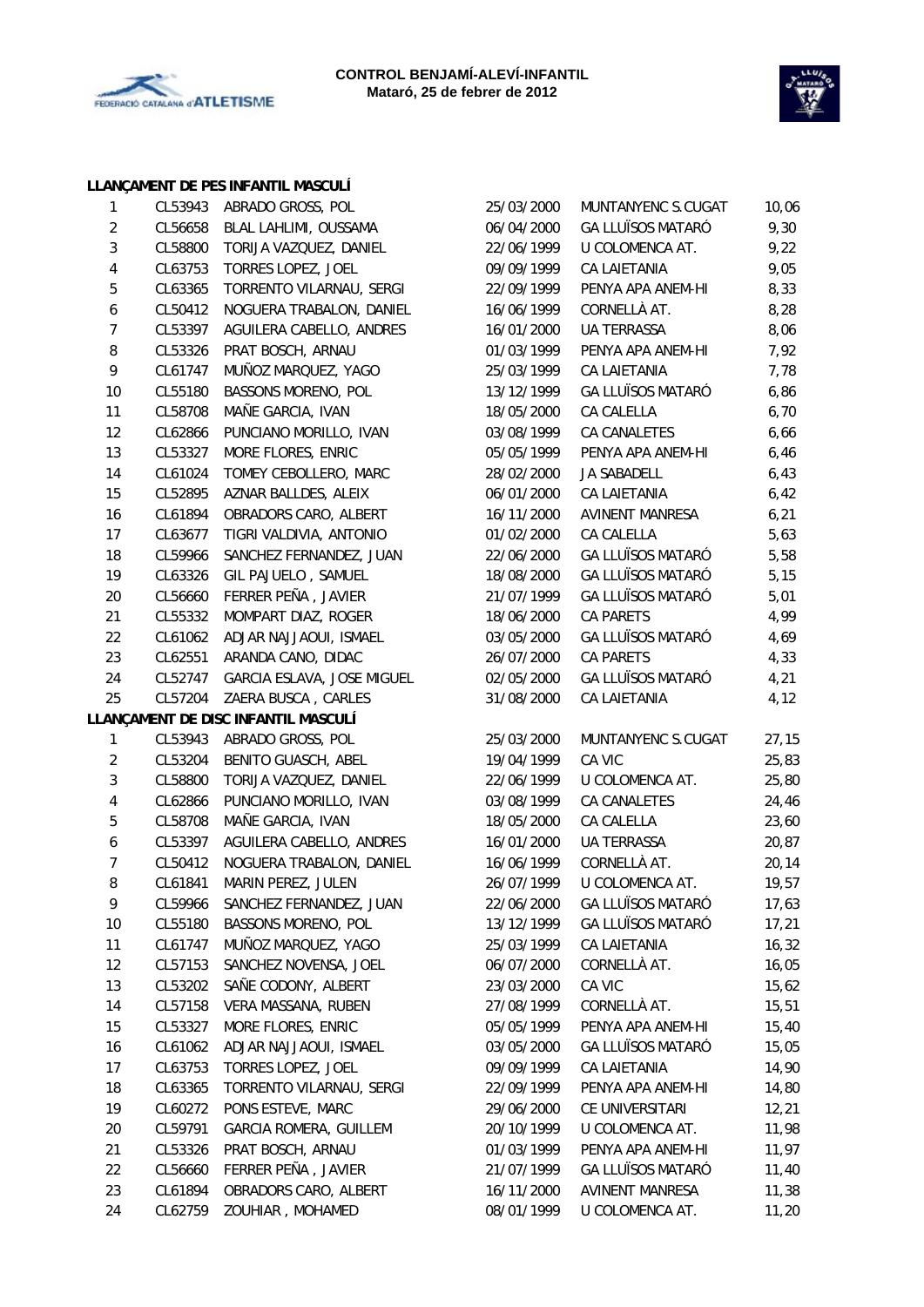



| -25 | CL63326 GIL PAJUELO, SAMUEL        |                       | 18/08/2000 GA LLUÏSOS MATARÓ | 11.00 |
|-----|------------------------------------|-----------------------|------------------------------|-------|
| -26 | CL63677 TIGRI VALDIVIA, ANTONIO    | 01/02/2000 CA CALELLA |                              | 10.29 |
| 27  | CL63566 SIRERA ESCOTE, ROGER       |                       | 20/05/1999 JA SABADELL       | 9.14  |
| -28 | CL52747 GARCIA ESLAVA, JOSE MIGUEL |                       | 02/05/2000 GA LLUÏSOS MATARÓ | 8.35  |
|     |                                    |                       |                              |       |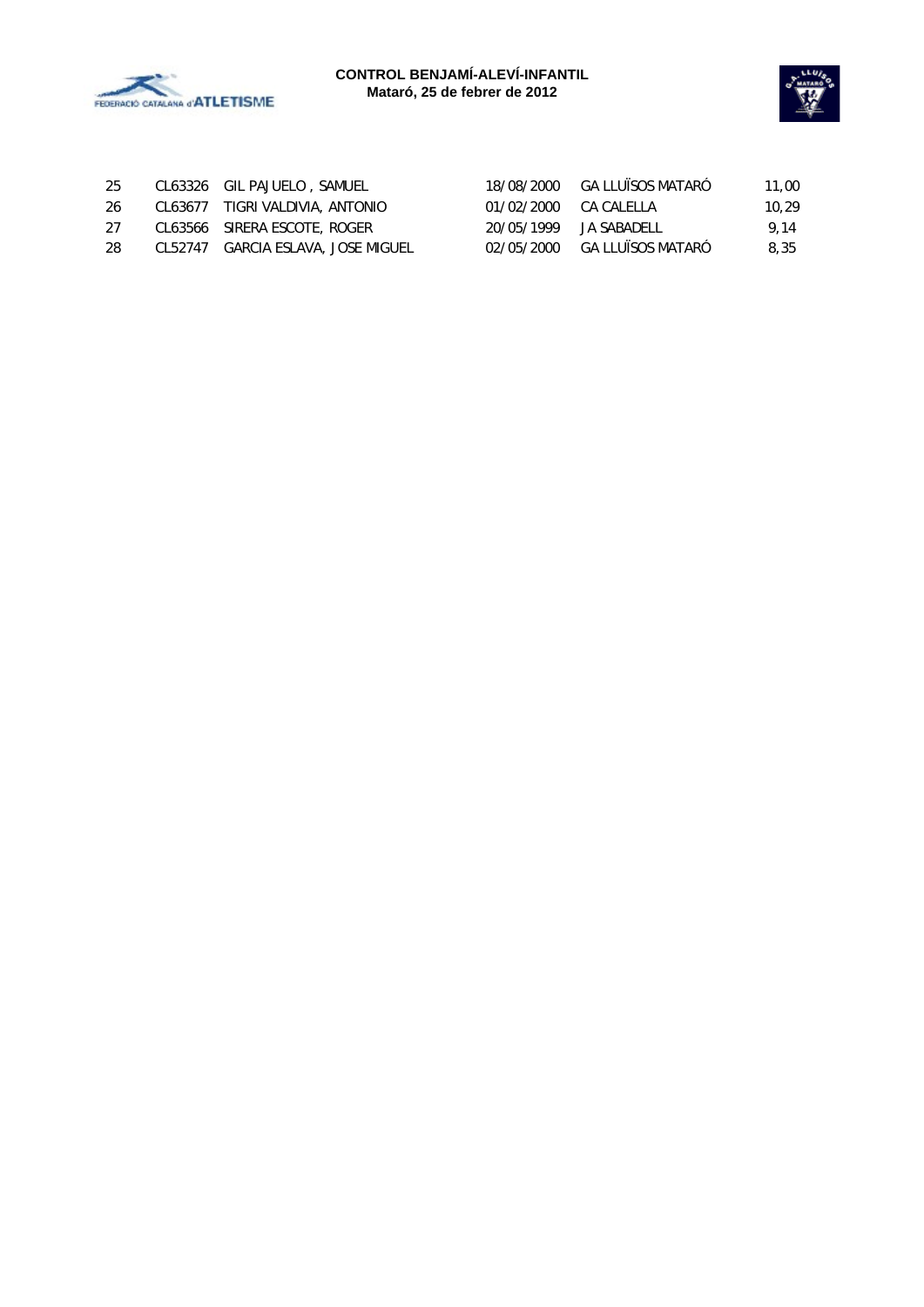



#### **60 METRES LLISOS INFANTIL FEMENÍ**

| 1a. Sèrie      |         |                              |            |                          |              |
|----------------|---------|------------------------------|------------|--------------------------|--------------|
| <b>LLOC</b>    | LLIC.   | <b>NOM</b>                   | D.N.       | <b>CLUB</b>              | <b>MARCA</b> |
| $\mathbf{1}$   | CL55934 | TORRESCASANA AMADOR, CLAUDIA | 20/07/2000 | <b>AVINENT MANRESA</b>   | 8,7          |
| $\overline{2}$ | CL59746 | SANCHEZ SORIANO, NIEVES      | 07/01/1999 | CA MONTORNÈS             | 8,9          |
| 3              | CL62721 | PUERTA GARCIA, JULIA         | 06/07/2000 | UA TERRASSA              | 9,0          |
| 4              | CL57578 | GUTIERREZ ORTEGA, JUDITH     | 15/05/1999 | <b>UA TERRASSA</b>       | 9,2          |
| 5              | CL64017 | BONILLA SALAZAR, ADALBELIS   | 12/12/1999 | UA TERRASSA              | 9,4          |
| 6              | CL57600 | BALDEH BALDEH, ASANTU        | 13/08/2000 | <b>CA PARETS</b>         | 9,6          |
| 2a. Sèrie      |         |                              |            |                          |              |
| <b>LLOC</b>    | LLIC.   | <b>NOM</b>                   | D.N.       | <b>CLUB</b>              | <b>MARCA</b> |
| 1              | CL63854 | CISSE DIALLO, FANTA          | 13/04/1999 | CA BAIX MONTSENY         | 8,8          |
| $\overline{2}$ | CL58936 | RIART MILA, JUDIT            | 22/06/2000 | MUNTANYENC S.CUGAT       | 9,2          |
| 3              | CL59898 | MARTINEZ FERNANDEZ, ALBA     | 05/04/2000 | CA SANT JUST             | 9,4          |
| 4              | CL55931 | MEHAND EL HANKARI, SALMA     | 08/08/2000 | <b>AVINENT MANRESA</b>   | 9,4          |
| 5              | CL64019 | MOLINA QUINTANS, MARIA       | 24/05/1999 | CA MONTORNÈS             | 10,2         |
| 6              | CL57612 | GURRI CASALS, NURIA          | 01/08/2000 | CA MONTORNÈS             | 11,4         |
| 3a. Sèrie      |         |                              |            |                          |              |
| <b>LLOC</b>    | LLIC.   | <b>NOM</b>                   | D.N.       | <b>CLUB</b>              | <b>MARCA</b> |
| 1              | CL52039 | GARCIA PUIGBO, ARIADNA       | 30/05/1999 | <b>AVINENT MANRESA</b>   | 9,2          |
| $\overline{c}$ | CL63705 | ROMERO RIBAS, SARA           | 16/08/1999 | <b>BARCELONA AT.</b>     | 9,4          |
| 3              | CL56366 | GUARDEÑO ORTIZ, MARINA       | 04/06/1999 | CA MONTORNÈS             | 9,7          |
| 4              | CL62482 | SANCHEZ HOMS, JULIA          | 29/09/2000 | MUNTANYENC S.CUGAT       | 10,0         |
| 5              | CL59610 | TORRES GUIMIL, SARA          | 23/12/2000 | MUNTANYENC S.CUGAT       | 10,0         |
| 6              | CL59735 | PUNZANO LATORRE, AINHOA      | 24/11/2000 | CA MONTORNÈS             | 12,9         |
| 4a. Sèrie      |         |                              |            |                          |              |
| <b>LLOC</b>    | LLIC.   | <b>NOM</b>                   | D.N.       | <b>CLUB</b>              | <b>MARCA</b> |
| 1              | CL53761 | MARQUINO GILABERT, ESTEL     | 01/05/1999 | JA SABADELL              | 8,6          |
| $\overline{c}$ | CL57483 | BALLARIN RUBINART, IRENE     | 18/04/2000 | <b>AVINENT MANRESA</b>   | 8,9          |
| 3              | CL60813 | ARENAS BELIS, MARIA          | 01/07/2000 | CA MONTORNÈS             | 9,5          |
| 4              | CL61326 | SERRANO GARCIA, NAIARA       | 13/03/2000 | <b>GA LLUÏSOS MATARÓ</b> | 9,5          |
| 5              | CL55173 | DE PACO CASTAÑO, MONTSE      | 03/07/1999 | <b>GA LLUÏSOS MATARÓ</b> | 10,2         |
| 6              | CL64020 | BALDEH BALDEH, LISA          | 21/11/2000 | CA MONTORNÈS             | 11,4         |
| 5a. Sèrie      |         |                              |            |                          |              |
| <b>LLOC</b>    | LLIC.   | <b>NOM</b>                   | D.N.       | <b>CLUB</b>              | <b>MARCA</b> |
| 1              | CL63257 | BERENGUER BULBENA, ARTHUR    | 14/07/2004 | CE VILANOVA              | 8,7          |
| $\overline{c}$ | CL52298 | LIRIA RUIZ, ELSA             | 02/01/1999 | <b>AVINENT MANRESA</b>   | 9,0          |
| 3              | CL63650 | MARTINEZ VILLENA, CELIA      | 08/06/1999 | CORNELLÀ AT.             | 9,2          |
| 4              | CL57871 | POCH RAPOSO, LARA            | 02/11/1999 | CA CANOVELLES            | 9,3          |
| 5              | CL53767 | PEREZ AMIEL, MARTA           | 27/03/1999 | JA SABADELL              | 9,4          |
| 6              | CL60550 | ALONSO SUAREZ, NEREA         | 05/04/1999 | ISS - L'HOSPITALET       | 9,6          |
| 6a. Sèrie      |         |                              |            |                          |              |
| <b>LLOC</b>    | LLIC.   | <b>NOM</b>                   | D.N.       | <b>CLUB</b>              | <b>MARCA</b> |
| 1              | CL61017 | ROMANCE OMS, MARTA           | 08/01/2000 | JA SABADELL              | 8,4          |
| $\overline{c}$ | CL50410 | MARTINEZ SANCHEZ, ELENA      | 11/03/1999 | CORNELLÀ AT.             | 9,0          |
| 3              | CL52881 | AGUILERA RAMOS, ANNA         | 10/09/1999 | CA LAIETANIA             | 9,0          |
| 4              | CL59076 | POLO SERRA, JUDIT            | 05/03/2000 | JA SABADELL              | 9,7          |
| 5              | CL61256 | PASCUAL TUBERT, BERTA        | 09/02/2000 | CA LAIETANIA             | 9,9          |
| 5              | CL62797 | GORDILLO CALLE, CARLA        | 14/12/1999 | CA CANOVELLES            |              |
|                |         |                              |            |                          | 10,6         |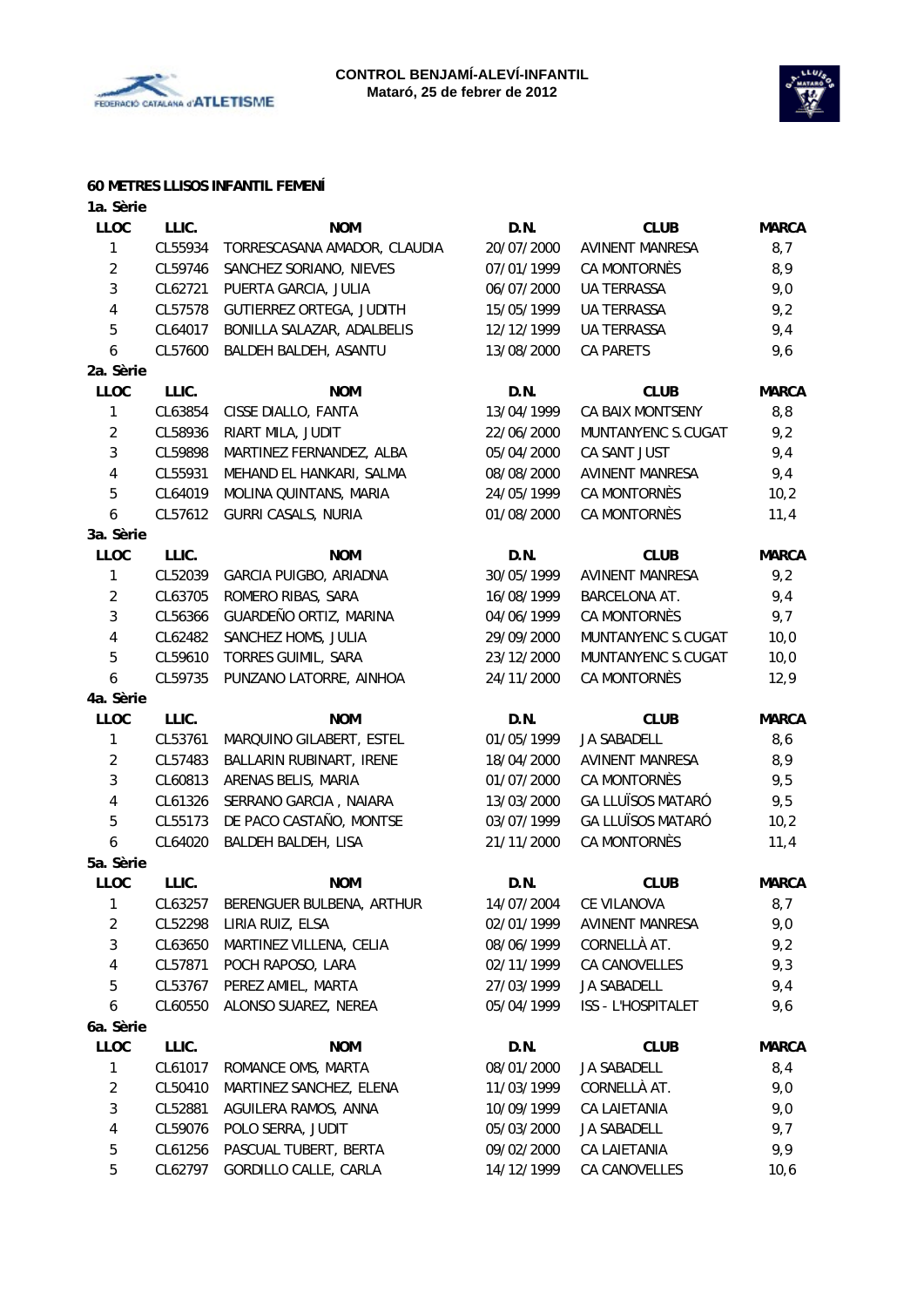



| 7a. Sèrie        |         |                            |            |                          |              |
|------------------|---------|----------------------------|------------|--------------------------|--------------|
| <b>LLOC</b>      | LLIC.   | <b>NOM</b>                 | D.N.       | <b>CLUB</b>              | <b>MARCA</b> |
| 1                | CL61851 | CARLES MORALES, MARTA      | 04/09/1999 | <b>CA CANOVELLES</b>     | 8,8          |
| $\overline{2}$   | CL53377 | CHARBONNIER GALVAN, LUCIA  | 17/01/1999 | MUNTANYENC S.CUGAT       | 8,8          |
| 3                | CL56492 | MONTRAVETA ROCA, NURIA     | 31/07/2000 | JA SABADELL              | 9,4          |
| $\overline{4}$   | CL58175 | VILA PLAZA, LAURA          | 15/01/2000 | CORNELLÀ AT.             | 9,5          |
| $\overline{5}$   | CL53253 | MARTINEZ CORONA, ALBA      | 18/03/2000 | CORNELLÀ AT.             | 10,0         |
| 6                | CL63335 | RODRIGUEZ BENITEZ, MARIONA | 03/11/1999 | <b>GA LLUÏSOS MATARÓ</b> | 10,5         |
| 8a. Sèrie        |         |                            |            |                          |              |
| LLOC             | LLIC.   | <b>NOM</b>                 | D.N.       | <b>CLUB</b>              | <b>MARCA</b> |
| 1                | CL57711 | RUBIA ALARCON, AINHOA      | 12/10/2000 | CA OLESA                 | 9,2          |
| $\overline{2}$   | CL54238 | RODRIGUEZ GARCIA, MARTA    | 12/10/1999 | CA CANOVELLES            | 9,3          |
| 3                | CL59835 | MARTINEZ GONZALEZ, CARLA   | 02/03/1999 | CORNELLÀ AT.             | 9,3          |
| $\overline{4}$   | CL58339 | GRAU GONZALEZ, MARTA       | 19/12/1999 | <b>JA SABADELL</b>       | 9,5          |
| 5                | CL58007 | VEGA PALOMINO, MARIA       | 02/11/1999 | CA SANT BOI              | 9,7          |
| $\boldsymbol{6}$ | CL61282 | PERALES MARTINEZ, IRENE    | 20/12/2000 | CA CANOVELLES            | 11,1         |
| 9a. Sèrie        |         |                            |            |                          |              |
| <b>LLOC</b>      | LLIC.   | <b>NOM</b>                 | D.N.       | <b>CLUB</b>              | <b>MARCA</b> |
| 1                | CL58371 | GIROL REBORDOSA, LAURA     | 13/05/1999 | CORNELLÀ AT.             | 8,8          |
| $\overline{2}$   | CL57634 | DIAZ CALAF, RUTH           | 13/04/1999 | <b>GA LLUÏSOS MATARÓ</b> | 8,9          |
| 3                | CL58937 | SANCHEZ HOMS, ALBA         | 22/04/1999 | MUNTANYENC S.CUGAT       | 9,0          |
| $\overline{2}$   | CL61003 | MEDINA OLMOS, LAIA         | 13/01/1999 | <b>JA SABADELL</b>       | 9,3          |
| 3                | CL57872 | RODRIGUEZ RUIZ, ALBA       | 27/10/1999 | CA CANOVELLES            | 9,8          |
| 10a. Sèrie       |         |                            |            |                          |              |
| <b>LLOC</b>      | LLIC.   | <b>NOM</b>                 | D.N.       | <b>CLUB</b>              | <b>MARCA</b> |
| 1                | CL53896 | REBOREDO DONATO, IRENE     | 21/11/1999 | <b>GA LLUÏSOS MATARÓ</b> | 8,2          |
| $\overline{2}$   | CL50407 | CARRASCO MARTIN, MARINA    | 18/03/1999 | CORNELLÀ AT.             | 8,3          |
| $\mathbf{3}$     | CL61889 | PALA LORENTE, EMMA         | 17/03/1999 | <b>GA LLUÏSOS MATARÓ</b> | 8,5          |
| $\overline{2}$   | CL55116 | MORRAJA MOSTAZO, OLGA      | 29/09/2000 | CA OLESA                 | 9,6          |
|                  |         |                            |            |                          |              |

### **600 METRES LLISOS INFANTIL FEMENÍ**

| 1a. Sèrie         |         |                            |            |                           |              |
|-------------------|---------|----------------------------|------------|---------------------------|--------------|
| <b>LLOC</b>       | LLIC.   | <b>NOM</b>                 | D.N.       | <b>CLUB</b>               | <b>MARCA</b> |
| 1                 | CL62448 | MORRAL MARTIN, CARLA       | 27/06/1999 | MUNTANYENC S.CUGAT        | 1,49,2       |
| $\overline{2}$    | CL60045 | MARIN GILI, ANA            | 09/11/2000 | <b>CA MOLLET</b>          | 1,51,2       |
| 3                 | CL58091 | POLO LLORENS, USHA         | 20/04/1999 | <b>JA MONTCADA</b>        | 1,51,8       |
| 4                 | CL61017 | ROMANCE OMS, MARTA         | 08/01/2000 | <b>JA SABADELL</b>        | 1,52,8       |
| 5                 | CL60550 | ALONSO SUAREZ, NEREA       | 05/04/1999 | <b>ISS - L'HOSPITALET</b> | 1,59,2       |
| 6                 | CL50410 | MARTINEZ SANCHEZ, ELENA    | 11/03/1999 | CORNELLÀ AT.              | 1,59,9       |
| 7                 | CL59835 | MARTINEZ GONZALEZ, CARLA   | 02/03/1999 | CORNELLÀ AT.              | 2,01,6       |
| 8                 | CL63650 | MARTINEZ VILLENA, CELIA    | 08/06/1999 | CORNELLÀ AT.              | 2,05,4       |
| 9                 | CL57711 | RUBIA ALARCON, AINHOA      | 12/10/2000 | CA OLESA                  | 2,08,8       |
| 10                | CL55116 | MORRAJA MOSTAZO, OLGA      | 29/09/2000 | CA OLESA                  | 2,09,9       |
| 11                | CL58089 | SALVADOR ORTEGA, EDITH     | 12/06/1999 | JA MONTCADA               | 2,10,9       |
| $12 \overline{ }$ | CL61326 | SERRANO GARCIA, NAIARA     | 13/03/2000 | <b>GA LLUÏSOS MATARÓ</b>  | 2, 11, 3     |
| 13                | CL55173 | DE PACO CASTAÑO, MONTSE    | 03/07/1999 | <b>GA LLUÏSOS MATARÓ</b>  | 2, 21, 2     |
| 14                | CL57612 | <b>GURRI CASALS, NURIA</b> | 01/08/2000 | CA MONTORNÈS              | 2, 34, 4     |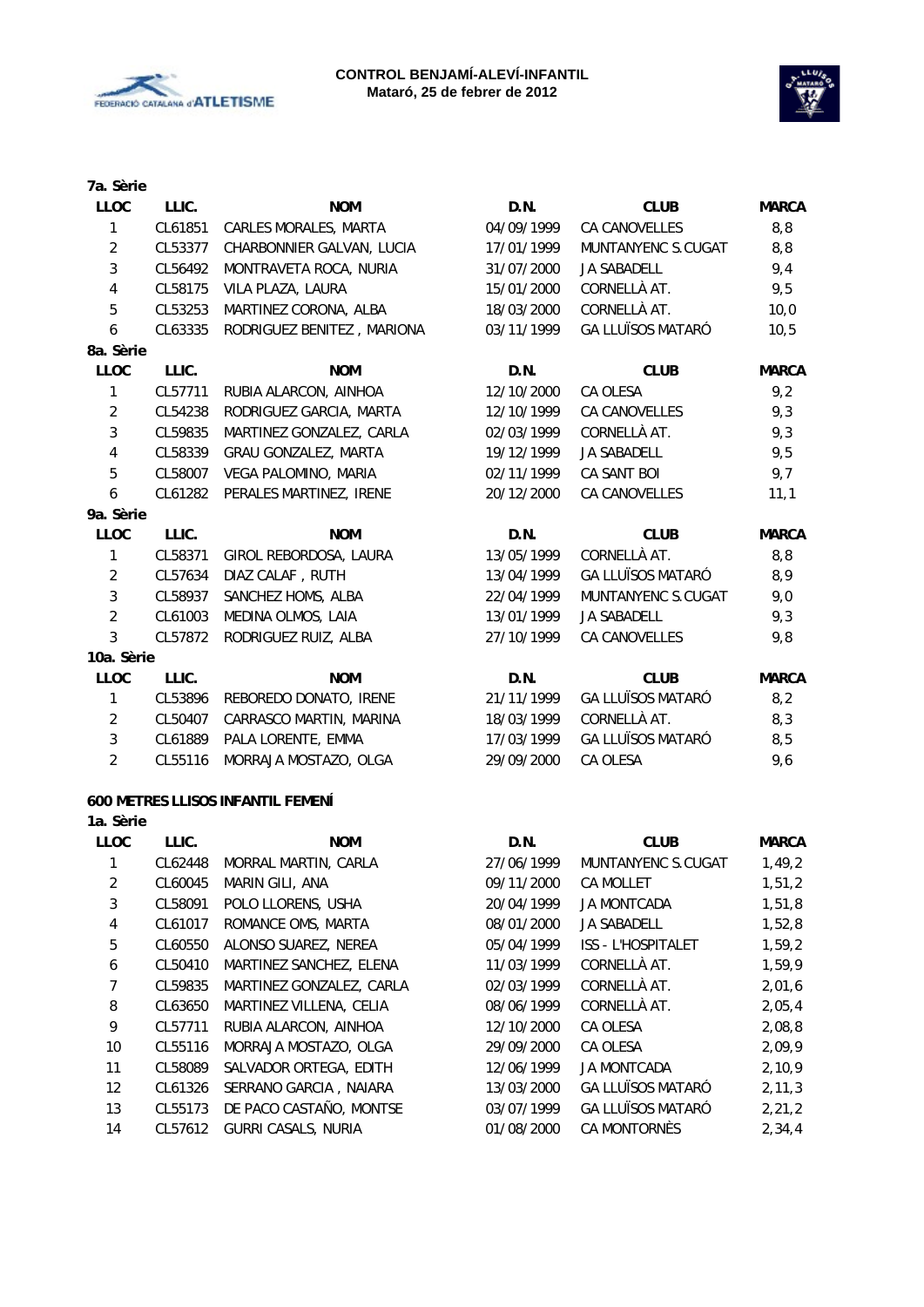



| 2a. Sèrie               |         |                                    |            |                          |              |
|-------------------------|---------|------------------------------------|------------|--------------------------|--------------|
| <b>LLOC</b>             | LLIC.   | <b>NOM</b>                         | D.N.       | <b>CLUB</b>              | <b>MARCA</b> |
| 1                       | CL50407 | CARRASCO MARTIN, MARINA            | 18/03/1999 | CORNELLÀ AT.             | 1,49,1       |
| $\overline{2}$          | CL61851 | CARLES MORALES, MARTA              | 04/09/1999 | CA CANOVELLES            | 4,51,3       |
| 3                       | CL62721 | PUERTA GARCIA, JULIA               | 06/07/2000 | <b>UA TERRASSA</b>       | 1,57,0       |
| $\overline{4}$          | CL62719 | ROHANI CHAREF, IMAN                | 08/06/1999 | <b>UA TERRASSA</b>       | 1,59,36      |
| 5                       | CL63705 | ROMERO RIBAS, SARA                 | 16/08/1999 | <b>BARCELONA AT.</b>     | 2,06,3       |
| $\boldsymbol{6}$        | CL54060 | COMAJUAN PLANELLS, MARIONA         | 18/02/2000 | CA CALELLA               | 2,07,4       |
| $\overline{7}$          | CL53253 | MARTINEZ CORONA, ALBA              | 18/03/2000 | CORNELLÀ AT.             | 2,08,4       |
| 8                       | CL57871 | POCH RAPOSO, LARA                  | 02/11/1999 | CA CANOVELLES            | 2,09,3       |
| 9                       | CL59521 | MARCHENA CARMONA, NEREA            | 01/02/2000 | <b>JA MONTCADA</b>       | 2, 12, 3     |
| 10                      | CL63323 | FRAGOSO PEREA, NURIA XIU           | 24/07/2000 | <b>GA LLUÏSOS MATARÓ</b> | 2, 16, 2     |
| 11                      | CL62797 | GORDILLO CALLE, CARLA              | 14/12/1999 | CA CANOVELLES            | 2, 17, 7     |
| 12                      | CL64020 | BALDEH BALDEH, LISA                | 21/11/2000 | CA MONTORNÈS             | 2,38,9       |
| 13                      | CL59735 | PUNZANO LATORRE, AINHOA            | 24/11/2000 | CA MONTORNÈS             | 3, 28, 5     |
|                         |         | 2000 METRES LLISOS INFANTIL FEMENÍ |            |                          |              |
| <b>LLOC</b>             | LLIC.   | <b>NOM</b>                         | D.N.       | <b>CLUB</b>              | <b>MARCA</b> |
| 1                       | CL58092 | MOLINA SAURA, PAULA                | 31/05/1999 | <b>JA MONTCADA</b>       | 7,25,6       |
| $\overline{2}$          | CL58175 | VILA PLAZA, LAURA                  | 15/01/2000 | CORNELLÀ AT.             | 7,39,9       |
| 3                       | CL56128 | RAIMUNDO BARBERO, MERITXELL        | 20/04/2000 | JA SABADELL              | 7,44,9       |
| $\overline{\mathbf{4}}$ | CL59776 | TIERZ CHETOUAN, NORA               | 10/10/1999 | <b>AVINENT MANRESA</b>   | 7,50,3       |
| 5                       | CL58371 | GIROL REBORDOSA, LAURA             | 13/05/1999 | CORNELLÀ AT.             | 7,51,5       |
| 6                       | CL58672 | MUÑOZ NAVARRO, EVA                 | 20/06/1999 | <b>AVINENT MANRESA</b>   | 8,04,7       |
| $\overline{7}$          | CL58358 | SALLAS PINEDA, JOANA               | 29/05/1999 | JA SABADELL              | 8,09,5       |
| 8                       | CL61282 | PERALES MARTINEZ, IRENE            | 20/12/2000 | CA CANOVELLES            | 8,19,8       |
| 9                       | CL54060 | COMAJUAN PLANELLS, MARIONA         | 18/02/2000 | CA CALELLA               | 8, 30, 4     |
| 10                      | CL55177 | REINA MARTINEZ, NURIA              | 03/11/1999 | <b>GA LLUÏSOS MATARÓ</b> | 8,57,8       |
| 11                      | CL56845 | GONZALEZ MORA, IRENE               | 06/01/2000 | CA LAIETANIA             | 9,25,8       |
|                         |         | 60 METRES TANQUES INFANTIL FEMENÍ  |            |                          |              |
| 1a. Sèrie               |         |                                    |            |                          |              |
| <b>LLOC</b>             | LLIC.   | <b>NOM</b>                         | D.N.       | <b>CLUB</b>              | <b>MARCA</b> |
| 1                       | CL50407 | CARRASCO MARTIN, MARINA            | 18/03/1999 | CORNELLÀ AT.             | 9,9          |
| $\overline{2}$          | CL58089 | SALVADOR ORTEGA, EDITH             | 12/06/1999 | <b>JA MONTCADA</b>       | 10,8         |
| 3                       | CL53761 | MARQUINO GILABERT, ESTEL           | 01/05/1999 | <b>JA SABADELL</b>       | 11,2         |
| 4                       | CL59746 | SANCHEZ SORIANO, NIEVES            | 07/01/1999 | CA MONTORNÈS             | 11,5         |
| 5                       | CL52881 | AGUILERA RAMOS, ANNA               | 10/09/1999 | CA LAIETANIA             | 11,5         |
| 6                       | CL58371 | GIROL REBORDOSA, LAURA             | 13/05/1999 | CORNELLÀ AT.             | 13,0         |
| 2a. Sèrie               |         |                                    |            |                          |              |
| LLOC                    | LLIC.   | <b>NOM</b>                         | D.N.       | <b>CLUB</b>              | <b>MARCA</b> |
| 1                       | CL55934 | TORRESCASANA AMADOR, CLAUDIA       | 20/07/2000 | <b>AVINENT MANRESA</b>   | 10,7         |
| $\overline{c}$          | CL53548 | BADJI MANSILL, MARIA DIEBANA       | 28/06/1999 | CA LAIETANIA             | 11,1         |
| 3                       | CL50410 | MARTINEZ SANCHEZ, ELENA            | 11/03/1999 | CORNELLÀ AT.             | 11,1         |
| 4                       | CL58007 | VEGA PALOMINO, MARIA               | 02/11/1999 | CA SANT BOI              | 12,0         |
| 5                       | CL60550 | ALONSO SUAREZ, NEREA               | 05/04/1999 | ISS - L'HOSPITALET       |              |
|                         |         |                                    |            |                          | 13,1         |
| 6                       | CL53253 | MARTINEZ CORONA, ALBA              | 18/03/2000 | CORNELLÀ AT.             | 13,8         |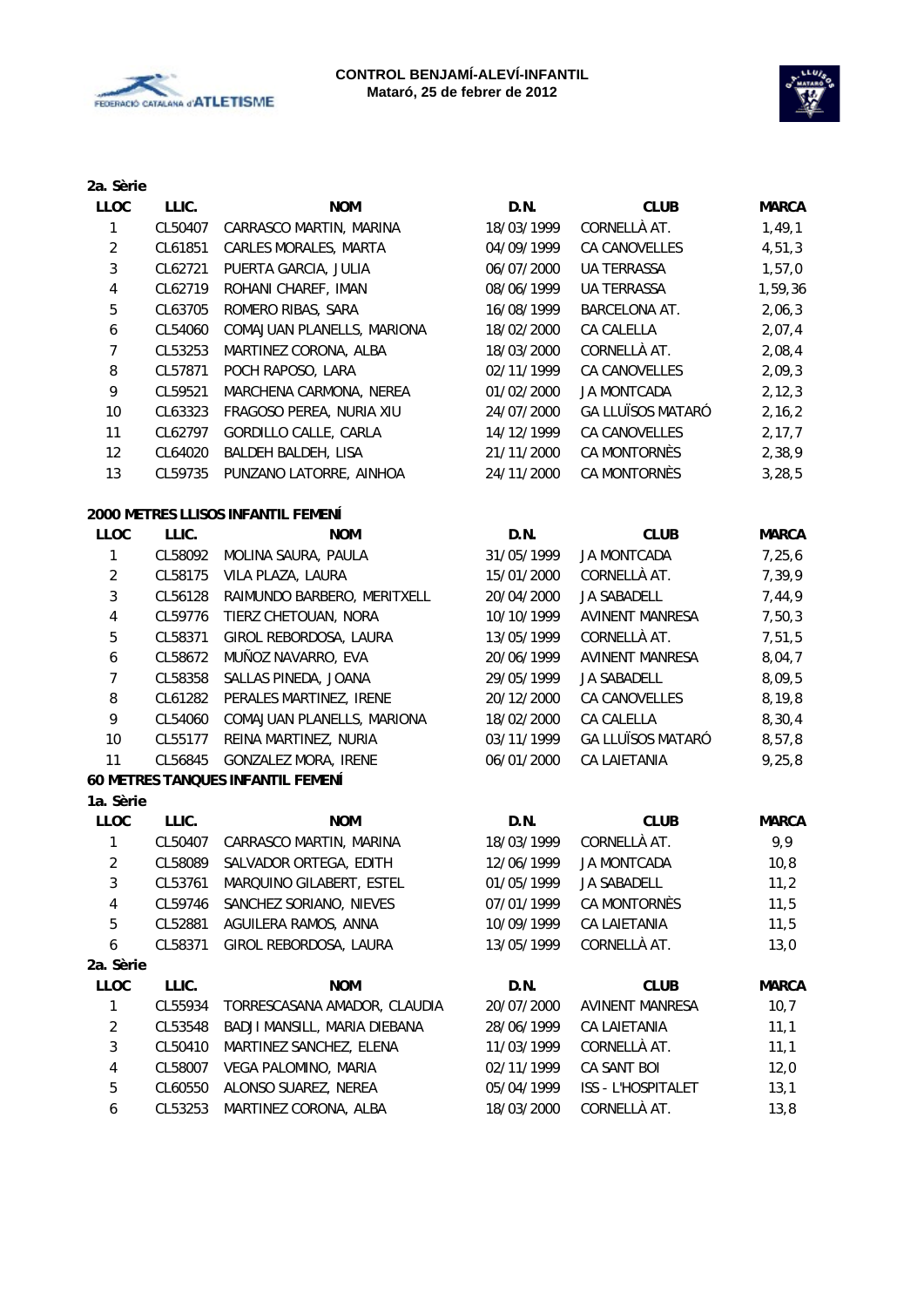



| 3a. Sèrie               |         |                          |            |                          |              |
|-------------------------|---------|--------------------------|------------|--------------------------|--------------|
| <b>LLOC</b>             | LLIC.   | <b>NOM</b>               | D.N.       | <b>CLUB</b>              | <b>MARCA</b> |
| 1                       | CL63854 | CISSE DIALLO, FANTA      | 13/04/1999 | CA BAIX MONTSENY         | 11,2         |
| $\overline{2}$          | CL53896 | REBOREDO DONATO, IRENE   | 21/11/1999 | <b>GA LLUÏSOS MATARÓ</b> | 11,4         |
| 3                       | CL52298 | LIRIA RUIZ, ELSA         | 02/01/1999 | <b>AVINENT MANRESA</b>   | 11,4         |
| $\overline{4}$          | CL58936 | RIART MILA, JUDIT        | 22/06/2000 | MUNTANYENC S.CUGAT       | 11,9         |
| 5                       | CL63650 | MARTINEZ VILLENA, CELIA  | 08/06/1999 | CORNELLÀ AT.             | 12,1         |
| 6                       | CL57634 | DIAZ CALAF, RUTH         | 13/04/1999 | <b>GA LLUÏSOS MATARÓ</b> | 12,9         |
| 4a. Sèrie               |         |                          |            |                          |              |
| <b>LLOC</b>             | LLIC.   | <b>NOM</b>               | D.N.       | <b>CLUB</b>              | <b>MARCA</b> |
| 1                       | CL63527 | JIMENEZ MARQUEZ, MARIA   | 11/10/1999 | JA SABADELL              | 11,3         |
| $\overline{2}$          | CL55931 | MEHAND EL HANKARI, SALMA | 08/08/2000 | <b>AVINENT MANRESA</b>   | 11,6         |
| 3                       | CL59835 | MARTINEZ GONZALEZ, CARLA | 02/03/1999 | CORNELLÀ AT.             | 12,1         |
| $\overline{\mathbf{4}}$ | CL61003 | MEDINA OLMOS, LAIA       | 13/01/1999 | JA SABADELL              | 12,6         |
| 5                       | CL61256 | PASCUAL TUBERT, BERTA    | 09/02/2000 | CA LAIETANIA             | 14,8         |
| 5a. Sèrie               |         |                          |            |                          |              |
| <b>LLOC</b>             | LLIC.   | <b>NOM</b>               | D.N.       | <b>CLUB</b>              | <b>MARCA</b> |
| 1                       | CL61017 | ROMANCE OMS, MARTA       | 08/01/2000 | <b>JA SABADELL</b>       | 11,3         |
| $\overline{2}$          | CL52039 | GARCIA PUIGBO, ARIADNA   | 30/05/1999 | <b>AVINENT MANRESA</b>   | 11,7         |
| 3                       | CL58091 | POLO LLORENS, USHA       | 20/04/1999 | <b>JA MONTCADA</b>       | 12,0         |
| $\overline{\mathbf{4}}$ | CL58339 | GRAU GONZALEZ, MARTA     | 19/12/1999 | JA SABADELL              | 12,4         |
| 5                       | CL64019 | MOLINA QUINTANS, MARIA   | 24/05/1999 | CA MONTORNÈS             | 12,9         |
| 6                       | CL57871 | POCH RAPOSO, LARA        | 02/11/1999 | CA CANOVELLES            | 13,5         |
| 6a. Sèrie               |         |                          |            |                          |              |
| <b>LLOC</b>             | LLIC.   | <b>NOM</b>               | D.N.       | <b>CLUB</b>              | <b>MARCA</b> |
| $\mathbf{1}$            | CL61889 | PALA LORENTE, EMMA       | 17/03/1999 | <b>GA LLUÏSOS MATARÓ</b> | 11,1         |
| $\overline{2}$          | CL59898 | MARTINEZ FERNANDEZ, ALBA | 05/04/2000 | CA SANT JUST             | 11,9         |
| 3                       | CL61851 | CARLES MORALES, MARTA    | 04/09/1999 | CA CANOVELLES            | 12,4         |
| 4                       | CL57872 | RODRIGUEZ RUIZ, ALBA     | 27/10/1999 | CA CANOVELLES            | 13,7         |
| 7a. Sèrie               |         |                          |            |                          |              |
| <b>LLOC</b>             | LLIC.   | <b>NOM</b>               | D.N.       | <b>CLUB</b>              | <b>MARCA</b> |
| $\mathbf{1}$            | CL54238 | RODRIGUEZ GARCIA, MARTA  | 12/10/1999 | CA CANOVELLES            | 12,4         |
| $\overline{2}$          | CL53767 | PEREZ AMIEL, MARTA       | 27/03/1999 | JA SABADELL              | 13,4         |
| $\mathbf{3}$            | CL60813 | ARENAS BELIS, MARIA      | 01/07/2000 | CA MONTORNÈS             | 13,7         |
| $\overline{4}$          | CL57600 | BALDEH BALDEH, ASANTU    | 13/08/2000 | <b>CA PARETS</b>         | 15,8         |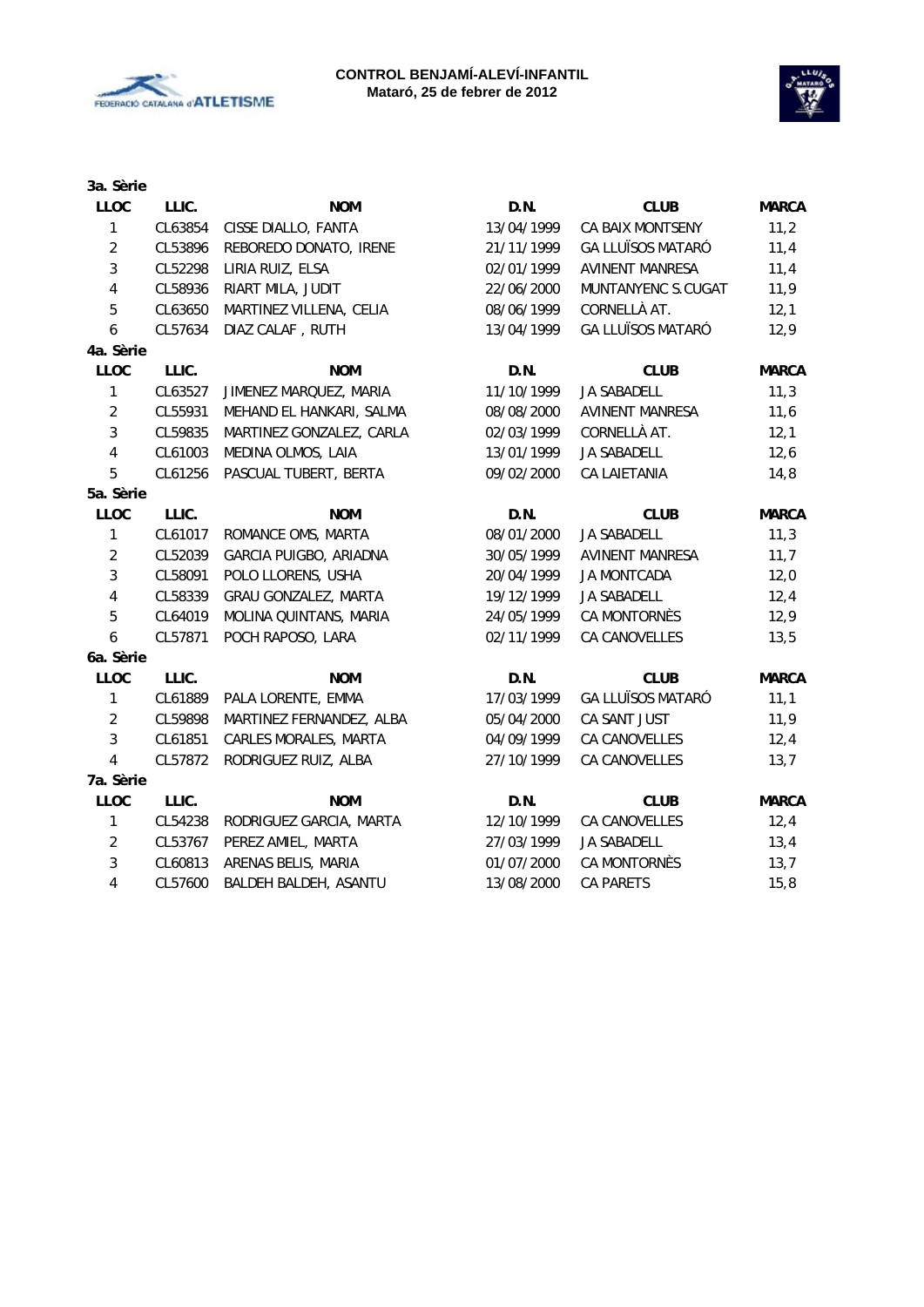



#### **SALT D'ALÇADA INFANTIL FEMENÍ**

| <b>LLOC</b>    | LLIC.   | <b>NOM</b>                   | D.N.       | <b>CLUB</b>              | <b>MARCA</b> |
|----------------|---------|------------------------------|------------|--------------------------|--------------|
| 1              | CL53896 | REBOREDO DONATO, IRENE       | 21/11/1999 | <b>GA LLUÏSOS MATARÓ</b> | 1,38         |
| $\overline{2}$ | CL63854 | CISSE DIALLO, FANTA          | 13/04/1999 | CA BAIX MONTSENY         | 1,35         |
| 3              | CL52039 | GARCIA PUIGBO, ARIADNA       | 30/05/1999 | AVINENT MANRESA          | 1,30         |
|                | CL61889 | PALA LORENTE, EMMA           | 17/03/1999 | <b>GA LLUÏSOS MATARÓ</b> | 1,30         |
|                | CL50407 | CARRASCO MARTIN, MARINA      | 18/03/1999 | CORNELLÀ AT.             | 1,30         |
|                | CL53548 | BADJI MANSILL, MARIA DIEBANA | 28/06/1999 | CA LAIETANIA             | 1,30         |
| $\overline{7}$ | CL55931 | MEHAND EL HANKARI, SALMA     | 08/08/2000 | AVINENT MANRESA          | 1,30         |
| 8              | CL55934 | TORRESCASANA AMADOR, CLAUDIA | 20/07/2000 | <b>AVINENT MANRESA</b>   | 1,30         |
|                | CL59898 | MARTINEZ FERNANDEZ, ALBA     | 05/04/2000 | CA SANT JUST             | 1,30         |
| 10             | CL57634 | DIAZ CALAF, RUTH             | 13/04/1999 | <b>GA LLUÏSOS MATARÓ</b> | 1,30         |
| 11             | CL53767 | PEREZ AMIEL, MARTA           | 27/03/1999 | JA SABADELL              | 1,30         |
| 12             | CL52881 | AGUILERA RAMOS, ANNA         | 10/09/1999 | CA LAIETANIA             | 1,25         |
| 13             | CL53377 | CHARBONNIER GALVAN, LUCIA    | 17/01/1999 | MUNTANYENC S.CUGAT       | 1,25         |
| 14             | CL50410 | MARTINEZ SANCHEZ, ELENA      | 11/03/1999 | CORNELLÀ AT.             | 1,25         |
| 15             | CL52298 | LIRIA RUIZ, ELSA             | 02/01/1999 | AVINENT MANRESA          | 1,20         |
| 16             | CL57483 | BALLARIN RUBINART, IRENE     | 18/04/2000 | <b>AVINENT MANRESA</b>   | 1,20         |
| 16             | CL63527 | JIMENEZ MARQUEZ, MARIA       | 11/10/1999 | JA SABADELL              | 1,20         |
| 16             | CL58371 | GIROL REBORDOSA, LAURA       | 13/05/1999 | CORNELLÀ AT.             | 1,20         |
| 19             | CL56130 | RIBAS GASQUES, SARA          | 17/08/2000 | JA SABADELL              | 1,20         |
| 20             | CL57578 | GUTIERREZ ORTEGA, JUDITH     | 15/05/1999 | <b>UA TERRASSA</b>       | 1,15         |
|                | CL64017 | BONILLA SALAZAR, ADALBELIS   | 12/12/1999 | <b>UA TERRASSA</b>       | <b>NULS</b>  |
|                | CL61851 | CARLES MORALES, MARTA        | 04/09/1999 | CA CANOVELLES            | <b>NULS</b>  |
|                | CL54238 | RODRIGUEZ GARCIA, MARTA      | 12/10/1999 | CA CANOVELLES            | <b>NULS</b>  |
|                | CL57872 | RODRIGUEZ RUIZ, ALBA         | 27/10/1999 | CA CANOVELLES            | <b>NULS</b>  |
|                | CL57871 | POCH RAPOSO, LARA            | 02/11/1999 | CA CANOVELLES            | <b>NULS</b>  |
|                | CL61282 | PERALES MARTINEZ, IRENE      | 20/12/2000 | CA CANOVELLES            | <b>NULS</b>  |
|                | CL63752 | RODRIGUEZ LOPEZ, ALBA        | 11/08/2000 | CA LAIETANIA             | <b>NULS</b>  |
|                | CL57600 | BALDEH BALDEH, ASANTU        | 13/08/2000 | <b>CA PARETS</b>         | <b>NULS</b>  |
|                | CL60550 | ALONSO SUAREZ, NEREA         | 05/04/1999 | ISS - L'HOSPITALET       | <b>NULS</b>  |
|                | CL60813 | ARENAS BELIS, MARIA          | 01/07/2000 | CA MONTORNÈS             | <b>NULS</b>  |
|                | CL62448 | MORRAL MARTIN, CARLA         | 27/06/1999 | MUNTANYENC S.CUGAT       | <b>NULS</b>  |
|                | CL56492 | MONTRAVETA ROCA, NURIA       | 31/07/2000 | JA SABADELL              | <b>NULS</b>  |
|                | CL59076 | POLO SERRA, JUDIT            | 05/03/2000 | JA SABADELL              | <b>NULS</b>  |
|                | CL59835 | MARTINEZ GONZALEZ, CARLA     | 02/03/1999 | CORNELLÀ AT.             | <b>NULS</b>  |
|                | CL63650 | MARTINEZ VILLENA, CELIA      | 08/06/1999 | CORNELLÀ AT.             | <b>NULS</b>  |
|                | CL58175 | VILA PLAZA, LAURA            | 15/01/2000 | CORNELLÀ AT.             | <b>NULS</b>  |
|                | CL54121 | GIL BONNEMAISON, CRISTINA    | 15/05/2000 | CA LAIETANIA             | <b>NULS</b>  |
|                | CL52884 | BALLESTEROS LLOVET, MARTINA  | 14/05/1999 | CA LAIETANIA             | <b>NULS</b>  |
|                | CL56845 | GONZALEZ MORA, IRENE         | 06/01/2000 | <b>CA LAIETANIA</b>      | <b>NULS</b>  |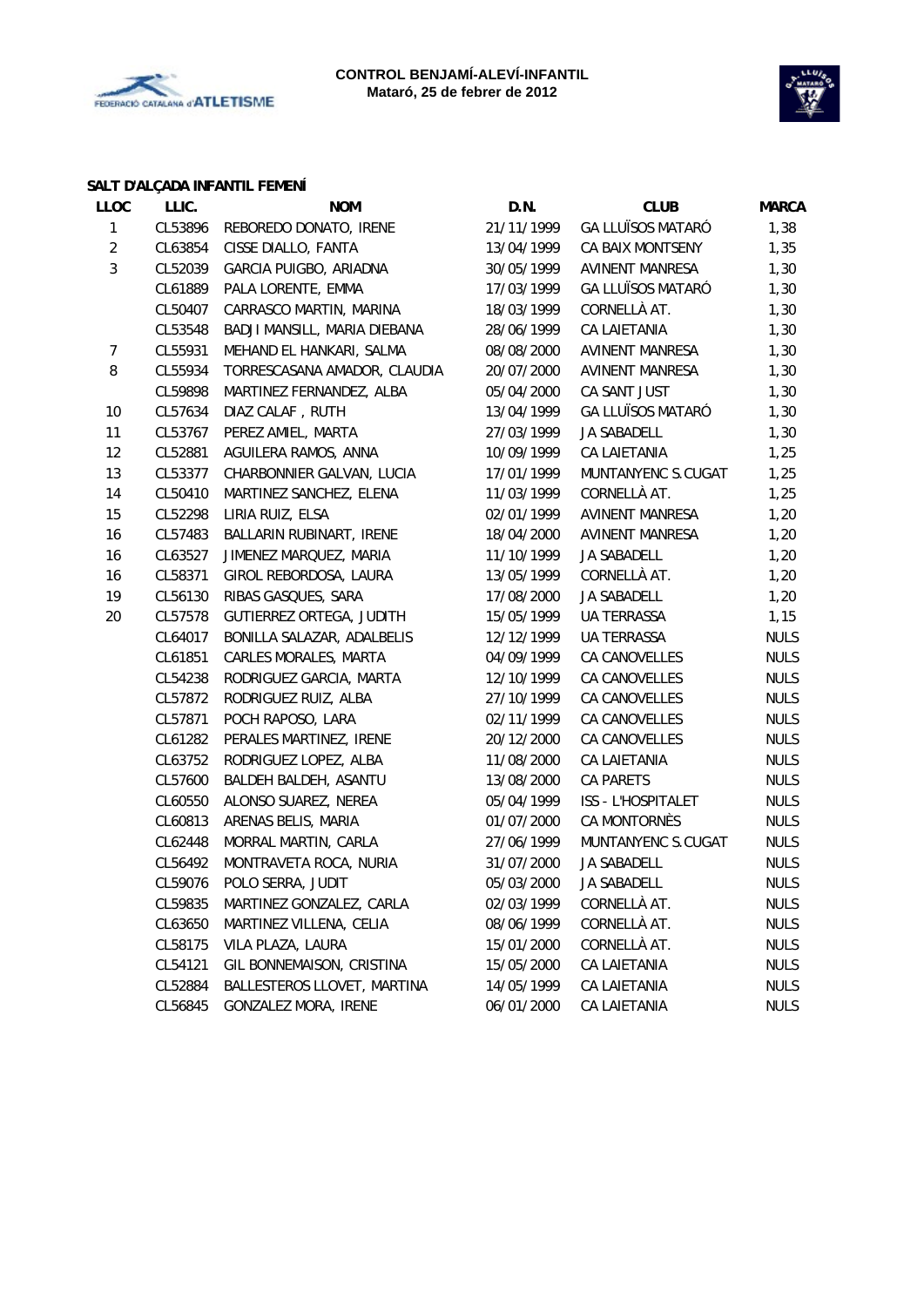



#### **TRIPLE SALT INFANTIL FEMENÍ**

| <b>LLOC</b>    | LLIC.   | <b>NOM</b>                   | D.N.       | <b>CLUB</b>              | <b>MARCA</b> |
|----------------|---------|------------------------------|------------|--------------------------|--------------|
| 1              | CL50407 | CARRASCO MARTIN, MARINA      | 18/03/1999 | CORNELLÀ AT.             | 10, 15       |
| $\overline{2}$ | CL53896 | REBOREDO DONATO, IRENE       | 21/11/1999 | <b>GA LLUÏSOS MATARÓ</b> | 9,77         |
| 3              | CL53548 | BADJI MANSILL, MARIA DIEBANA | 28/06/1999 | CA LAIETANIA             | 9,61         |
| $\overline{4}$ | CL58371 | GIROL REBORDOSA, LAURA       | 13/05/1999 | CORNELLÀ AT.             | 9,39         |
| 5              | CL58937 | SANCHEZ HOMS, ALBA           | 22/04/1999 | MUNTANYENC S.CUGAT       | 9,24         |
| 6              | CL61889 | PALA LORENTE, EMMA           | 17/03/1999 | <b>GA LLUÏSOS MATARÓ</b> | 9,11         |
| $\overline{7}$ | CL54686 | ZUÑIGA CATARINEU, ANNA       | 19/03/2000 | CA MOLLET                | 9,05         |
| 8              | CL58007 | VEGA PALOMINO, MARIA         | 02/11/1999 | CA SANT BOI              | 8,88         |
| 9              | CL52884 | BALLESTEROS LLOVET, MARTINA  | 14/05/1999 | CA LAIETANIA             | 8,50         |
| 10             | CL63650 | MARTINEZ VILLENA, CELIA      | 08/06/1999 | CORNELLÀ AT.             | 8,38         |
| 11             | CL57634 | DIAZ CALAF, RUTH             | 13/04/1999 | <b>GA LLUÏSOS MATARÓ</b> | 8,12         |
| 12             | CL60550 | ALONSO SUAREZ, NEREA         | 05/04/1999 | ISS - L'HOSPITALET       | 7,99         |
| 13             | CL56130 | RIBAS GASQUES, SARA          | 17/08/2000 | JA SABADELL              | 7,84         |
| 14             | CL56366 | GUARDEÑO ORTIZ, MARINA       | 04/06/1999 | CA MONTORNÈS             | 7,42         |
| 15             | CL55116 | MORRAJA MOSTAZO, OLGA        | 29/09/2000 | CA OLESA                 | 7,40         |
| 16             | CL57711 | RUBIA ALARCON, AINHOA        | 12/10/2000 | CA OLESA                 | 7,36         |
| 17             | CL61326 | SERRANO GARCIA, NAIARA       | 13/03/2000 | <b>GA LLUÏSOS MATARÓ</b> | 7,35         |
| 18             | CL59835 | MARTINEZ GONZALEZ, CARLA     | 02/03/1999 | CORNELLÀ AT.             | 7,35         |
| 19             | CL60813 | ARENAS BELIS, MARIA          | 01/07/2000 | CA MONTORNÈS             | 7,28         |
| 20             | CL62482 | SANCHEZ HOMS, JULIA          | 29/09/2000 | MUNTANYENC S.CUGAT       | 7,26         |
| 21             | CL53253 | MARTINEZ CORONA, ALBA        | 18/03/2000 | CORNELLÀ AT.             | 6,94         |
| 22             | CL59076 | POLO SERRA, JUDIT            | 05/03/2000 | JA SABADELL              | 6,90         |
| 23             | CL63705 | ROMERO RIBAS, SARA           | 16/08/1999 | <b>BARCELONA AT.</b>     | 6,88         |
| 24             | CL58175 | VILA PLAZA, LAURA            | 15/01/2000 | CORNELLÀ AT.             | 6,80         |
| 25             | CL63323 | FRAGOSO PEREA, NURIA XIU     | 24/07/2000 | <b>GA LLUÏSOS MATARÓ</b> | 6,78         |
| 26             | CL55173 | DE PACO CASTAÑO, MONTSE      | 03/07/1999 | <b>GA LLUÏSOS MATARÓ</b> | 6, 72        |
|                | CL56492 | MONTRAVETA ROCA, NURIA       | 31/07/2000 | JA SABADELL              | <b>NULS</b>  |
|                | CL57612 | GURRI CASALS, NURIA          | 01/08/2000 | CA MONTORNÈS             | <b>NULS</b>  |
|                | CL64020 | BALDEH BALDEH, LISA          | 21/11/2000 | CA MONTORNÈS             | <b>NULS</b>  |
|                | CL53377 | CHARBONNIER GALVAN, LUCIA    | 17/01/1999 | MUNTANYENC S.CUGAT       | <b>NULS</b>  |
|                | CL50410 | MARTINEZ SANCHEZ, ELENA      | 11/03/1999 | CORNELLÀ AT.             | <b>NULS</b>  |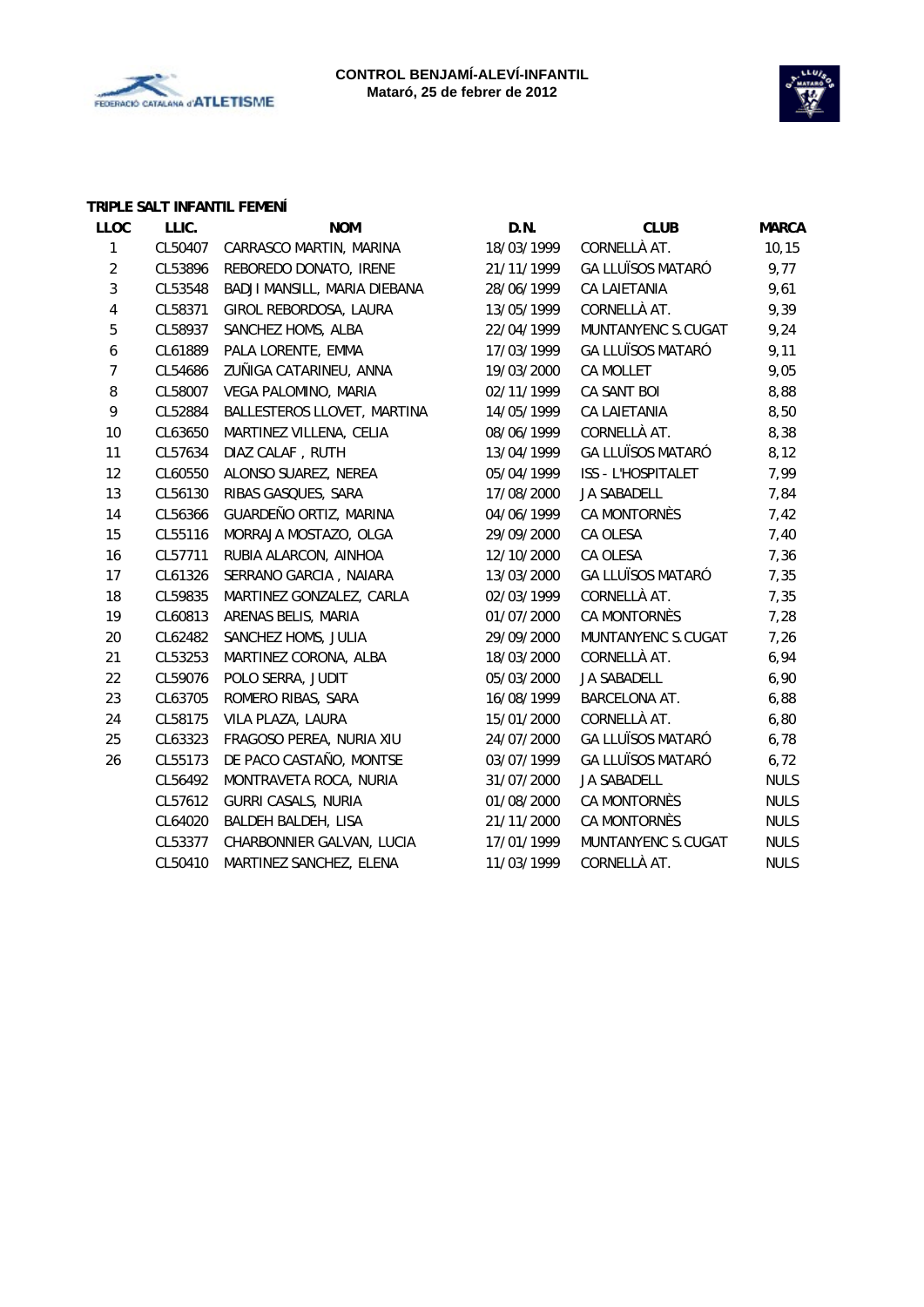



## **LLANÇAMENT DE DISC INFANTIL FEMENÍ**

| <b>LLOC</b> | LLIC.   | <b>NOM</b>                 | D.N.       | <b>CLUB</b>              | <b>MARCA</b> |
|-------------|---------|----------------------------|------------|--------------------------|--------------|
|             | CL58007 | VEGA PALOMINO, MARIA       | 02/11/1999 | CA SANT BOI              | 27,20        |
| 2           | CL55116 | MORRAJA MOSTAZO, OLGA      | 29/09/2000 | CA OLESA                 | 19,77        |
| 3           | CL59216 | VIDAL PESARRODONA, BERTA   | 26/03/1999 | AVINENT MANRESA          | 18, 17       |
| 4           | CL59389 | CORTES ESCUDERO, REBECA    | 18/10/1999 | <b>UA TERRASSA</b>       | 17,96        |
| 5           | CL56366 | GUARDEÑO ORTIZ, MARINA     | 04/06/1999 | CA MONTORNÈS             | 17,42        |
| 6           | CL64222 | ROCHA HERNANDEZ, DANIELA   | 05/05/1999 | ISS - L'HOSPITALET       | 17,04        |
| 7           | CL57711 | RUBIA ALARCON, AINHOA      | 12/10/2000 | CA OLESA                 | 16,56        |
| 8           | CL63289 | CARO RUIZ, SARA            | 25/10/1999 | U COLOMENCA AT.          | 16,43        |
| 9           | CL58936 | RIART MILA, JUDIT          | 22/06/2000 | MUNTANYENC S.CUGAT       | 15,06        |
| 10          | CL54698 | CASTELLS LLACH, JULIA      | 23/12/2000 | <b>CA CANALETES</b>      | 14,66        |
| 11          | CL59610 | TORRES GUIMIL, SARA        | 23/12/2000 | MUNTANYENC S.CUGAT       | 13,58        |
| 12          | CL55173 | DE PACO CASTAÑO, MONTSE    | 03/07/1999 | <b>GA LLUÏSOS MATARÓ</b> | 12,69        |
| 13          | CL53253 | MARTINEZ CORONA, ALBA      | 18/03/2000 | CORNELLÀ AT.             | 12,55        |
| 14          | CL61326 | SERRANO GARCIA, NAIARA     | 13/03/2000 | <b>GA LLUÏSOS MATARÓ</b> | 11,75        |
| 15          | CL59735 | PUNZANO LATORRE, AINHOA    | 24/11/2000 | CA MONTORNÈS             | 11,32        |
| 16          | CL57612 | <b>GURRI CASALS, NURIA</b> | 01/08/2000 | CA MONTORNÈS             | 11,23        |
| 17          | CL50406 | CARDOSO RODRIGUEZ, SARA    | 23/11/1999 | CORNELLÀ AT.             | 11,23        |
| 18          | CL64020 | BALDEH BALDEH, LISA        | 21/11/2000 | CA MONTORNÈS             | 10,90        |
| 19          | CL63323 | FRAGOSO PEREA, NURIA XIU   | 24/07/2000 | <b>GA LLUÏSOS MATARÓ</b> | 7,90         |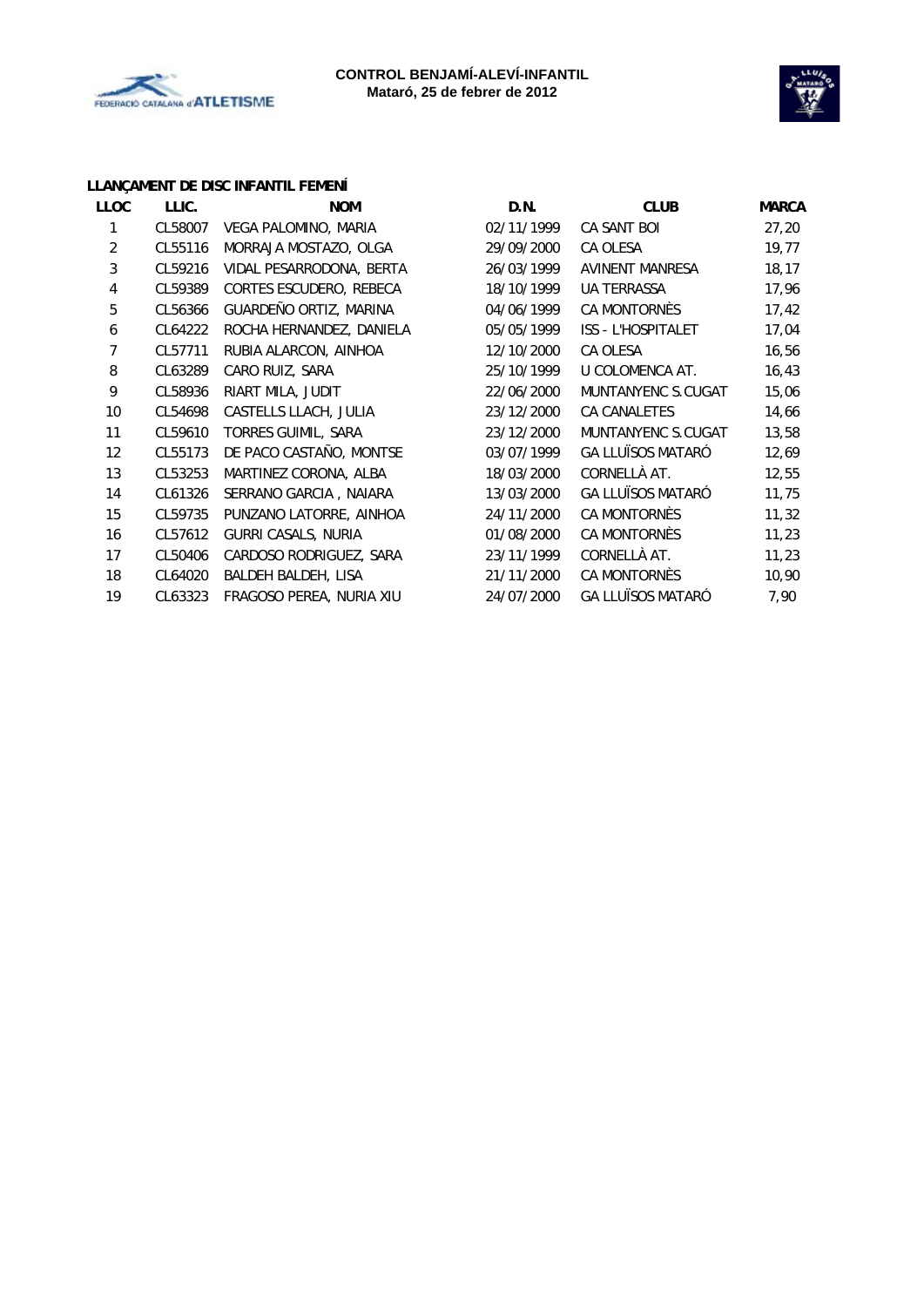



#### **600 METRES LLISOS ALEVÍ FEMENÍ**

| LLIC.   | <b>NOM</b>                   | D.N.       | <b>CLUB</b>              | <b>MARCA</b> |
|---------|------------------------------|------------|--------------------------|--------------|
| CL58227 | KAJTIH KAJTIH, INA           | 13/03/2001 | FC BARCELONA             | 1,55,1       |
| CL59519 | COBOS SANCHEZ, CLAUDIA       | 31/05/2002 | FC BARCELONA             | 1,57,6       |
| CL58521 | MORALES ARROYO, MIREIA       | 03/11/2001 | UA RUBÍ                  | 2,01,1       |
| CL56899 | DALMAU CLOTET, JULIA         | 04/05/2001 | <b>AVINENT MANRESA</b>   | 2,02,4       |
| CL57645 | RONCERO RODRIGUEZ, NADIA     | 10/07/2002 | <b>GA LLUÏSOS MATARÓ</b> | 2,03,3       |
| CL59798 | GARCIA ROMERA, MARIA         | 18/10/2001 | U COLOMENCA AT.          | 2,03,8       |
| CL60246 | VALLE ROCA, JUDIT            | 08/01/2002 | CA CALELLA               | 2,09,4       |
| CL59518 | AVILES GUITERAS, PAULA       | 24/09/2001 | FC BARCELONA             | 2,11,9       |
| CL59797 | ALVAREZ MANRUBIA, CARLA      | 22/08/2001 | U COLOMENCA AT.          | 2, 16, 3     |
| CL58915 | ALFONSO MIHI, CARLA          | 15/02/2002 | GA LLUÏSOS MATARÓ        | 2, 18, 1     |
| CL63478 | SANCHEZ CAMACHO OLLER, MERCE | 23/05/2002 | <b>GA LLUÏSOS MATARÓ</b> | 2, 19, 5     |
| CL55926 | ARJONA HOLGADO, ALBA         | 27/09/2001 | UA RUBÍ                  | 2, 21, 8     |
| CL55738 | SAYAGO CEREZO, PAULA         | 25/11/2001 | CORNELLÀ AT.             | 2, 22, 2     |
| CL62846 | LOPEZ CABALLER, MARTA        | 24/05/2002 | CA CANALETES             | 2, 23, 8     |
| CL61607 | GIL LOPEZ, ANDREA            | 08/01/2001 | CA CANALETES             | 2, 25, 3     |
| CL57643 | CALLARISA SEGURA, IO         | 24/10/2002 | <b>GA LLUÏSOS MATARÓ</b> | 2,28,7       |
| CL57661 | GALAN DOMINGUEZ, ERIKA       | 08/12/2002 | CA OLESA                 | 2, 35, 8     |
|         |                              |            |                          |              |
| LLIC.   | <b>NOM</b>                   | D.N.       | <b>CLUB</b>              | <b>MARCA</b> |
| CL59071 | GONZALEZ LLOBREGAT, QUERALT  | 08/09/2002 | MUNTANYENC S.CUGAT       | 2,01,9       |
| CL61749 | GROS, LEANE                  | 06/05/2002 | MUNTANYENC S.CUGAT       | 2,04,4       |
| CL58769 | BOHILS TENAS, MIREIA         | 28/11/2001 | CA CALELLA               | 2,05,0       |
| CL60048 | PADILLA RODRIGUEZ, GISELA    | 16/07/2002 | CA MOLLET                | 2,05,4       |
| CL59529 | GUARDADO MARTINEZ, GINA      | 29/08/2002 | RIPOLLET UA              | 2,07,0       |
| CL55949 | SEBBAK REINON, PAULA         | 02/07/2001 | PENYA APA ANEM-HI        | 2,07,9       |
| CL58933 | MALDONADO GUILERA, LAURA     | 21/02/2001 | MUNTANYENC S.CUGAT       | 2, 10, 5     |
| CL57168 | MARTINEZ GONZALEZ, ELENA     | 10/07/2002 | CORNELLÀ AT.             | 2,12,11      |
| CL62455 | CORTES ALVAREZ, MARIONA      | 08/05/2002 | MUNTANYENC S.CUGAT       | 2, 15, 7     |
| CL62157 | TOMAS MARTINEZ, LAIA         | 09/12/2001 | CA LAIETANIA             | 2, 20, 4     |
| CL61054 | SOTO MELENDEZ, MARTINA       | 02/11/2002 | CA SPORT CANET           | 2, 21, 1     |
| CL61273 | DORDAL MATEOS, BERTA         | 12/10/2002 | MUNTANYENC S.CUGAT       | 2, 22, 1     |
| CL58669 | JORBA LLOSES, CELIA          | 14/06/2002 | AVINENT MANRESA          | 2, 23, 6     |
| CL56370 | MOLINA DUEÑAS, LAIA          | 23/08/2001 | <b>CA MONTORNÈS</b>      | 2,24,9       |
| CL55865 | GAROLERA GARCIA, ANNA        | 08/11/2001 | CA CALELLA               | 2, 27, 3     |
| CL62473 | MARTINEZ ASENCIO, MARTA      | 30/09/2002 | MUNTANYENC S.CUGAT       | 2, 34, 1     |
| CL57611 | <b>GURRI CASALS, LIDIA</b>   | 19/05/2002 | <b>CA MONTORNÈS</b>      | 2, 37, 1     |
|         |                              |            |                          |              |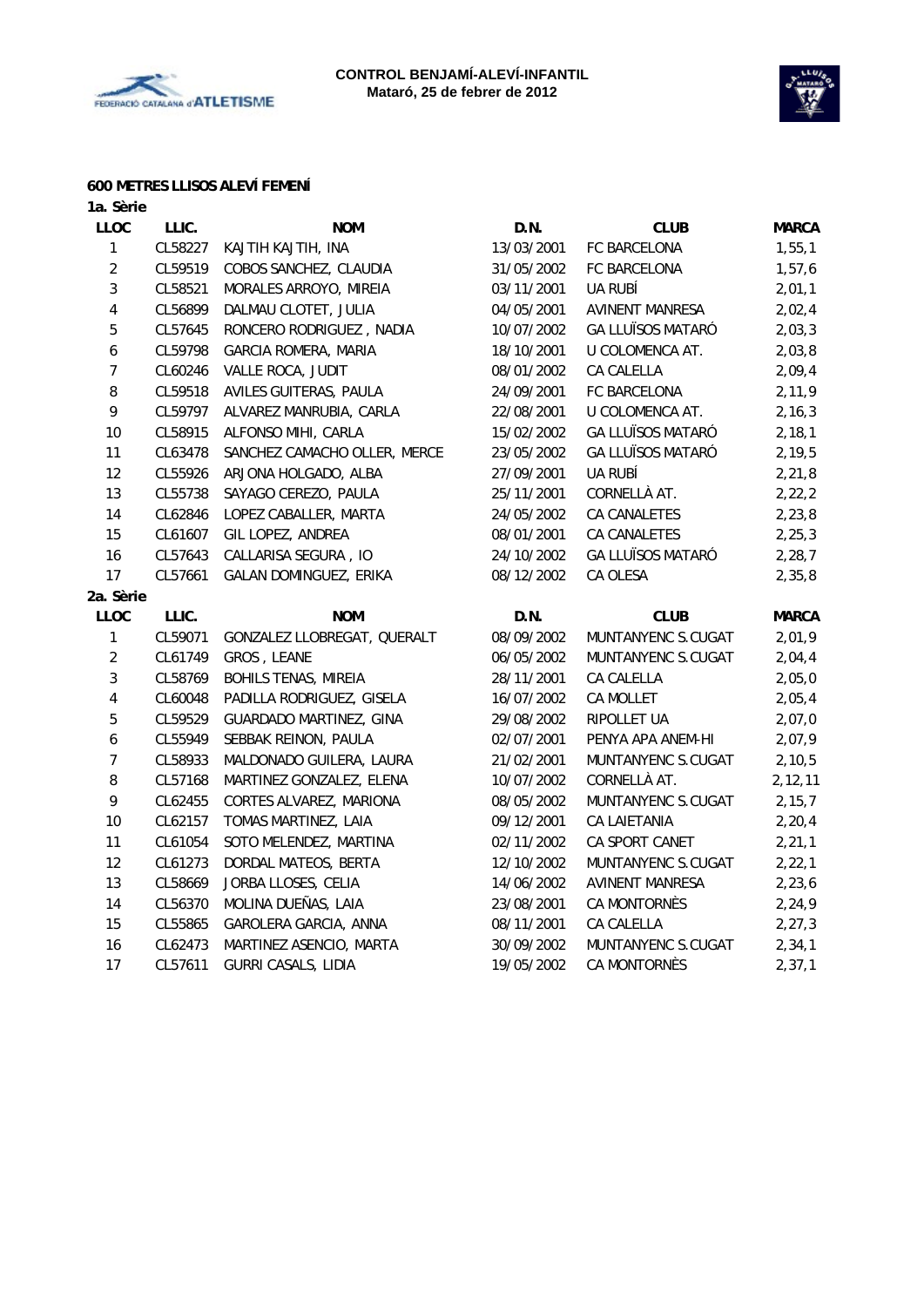



| 3a. Sèrie        |         |                                |            |                        |              |
|------------------|---------|--------------------------------|------------|------------------------|--------------|
| <b>LLOC</b>      | LLIC.   | <b>NOM</b>                     | D.N.       | <b>CLUB</b>            | <b>MARCA</b> |
| 1                | CL58538 | ALCOLEA MORON, CLAUDIA         | 10/10/2002 | RIPOLLET UA            | 1,58,3       |
| $\sqrt{2}$       | CL56745 | ONWUKA, AMARACHI SANDRA        | 05/12/2001 | CA LAIETANIA           | 2,05,7       |
| 3                | CL59732 | GERVILLA PUIGDOLLERS, PAULA    | 21/02/2001 | <b>CA MONTORNÈS</b>    | 2,08,4       |
| $\overline{4}$   | CL60933 | BALLESTER MALLEBREIN, LAURA    | 22/04/2001 | CA LAIETANIA           | 2,09,4       |
| 5                | CL61640 | <b>BAHIM, GHITA</b>            | 29/05/2002 | CA MOLLET              | 2, 10, 1     |
| 6                | CL63863 | SOLER MONTEMAYOR, PAULA        | 09/08/2001 | CA BAIX MONTSENY       | 2, 16, 8     |
| $\overline{7}$   | CL57100 | GOMEZ-OLIVE BURGOS, AINA       | 05/03/2002 | MUNTANYENC S.CUGAT     | 2, 17, 3     |
| 8                | CL59544 | RUIZ OTERO, MARTA              | 04/03/2001 | CA MALGRAT             | 2, 17, 6     |
| 9                | CL58465 | MARANO OGLIENGO, ANTONELLA     | 16/08/2001 | <b>UA TERRASSA</b>     | 2, 18, 2     |
| 10               | CL57585 | LOPEZ LAO, SANDRA              | 17/05/2002 | UA TERRASSA            | 2, 18, 8     |
| 11               | CL57194 | CALDERON GARCIA, ALBA          | 10/10/2001 | RIPOLLET UA            | 2, 19, 3     |
| 12               | CL64051 | SARMIENTO TORRES, JUDIT        | 04/07/2001 | CA MONTORNÈS           | 2, 19, 7     |
| 13               | CL57564 | BOROBIA ROCA, JOANA            | 29/08/2002 | <b>UA TERRASSA</b>     | 2, 20, 1     |
| 14               | CL59549 | CASTILLO LLADO, SILVIA         | 05/01/2002 | CA MALGRAT             | 2, 21, 2     |
| 15               | CL57394 | SORIANO MARTINEZ, CARLA        | 06/04/2001 | CA MALGRAT             | 2,21,9       |
| 16               | CL62703 | PEY RUBIO, QUERALT             | 20/11/2002 | <b>UA TERRASSA</b>     | 2,23,7       |
| 17               | CL57586 | LOPEZ MARTIN, SARA             | 23/04/2002 | <b>UA TERRASSA</b>     | 2,25,0       |
| 18               | CL63454 | PEREZ VERCHER, CLAUDIA         | 17/05/2001 | CA MALGRAT             | 2, 26, 5     |
| 19               | CL59419 | SOLER ALCOLEA, PAULA           | 29/01/2001 | <b>UA TERRASSA</b>     | 2, 29, 6     |
| 20               | CL63914 | DELGADO TORRERO, DESIREE       | 30/05/2002 | RIPOLLET UA            | 2,31,0       |
| 21               | CL56458 | MUR RODRIGUEZ, MARIA           | 25/05/2001 | MUNTANYENC S.CUGAT     | 2,47,6       |
|                  |         | 60 METRES TANQUES ALEVÍ FEMENÍ |            |                        |              |
| 1a. Sèrie        |         |                                |            |                        |              |
| LLOC             | LLIC.   | <b>NOM</b>                     | D.N.       | <b>CLUB</b>            | <b>MARCA</b> |
| $\mathbf{1}$     | CL61640 | <b>BAHIM, GHITA</b>            | 29/05/2002 | <b>CA MOLLET</b>       | 11,1         |
| $\overline{2}$   | CL56751 | GARCIA ROBLEDO, JULIA          | 03/06/2001 | ISS - L'HOSPITALET     | 11,4         |
| 3                | CL63863 | SOLER MONTEMAYOR, PAULA        | 09/08/2001 | CA BAIX MONTSENY       | 11,4         |
| $\overline{4}$   | CL55154 | FLORENZA NOVIALS, SILVIA       | 01/08/2001 | <b>UA TERRASSA</b>     | 11,6         |
| 5                | CL58538 | ALCOLEA MORON, CLAUDIA         | 10/10/2002 | RIPOLLET UA            | 12,4         |
| $\boldsymbol{6}$ | CL58465 | MARANO OGLIENGO, ANTONELLA     | 16/08/2001 | <b>UA TERRASSA</b>     | 12,7         |
| 2a. Sèrie        |         |                                |            |                        |              |
| <b>LLOC</b>      | LLIC.   | <b>NOM</b>                     | D.N.       | <b>CLUB</b>            | <b>MARCA</b> |
| 1                | CL55865 | GAROLERA GARCIA, ANNA          | 08/11/2001 | CA CALELLA             | 12,1         |
| $\overline{c}$   | CL59329 | EGEA MANGIN, ALOIS             | 23/11/2001 | CA GAVÀ                | 12,4         |
| 3                | CL60048 | PADILLA RODRIGUEZ, GISELA      | 16/07/2002 | CA MOLLET              | 12,7         |
| 4                | CL55738 | SAYAGO CEREZO, PAULA           | 25/11/2001 | CORNELLÀ AT.           | 16,1         |
| 3a. Sèrie        |         |                                |            |                        |              |
| <b>LLOC</b>      | LLIC.   | <b>NOM</b>                     | D.N.       | <b>CLUB</b>            | <b>MARCA</b> |
| 1                | CL56899 | DALMAU CLOTET, JULIA           | 04/05/2001 | <b>AVINENT MANRESA</b> | 11,8         |
| $\overline{c}$   | CL62846 | LOPEZ CABALLER, MARTA          | 24/05/2002 | CA CANALETES           | 12,5         |
| 3                | CL61607 | GIL LOPEZ, ANDREA              | 08/01/2001 | CA CANALETES           | 12,7         |
| 4                | CL62156 | BRUGUERA VICENTE, CARLA        | 05/02/2001 | CA LAIETANIA           | 13,0         |
| 5                | CL62566 | RUANO ALONSO, MARIA            | 29/04/2002 | CA PARETS              |              |
|                  |         |                                |            |                        | 13,5         |
| 6                | CL63914 | DELGADO TORRERO, DESIREE       | 30/05/2002 | RIPOLLET UA            | 14,9         |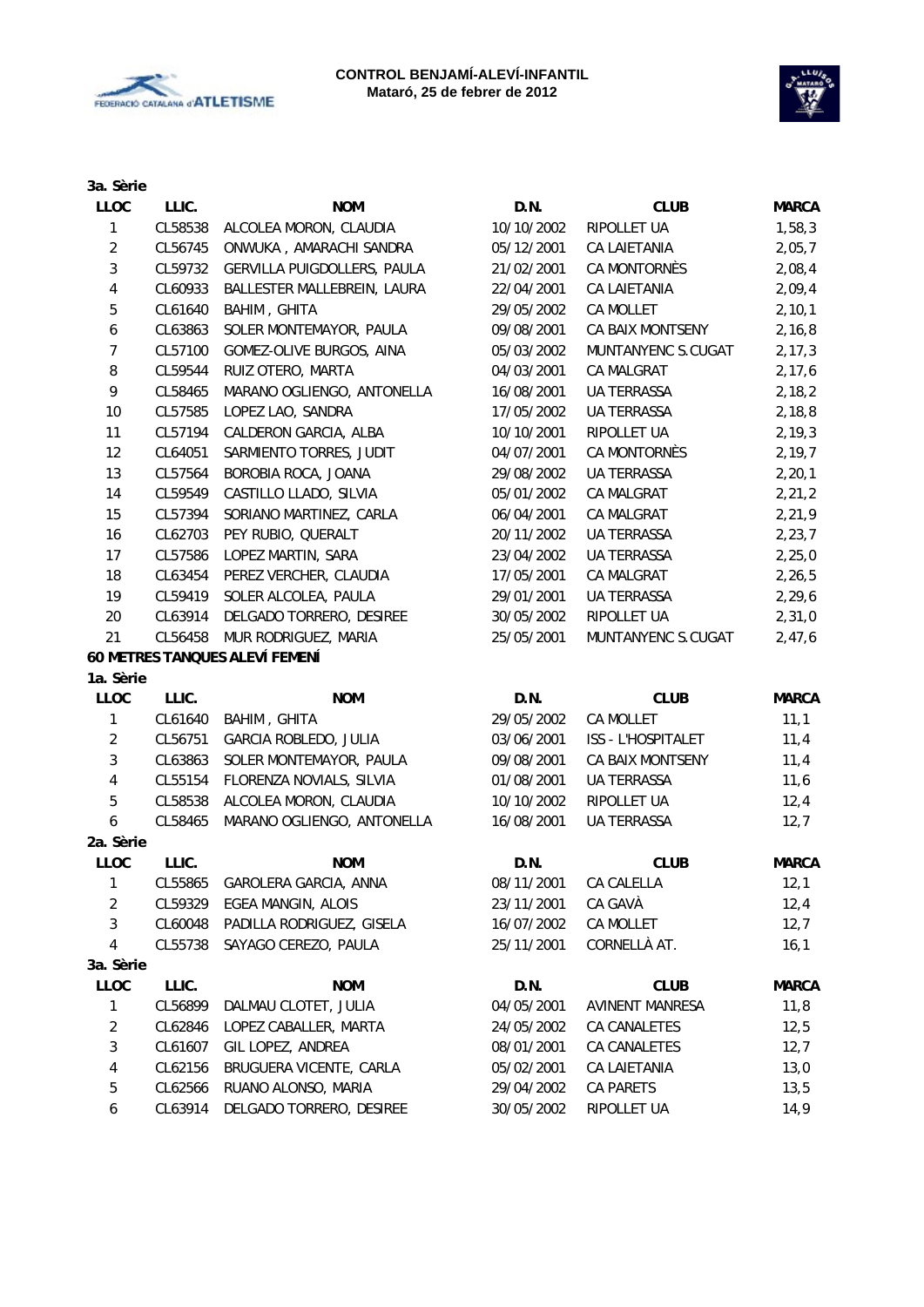



| 4a. Sèrie      |         |                              |                          |                          |              |
|----------------|---------|------------------------------|--------------------------|--------------------------|--------------|
| LLOC           | LLIC.   | <b>NOM</b>                   | D.N.                     | <b>CLUB</b>              | <b>MARCA</b> |
| 1              | CL57469 | <b>GARCIA GIRAUT, AINA</b>   | 29/04/2001               | UA RUBÍ                  | 11,5         |
| $\overline{2}$ | CL60655 | LOUGHMAN GARCIA, EMMA        | 08/06/2002               | <b>CA PARETS</b>         | 11,7         |
| 3              | CL59732 | GERVILLA PUIGDOLLERS, PAULA  | 21/02/2001               | <b>CA MONTORNÈS</b>      | 12,1         |
| $\overline{4}$ | CL61264 | RODRIGUEZ GONZALEZ, PAULA    | 27/06/2002               | CA MOLLET                | 12,3         |
| 5              | CL57194 | CALDERON GARCIA, ALBA        | 10/10/2001               | RIPOLLET UA              | 12,7         |
| 5a. Sèrie      |         |                              |                          |                          |              |
| <b>LLOC</b>    | LLIC.   | <b>NOM</b>                   | D.N.                     | <b>CLUB</b>              | <b>MARCA</b> |
| 1              | CL54843 | BUSCA VALLS, ROSA MARIA      | 08/05/2001               | CA LAIETANIA             | 11,4         |
| $\overline{2}$ | CL59023 | LLOVERA ROCA, CLARA          | 10/06/2002               | JA SABADELL              | 12,0         |
| 3              | CL57458 | ALARCON PEREZ, ALBA          | 07/09/2001               | UA RUBÍ                  | 12,2         |
| 4              | CL64051 | SARMIENTO TORRES, JUDIT      | 04/07/2001               | CA MONTORNÈS             | 12,9         |
| 5              | CL57373 | SORIA POUS, AINHOA           | 22/11/2001               | <b>CA PARETS</b>         | 13,9         |
| 6              | CL57611 | GURRI CASALS, LIDIA          | 19/05/2002               | <b>CA MONTORNÈS</b>      | 15,3         |
| 6a. Sèrie      |         |                              |                          |                          |              |
| LLOC           | LLIC.   | <b>NOM</b>                   | D.N.                     | <b>CLUB</b>              | <b>MARCA</b> |
| 1              | CL58933 | MALDONADO GUILERA, LAURA     | 21/02/2001               | MUNTANYENC S.CUGAT       | 11,7         |
| $\overline{2}$ | CL62455 | CORTES ALVAREZ, MARIONA      | 08/05/2002               | MUNTANYENC S.CUGAT       | 12,2         |
| 3              | CL55949 | SEBBAK REINON, PAULA         | 02/07/2001               | PENYA APA ANEM-HI        | 12,4         |
| $\overline{4}$ | CL61273 | DORDAL MATEOS, BERTA         | 12/10/2002               | MUNTANYENC S.CUGAT       | 12,7         |
| 5              | CL57372 | SORIA POUS, ALBA             | 22/11/2001               | <b>CA PARETS</b>         | 13,0         |
| 6              | CL57465 | FERNANDEZ EXPOSITO, PAULA    | 10/06/2002               | UA RUBÍ                  | 13,5         |
| 7a. Sèrie      |         |                              |                          |                          |              |
| LLOC           | LLIC.   | <b>NOM</b>                   | D.N.                     | <b>CLUB</b>              | <b>MARCA</b> |
| 1              | CL56745 | ONWUKA, AMARACHI SANDRA      | 05/12/2001               | <b>CA LAIETANIA</b>      | 11,4         |
| $\overline{2}$ | CL58521 | MORALES ARROYO, MIREIA       | 03/11/2001               | UA RUBÍ                  | 11,5         |
| 3              | CL55926 | ARJONA HOLGADO, ALBA         | 27/09/2001               | UA RUBÍ                  | 12,4         |
| 4              | CL56370 | MOLINA DUEÑAS, LAIA          | 23/08/2001               | CA MONTORNÈS             | 12,8         |
| 5              | CL57643 | CALLARISA SEGURA, IO         | 24/10/2002               | <b>GA LLUÏSOS MATARÓ</b> | 13,7         |
| 6              | CL60661 | TARRES GIMENO, LAURA         | 17/05/2002               | <b>CA PARETS</b>         | 14,0         |
| 8a. Sèrie      |         |                              |                          |                          |              |
| LLOC           | LLIC.   | <b>NOM</b>                   | D.N.                     | <b>CLUB</b>              | <b>MARCA</b> |
| 1              | CL54844 | TORRES ALCARAZ, HELENA       | 17/03/2001               | CA LAIETANIA             | 11,8         |
| 2              | CL63478 | SANCHEZ CAMACHO OLLER, MERCE | 23/05/2002               | <b>GA LLUÏSOS MATARÓ</b> | 13,1         |
| 3              | CL58915 | ALFONSO MIHI, CARLA          | 15/02/2002               | <b>GA LLUÏSOS MATARÓ</b> | 13,3         |
| 4              | CL59991 | MUÑIZ ROSA, LAURA            | 19/01/2001               | UA RUBÍ                  | 13,8         |
| 5              | CL57394 | SORIANO MARTINEZ, CARLA      | 06/04/2001               | CA MALGRAT               | 13,8         |
| 9a. Sèrie      |         |                              |                          |                          |              |
| LLOC           | LLIC.   | <b>NOM</b>                   | D.N.                     | <b>CLUB</b>              | <b>MARCA</b> |
| 1              | CL62558 | LAHOSA CALVO, MARIONA        | 28/02/2002               | CA PARETS                | 12,6         |
|                | CL57645 | RONCERO RODRIGUEZ, NADIA     |                          | <b>GA LLUÏSOS MATARÓ</b> |              |
| 2<br>3         | CL59544 | RUIZ OTERO, MARTA            | 10/07/2002<br>04/03/2001 | CA MALGRAT               | 13,2         |
|                |         | PEREZ VERCHER, CLAUDIA       |                          |                          | 13,4         |
| 4              | CL63454 |                              | 17/05/2001               | CA MALGRAT               | 13,4         |
| 5              | CL62159 | NAVAS GUERRERO, AINHOA       | 06/11/2002               | CA LAIETANIA             | 14,0         |
| 10a. Sèrie     |         |                              |                          |                          |              |
| <b>LLOC</b>    | LLIC.   | <b>NOM</b>                   | D.N.                     | <b>CLUB</b>              | <b>MARCA</b> |
| 1              | CL59549 | CASTILLO LLADO, SILVIA       | 05/01/2002               | CA MALGRAT               | 13,1         |
| 2              | CL59417 | SEGURA GUERRA, LUCIA         | 04/05/2002               | <b>UA TERRASSA</b>       | 13,9         |
| 3              | CL59977 | FEIJOO MACEDO, SABINA        | 26/04/2002               | UA RUBÍ                  | 14,0         |
| 4              | CL59539 | RUIZ OTERO, ANA              | 04/03/2001               | CA MALGRAT               | 14,0         |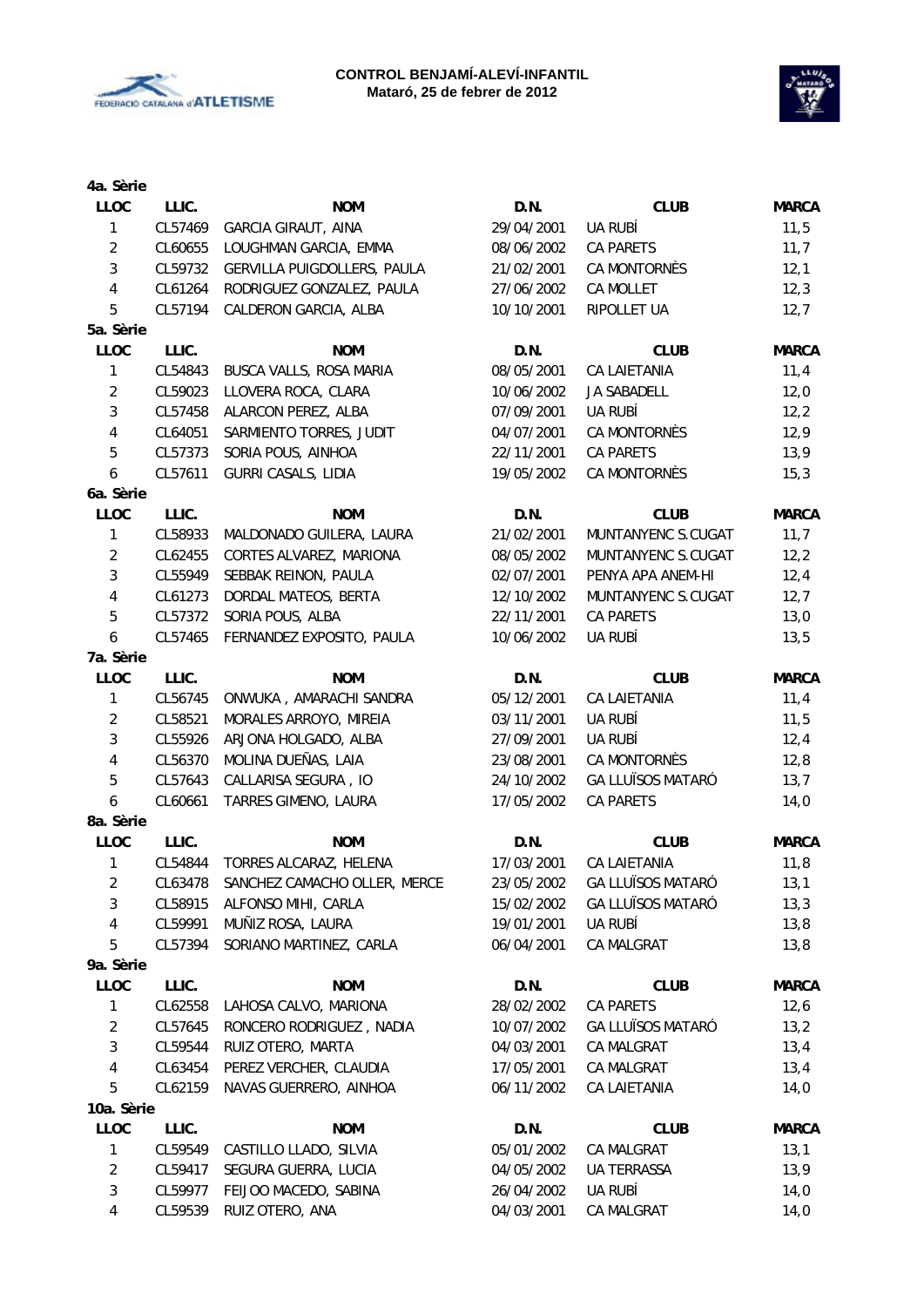



#### **SALT DE LLARGADA ALEVÍ FEMENÍ**

| $\mathbf{1}$     |         | CL56751 GARCIA ROBLEDO, JULIA | 03/06/2001 | ISS - L'HOSPITALET       | 3,88  |
|------------------|---------|-------------------------------|------------|--------------------------|-------|
| $\overline{2}$   | CL57469 | GARCIA GIRAUT, AINA           | 29/04/2001 | UA RUBÍ                  | 3,72  |
| $\mathbf{3}$     | CL60933 | BALLESTER MALLEBREIN, LAURA   | 22/04/2001 | CA LAIETANIA             | 3,68  |
| 4                | CL61749 | GROS, LEANE                   | 06/05/2002 | MUNTANYENC S.CUGAT       | 3,58  |
| 5                | CL55926 | ARJONA HOLGADO, ALBA          | 27/09/2001 | UA RUBÍ                  | 3,46  |
| $\boldsymbol{6}$ | CL54844 | TORRES ALCARAZ, HELENA        | 17/03/2001 | CA LAIETANIA             | 3,45  |
| $\overline{7}$   | CL63863 | SOLER MONTEMAYOR, PAULA       | 09/08/2001 | CA BAIX MONTSENY         | 3,45  |
| $\, 8$           | CL58521 | MORALES ARROYO, MIREIA        | 03/11/2001 | UA RUBÍ                  | 3,39  |
| 9                | CL61640 | BAHIM, GHITA                  | 29/05/2002 | CA MOLLET                | 3, 37 |
| 10               | CL60246 | VALLE ROCA, JUDIT             | 08/01/2002 | CA CALELLA               | 3,31  |
| 11               | CL59977 | FEIJOO MACEDO, SABINA         | 26/04/2002 | UA RUBÍ                  | 3,30  |
| 12               | CL60655 | LOUGHMAN GARCIA, EMMA         | 08/06/2002 | CA PARETS                | 3,29  |
| 13               | CL58933 | MALDONADO GUILERA, LAURA      | 21/02/2001 | MUNTANYENC S.CUGAT       | 3,26  |
| 14               | CL61264 | RODRIGUEZ GONZALEZ, PAULA     | 27/06/2002 | CA MOLLET                | 3,25  |
| 15               | CL54843 | BUSCA VALLS, ROSA MARIA       | 08/05/2001 | CA LAIETANIA             | 3,23  |
| 16               | CL58465 | MARANO OGLIENGO, ANTONELLA    | 16/08/2001 | UA TERRASSA              | 3,21  |
| 17               | CL59071 | GONZALEZ LLOBREGAT, QUERALT   | 08/09/2002 | MUNTANYENC S.CUGAT       | 3,14  |
| 18               | CL57168 | MARTINEZ GONZALEZ, ELENA      | 10/07/2002 | CORNELLÀ AT.             | 3,14  |
| 19               | CL56745 | ONWUKA, AMARACHI SANDRA       | 05/12/2001 | CA LAIETANIA             | 3,11  |
| 20               | CL57858 | SALGADO BOIXADERAS, JULIA     | 12/01/2002 | UGE BADALONA             | 3,09  |
| 21               | CL57100 | GOMEZ-OLIVE BURGOS, AINA      | 05/03/2002 | MUNTANYENC S.CUGAT       | 3,07  |
| 22               | CL63478 | SANCHEZ CAMACHO OLLER, MERCE  | 23/05/2002 | <b>GA LLUÏSOS MATARÓ</b> | 3,06  |
| 23               | CL59797 | ALVAREZ MANRUBIA, CARLA       | 22/08/2001 | U COLOMENCA AT.          | 3,06  |
| 24               | CL59798 | GARCIA ROMERA, MARIA          | 18/10/2001 | U COLOMENCA AT.          | 3,05  |
| 25               | CL57645 | RONCERO RODRIGUEZ, NADIA      | 10/07/2002 | <b>GA LLUÏSOS MATARÓ</b> | 3,03  |
| 26               | CL57643 | CALLARISA SEGURA, IO          | 24/10/2002 | <b>GA LLUÏSOS MATARÓ</b> | 3,00  |
| 27               | CL59549 | CASTILLO LLADO, SILVIA        | 05/01/2002 | CA MALGRAT               | 2,99  |
| 28               | CL59023 | LLOVERA ROCA, CLARA           | 10/06/2002 | JA SABADELL              | 2,99  |
| 29               | CL57458 | ALARCON PEREZ, ALBA           | 07/09/2001 | UA RUBÍ                  | 2,96  |
| 30               | CL57372 | SORIA POUS, ALBA              | 22/11/2001 | CA PARETS                | 2,96  |
| 31               | CL62157 | TOMAS MARTINEZ, LAIA          | 09/12/2001 | CA LAIETANIA             | 2,95  |
| 32               | CL62558 | LAHOSA CALVO, MARIONA         | 28/02/2002 | CA PARETS                | 2,95  |
| 33               | CL61273 | DORDAL MATEOS, BERTA          | 12/10/2002 | MUNTANYENC S.CUGAT       | 2,94  |
| 34               | CL61607 | GIL LOPEZ, ANDREA             | 08/01/2001 | <b>CA CANALETES</b>      | 2,93  |
| 35               | CL60048 | PADILLA RODRIGUEZ, GISELA     | 16/07/2002 | CA MOLLET                | 2,91  |
| 36               | CL62159 | NAVAS GUERRERO, AINHOA        | 06/11/2002 | CA LAIETANIA             | 2,88  |
| 37               | CL59732 | GERVILLA PUIGDOLLERS, PAULA   | 21/02/2001 | CA MONTORNÉS             | 2,88  |
| 38               | CL57465 | FERNANDEZ EXPOSITO, PAULA     | 10/06/2002 | UA RUBÍ                  | 2,87  |
| 39               | CL57564 | BOROBIA ROCA, JOANA           | 29/08/2002 | <b>UA TERRASSA</b>       | 2,85  |
| 40               | CL62455 | CORTES ALVAREZ, MARIONA       | 08/05/2002 | MUNTANYENC S.CUGAT       | 2,84  |
| 41               | CL57373 | SORIA POUS, AINHOA            | 22/11/2001 | CA PARETS                | 2,82  |
| 42               | CL58915 | ALFONSO MIHI, CARLA           | 15/02/2002 | <b>GA LLUÏSOS MATARÓ</b> | 2,80  |
| 43               | CL62703 | PEY RUBIO, QUERALT            | 20/11/2002 | UA TERRASSA              | 2,79  |
| 44               | CL58538 | ALCOLEA MORON, CLAUDIA        | 10/10/2002 | RIPOLLET UA              | 2,79  |
| 45               | CL55865 | GAROLERA GARCIA, ANNA         | 08/11/2001 | CA CALELLA               | 2,77  |
| 46               | CL57394 | SORIANO MARTINEZ, CARLA       | 06/04/2001 | CA MALGRAT               | 2,76  |
| 47               | CL55949 | SEBBAK REINON, PAULA          | 02/07/2001 | PENYA APA ANEM-HI        | 2,74  |
| 48               | CL57585 | LOPEZ LAO, SANDRA             | 17/05/2002 | UA TERRASSA              | 2,74  |
| 49               | CL57194 | CALDERON GARCIA, ALBA         | 10/10/2001 | RIPOLLET UA              | 2,71  |
| 50               | CL59529 | GUARDADO MARTINEZ, GINA       | 29/08/2002 | RIPOLLET UA              | 2,70  |
|                  |         |                               |            |                          |       |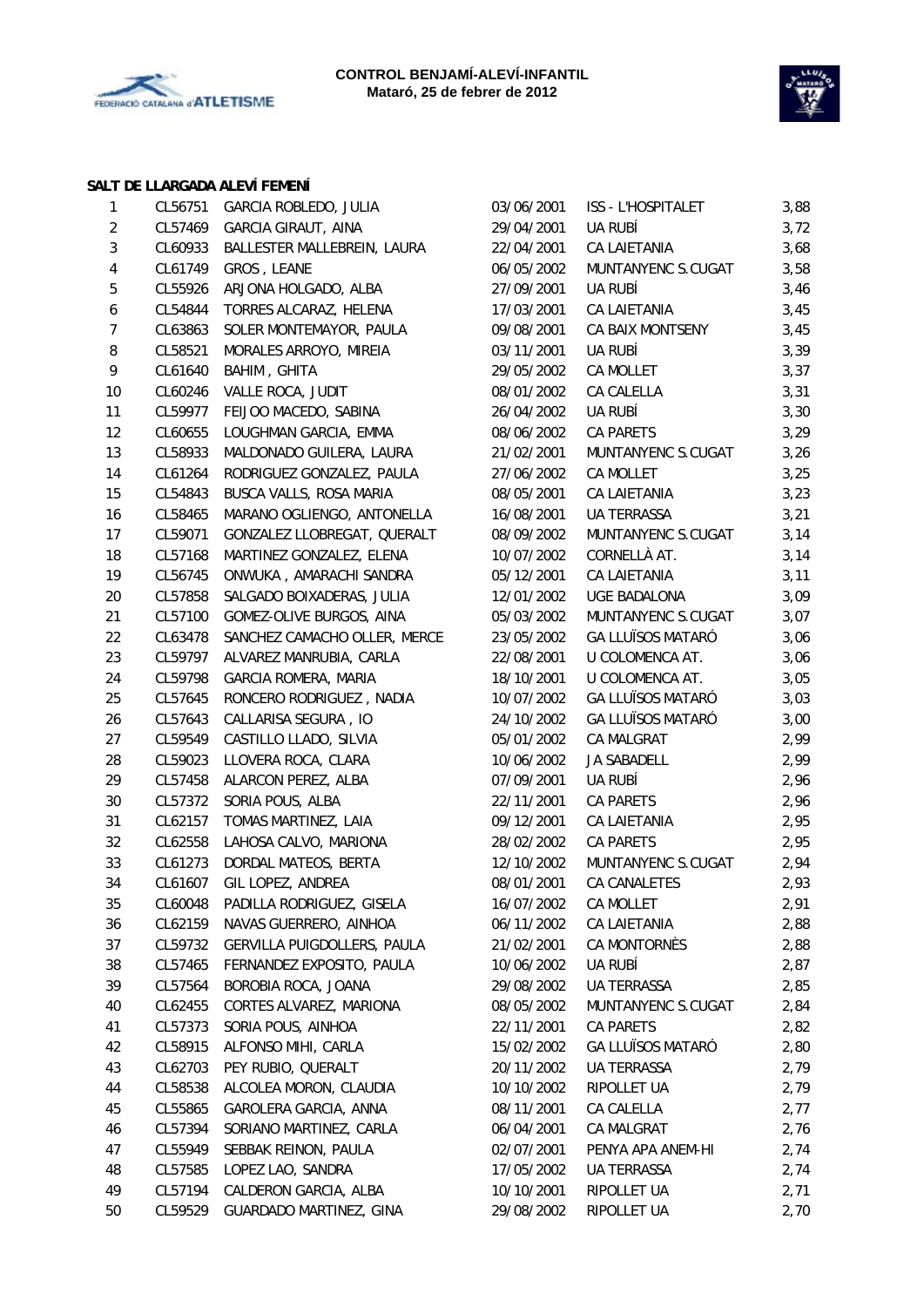



| 51 | CL62156 | BRUGUERA VICENTE, CARLA    | 05/02/2001 | <b>CA LAIETANIA</b> | 2,69 |
|----|---------|----------------------------|------------|---------------------|------|
| 52 | CL62566 | RUANO ALONSO, MARIA        | 29/04/2002 | <b>CA PARETS</b>    | 2,69 |
| 53 | CL63454 | PEREZ VERCHER, CLAUDIA     | 17/05/2001 | <b>CA MALGRAT</b>   | 2,68 |
| 54 | CL56370 | MOLINA DUEÑAS, LAIA        | 23/08/2001 | CA MONTORNÈS        | 2,64 |
| 55 | CL64051 | SARMIENTO TORRES, JUDIT    | 04/07/2001 | CA MONTORNÈS        | 2,57 |
| 56 | CL57661 | GALAN DOMINGUEZ, ERIKA     | 08/12/2002 | CA OLESA            | 2,56 |
| 57 | CL59539 | RUIZ OTERO, ANA            | 04/03/2001 | <b>CA MALGRAT</b>   | 2,54 |
| 58 | CL62846 | LOPEZ CABALLER, MARTA      | 24/05/2002 | CA CANALETES        | 2,53 |
| 59 | CL59544 | RUIZ OTERO, MARTA          | 04/03/2001 | <b>CA MALGRAT</b>   | 2,50 |
| 60 | CL59419 | SOLER ALCOLEA, PAULA       | 29/01/2001 | UA TERRASSA         | 2,48 |
| 61 | CL62473 | MARTINEZ ASENCIO, MARTA    | 30/09/2002 | MUNTANYENC S.CUGAT  | 2,46 |
| 62 | CL59417 | SEGURA GUERRA, LUCIA       | 04/05/2002 | <b>UA TERRASSA</b>  | 2,44 |
| 63 | CL55738 | SAYAGO CEREZO, PAULA       | 25/11/2001 | CORNELLÀ AT.        | 2,26 |
| 64 | CL63367 | GARCIA MARTINEZ, AURORA    | 03/12/2002 | RIPOLLET UA         | 2,25 |
| 65 | CL60661 | TARRES GIMENO, LAURA       | 17/05/2002 | <b>CA PARETS</b>    | 2,22 |
|    | CL63914 | DELGADO TORRERO, DESIREE   | 30/05/2002 | RIPOLLET UA         | NUL: |
|    | CL57611 | <b>GURRI CASALS, LIDIA</b> | 19/05/2002 | CA MONTORNÈS        | NUL: |
|    |         |                            |            |                     |      |

| CL62156 | BRUGUERA VICENTE, CARLA    | 05/02/2001 | CA LAIETANIA       | 2,69        |
|---------|----------------------------|------------|--------------------|-------------|
| CL62566 | RUANO ALONSO, MARIA        | 29/04/2002 | <b>CA PARETS</b>   | 2,69        |
| CL63454 | PEREZ VERCHER, CLAUDIA     | 17/05/2001 | <b>CA MALGRAT</b>  | 2,68        |
| CL56370 | MOLINA DUEÑAS, LAIA        | 23/08/2001 | CA MONTORNES       | 2,64        |
| CL64051 | SARMIENTO TORRES, JUDIT    | 04/07/2001 | CA MONTORNÈS       | 2,57        |
| CL57661 | GALAN DOMINGUEZ, ERIKA     | 08/12/2002 | CA OLESA           | 2,56        |
| CL59539 | RUIZ OTERO, ANA            | 04/03/2001 | <b>CA MALGRAT</b>  | 2,54        |
| CL62846 | LOPEZ CABALLER, MARTA      | 24/05/2002 | CA CANALETES       | 2,53        |
| CL59544 | RUIZ OTERO, MARTA          | 04/03/2001 | CA MALGRAT         | 2,50        |
| CL59419 | SOLER ALCOLEA, PAULA       | 29/01/2001 | UA TERRASSA        | 2,48        |
| CL62473 | MARTINEZ ASENCIO, MARTA    | 30/09/2002 | MUNTANYENC S.CUGAT | 2,46        |
| CL59417 | SEGURA GUERRA, LUCIA       | 04/05/2002 | <b>UA TERRASSA</b> | 2,44        |
| CL55738 | SAYAGO CEREZO, PAULA       | 25/11/2001 | CORNELLÀ AT.       | 2,26        |
| CL63367 | GARCIA MARTINEZ, AURORA    | 03/12/2002 | RIPOLLET UA        | 2,25        |
| CL60661 | TARRES GIMENO, LAURA       | 17/05/2002 | <b>CA PARETS</b>   | 2,22        |
| CL63914 | DELGADO TORRERO, DESIREE   | 30/05/2002 | RIPOLLET UA        | <b>NULS</b> |
| CL57611 | <b>GURRI CASALS, LIDIA</b> | 19/05/2002 | CA MONTORNÈS       | <b>NULS</b> |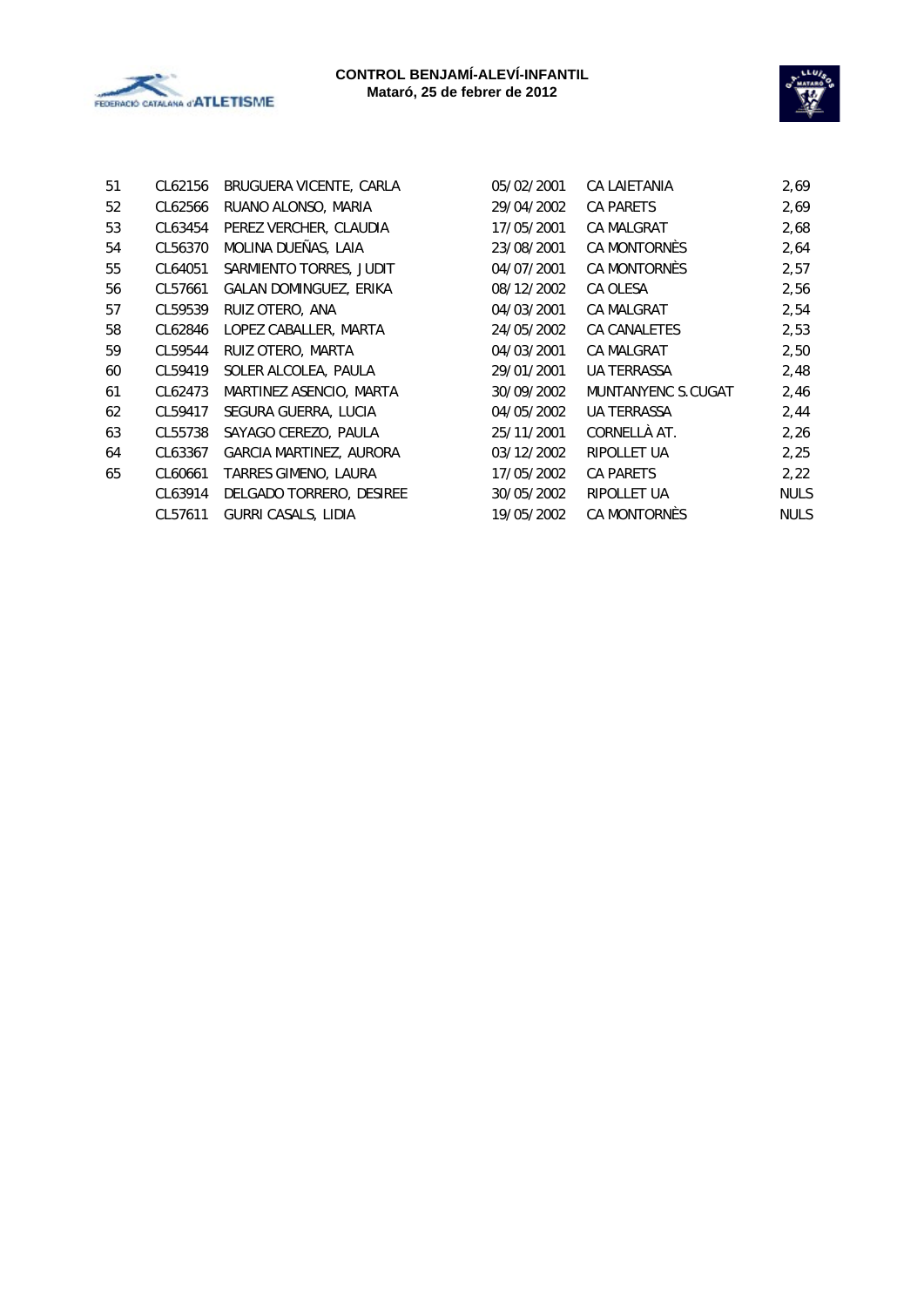



## **LLANÇAMENT DE PILOTA ALEVÍ FEMENÍ**

| $\mathbf{1}$     | CL56458 | MUR RODRIGUEZ, MARIA         | 25/05/2001 | MUNTANYENC S.CUGAT       | 25,37 |
|------------------|---------|------------------------------|------------|--------------------------|-------|
| $\overline{c}$   | CL57469 | <b>GARCIA GIRAUT, AINA</b>   | 29/04/2001 | UA RUBÍ                  | 21,71 |
| 3                | CL55865 | GAROLERA GARCIA, ANNA        | 08/11/2001 | CA CALELLA               | 21,31 |
| 4                | CL54843 | BUSCA VALLS, ROSA MARIA      | 08/05/2001 | CA LAIETANIA             | 19,43 |
| 5                | CL63863 | SOLER MONTEMAYOR, PAULA      | 09/08/2001 | CA BAIX MONTSENY         | 19,19 |
| $\boldsymbol{6}$ | CL57465 | FERNANDEZ EXPOSITO, PAULA    | 10/06/2002 | UA RUBÍ                  | 18,01 |
| $\boldsymbol{7}$ | CL55154 | FLORENZA NOVIALS, SILVIA     | 01/08/2001 | UA TERRASSA              | 17,51 |
| 8                | CL59798 | <b>GARCIA ROMERA, MARIA</b>  | 18/10/2001 | U COLOMENCA AT.          | 16,99 |
| 9                | CL61749 | GROS, LEANE                  | 06/05/2002 | MUNTANYENC S.CUGAT       | 16,96 |
| 10               | CL55949 | SEBBAK REINON, PAULA         | 02/07/2001 | PENYA APA ANEM-HI        | 16,00 |
| 11               | CL56751 | GARCIA ROBLEDO, JULIA        | 03/06/2001 | ISS - L'HOSPITALET       | 15,79 |
| 12               | CL58521 | MORALES ARROYO, MIREIA       | 03/11/2001 | UA RUBÍ                  | 15,76 |
| 13               | CL55926 | ARJONA HOLGADO, ALBA         | 27/09/2001 | UA RUBÍ                  | 15,63 |
| 14               | CL56370 | MOLINA DUEÑAS, LAIA          | 23/08/2001 | CA MONTORNÈS             | 15,55 |
| 15               | CL57091 | CASAS DUATIS, ROSER          | 25/02/2002 | MUNTANYENC S.CUGAT       | 14,08 |
| 16               | CL62159 | NAVAS GUERRERO, AINHOA       | 06/11/2002 | <b>CA LAIETANIA</b>      | 13,43 |
| 17               | CL57858 | SALGADO BOIXADERAS, JULIA    | 12/01/2002 | <b>UGE BADALONA</b>      | 13,30 |
| 18               | CL57100 | GOMEZ-OLIVE BURGOS, AINA     | 05/03/2002 | MUNTANYENC S.CUGAT       | 13,08 |
| 19               | CL57585 | LOPEZ LAO, SANDRA            | 17/05/2002 | UA TERRASSA              | 13,01 |
| 20               | CL54844 | TORRES ALCARAZ, HELENA       | 17/03/2001 | CA LAIETANIA             | 12,88 |
| 21               | CL62156 | BRUGUERA VICENTE, CARLA      | 05/02/2001 | CA LAIETANIA             | 12,75 |
| 22               | CL55738 | SAYAGO CEREZO, PAULA         | 25/11/2001 | CORNELLÀ AT.             | 12,61 |
| 23               | CL57645 | RONCERO RODRIGUEZ, NADIA     | 10/07/2002 | <b>GA LLUÏSOS MATARÓ</b> | 12,49 |
| 24               | CL59991 | MUÑIZ ROSA, LAURA            | 19/01/2001 | UA RUBÍ                  | 12,44 |
| 25               | CL58915 | ALFONSO MIHI, CARLA          | 15/02/2002 | <b>GA LLUÏSOS MATARÓ</b> | 11,87 |
| 26               | CL56745 | ONWUKA, AMARACHI SANDRA      | 05/12/2001 | CA LAIETANIA             | 11,18 |
| 27               | CL59797 | ALVAREZ MANRUBIA, CARLA      | 22/08/2001 | U COLOMENCA AT.          | 11,10 |
| 28               | CL60048 | PADILLA RODRIGUEZ, GISELA    | 16/07/2002 | CA MOLLET                | 11,05 |
| 29               | CL59419 | SOLER ALCOLEA, PAULA         | 29/01/2001 | UA TERRASSA              | 10,79 |
| $30\,$           | CL61264 | RODRIGUEZ GONZALEZ, PAULA    | 27/06/2002 | CA MOLLET                | 10,77 |
| 31               | CL59549 | CASTILLO LLADO, SILVIA       | 05/01/2002 | CA MALGRAT               | 10,57 |
| 32               | CL59544 | RUIZ OTERO, MARTA            | 04/03/2001 | CA MALGRAT               | 10,19 |
| 33               | CL57643 | CALLARISA SEGURA, IO         | 24/10/2002 | <b>GA LLUÏSOS MATARÓ</b> | 9,99  |
| 34               | CL57168 | MARTINEZ GONZALEZ, ELENA     | 10/07/2002 | CORNELLÀ AT.             | 9,83  |
| 35               | CL59732 | GERVILLA PUIGDOLLERS, PAULA  | 21/02/2001 | CA MONTORNÉS             | 9,74  |
| 36               | CL57394 | SORIANO MARTINEZ, CARLA      | 06/04/2001 | CA MALGRAT               | 9,69  |
| 37               | CL62703 | PEY RUBIO, QUERALT           | 20/11/2002 | UA TERRASSA              | 9,27  |
| 38               | CL59539 | RUIZ OTERO, ANA              | 04/03/2001 | CA MALGRAT               | 8,87  |
| 39               | CL63454 | PEREZ VERCHER, CLAUDIA       | 17/05/2001 | CA MALGRAT               | 8,57  |
| 40               | CL64051 | SARMIENTO TORRES, JUDIT      | 04/07/2001 | CA MONTORNÈS             | 8,55  |
| 41               | CL63478 | SANCHEZ CAMACHO OLLER, MERCE | 23/05/2002 | <b>GA LLUÏSOS MATARÓ</b> | 8,45  |
| 42               | CL57586 | LOPEZ MARTIN, SARA           | 23/04/2002 | UA TERRASSA              | 7,67  |
| 43               | CL59417 | SEGURA GUERRA, LUCIA         | 04/05/2002 | UA TERRASSA              | 7,62  |
| 44               | CL57611 | GURRI CASALS, LIDIA          | 19/05/2002 | CA MONTORNÈS             | 6,54  |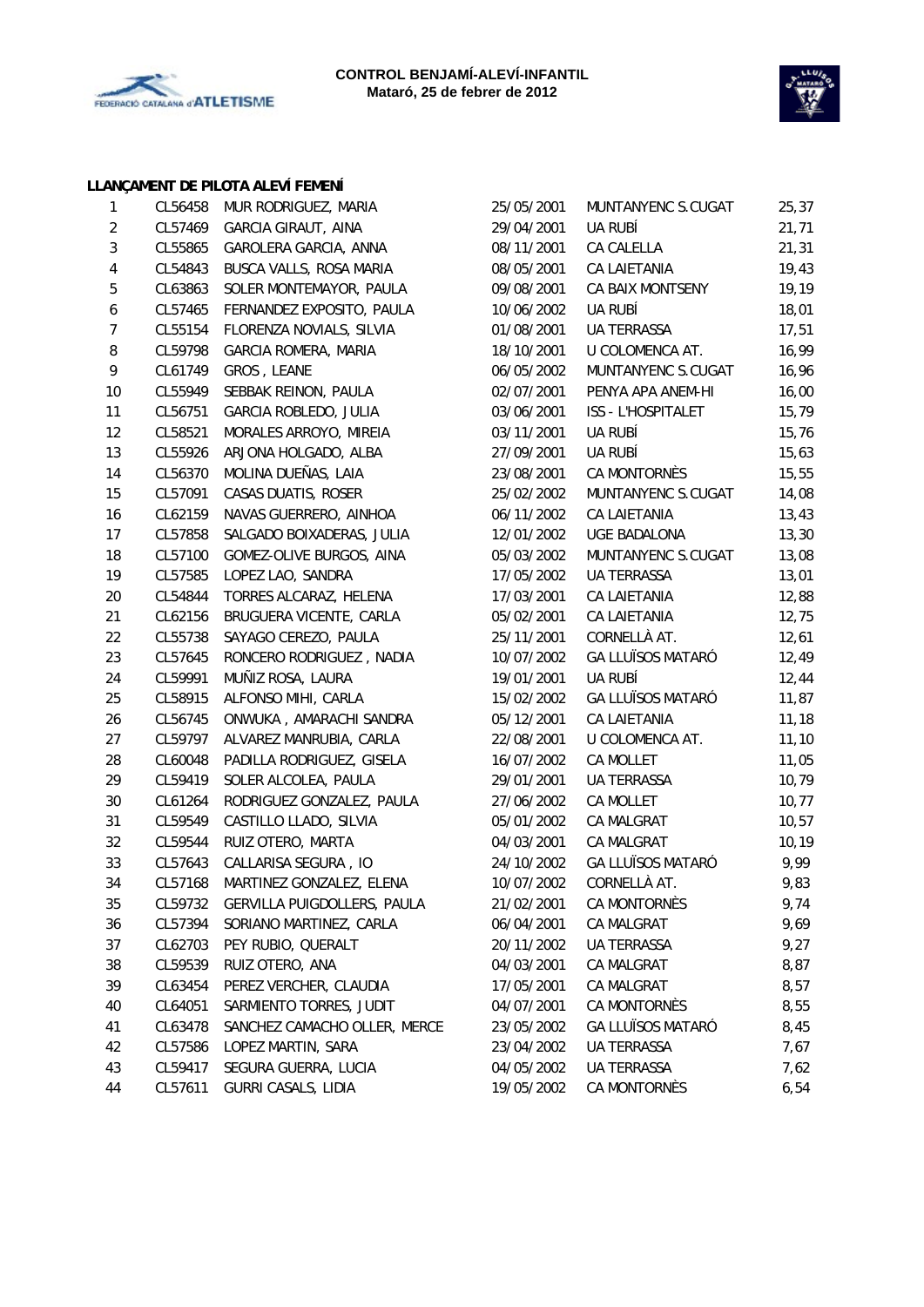



#### **600 METRES LLISOS ALEVÍ MASCULÍ**

| 1a. Sèrie               |         |                            |            |                          |              |
|-------------------------|---------|----------------------------|------------|--------------------------|--------------|
| <b>LLOC</b>             | LLIC.   | <b>NOM</b>                 | D.N.       | <b>CLUB</b>              | <b>MARCA</b> |
| 1                       | CL59516 | SALGADO CASTILLA, ALEX     | 03/07/2002 | FC BARCELONA             | 1,46,8       |
| $\overline{2}$          | CL55248 | TERUEL SUBIRATS, POL       | 23/04/2001 | CA CANALETES             | 1,48,1       |
| 3                       | CL61145 | CORIS COBOS, VICTOR        | 14/02/2001 | CA SANT CELONI           | 1,51,6       |
| $\overline{\mathbf{4}}$ | CL63322 | FERNANDEZ PERSONAT, MARC   | 28/02/2002 | <b>GA LLUÏSOS MATARÓ</b> | 1,52,6       |
| 5                       | CL56372 | MORET MARTINEZ, IÑAKI      | 05/06/2001 | CA MONTORNÈS             | 1,54,6       |
| 6                       | CL57237 | PARADAS FALCO, ISAAC       | 19/01/2002 | CA MOLLET                | 1, 55, 3     |
| $\overline{7}$          | CL55925 | MERINO SARDAÑES, GERARD    | 01/08/2001 | UA RUBÍ                  | 1,55,8       |
| 8                       | CL56657 | ADALID SORIANO, SERGI      | 15/05/2001 | <b>GA LLUÏSOS MATARÓ</b> | 1,56,8       |
| 9                       | CL55110 | LLORDELLA PINEDO, PAU      | 22/02/2001 | CA OLESA                 | 1,57,5       |
| 10                      | CL56376 | PEREZ LOPEZ, SERGIO        | 06/03/2001 | CA MONTORNÈS             | 1,58,2       |
| 11                      | CL55310 | BENITO GUASCH, ORIOL       | 02/06/2001 | CA VIC                   | 2,00,4       |
| 12                      | CL62983 | SOLER PRIOR, JAN           | 04/10/2002 | UA RUBÍ                  | 2,00,9       |
| 13                      | CL63330 | PUIG BLANCO, AREGA         | 30/09/2001 | <b>GA LLUÏSOS MATARÓ</b> | 2,01,7       |
| 14                      | CL57115 | SANTAFE PAGA, ELOI         | 16/02/2001 | MUNTANYENC S.CUGAT       | 2,02,9       |
| 15                      | CL58756 | GALLARDO MIREZ, GERARD     | 07/05/2001 | <b>CA MONTORNÈS</b>      | 2,05,8       |
| 16                      | CL57235 | CAÑADAS CRESPO, PAU        | 30/09/2002 | CA MOLLET                | 2,08,5       |
| 17                      | CL59998 | SALVAT CORTES, GERARD      | 15/04/2001 | UA RUBÍ                  | 2,09,2       |
| 18                      | CL62970 | FERNANDEZ MARTINEZ, NESTOR | 06/03/2002 | UA RUBÍ                  | 2,09,7       |
| 2a. Sèrie               |         |                            |            |                          |              |
| <b>LLOC</b>             | LLIC.   | <b>NOM</b>                 | D.N.       | <b>CLUB</b>              | <b>MARCA</b> |
| 1                       | CL59422 | URPINELL AYNES, ROBERT     | 16/06/2001 | <b>UA TERRASSA</b>       | 1,58,3       |
| $\overline{2}$          | CL62885 | KAJTIH KAJTIH, ANAS        | 31/03/2001 | FC BARCELONA             | 1,59,8       |
| 3                       | CL56488 | ESCODA ORTIZ, JAN          | 28/01/2001 | JA SABADELL              | 2,00,8       |
| $\overline{\mathbf{4}}$ | CL55185 | BALLESTA LOPEZ, VICTOR     | 02/12/2001 | <b>GA LLUÏSOS MATARÓ</b> | 2,01,1       |
| 5                       | CL59517 | LANCIS BALSCH, PAU         | 17/01/2002 | FC BARCELONA             | 2,01,5       |
| 6                       | CL64203 | MAROUAN, HARON             | 18/02/2002 | CA CANOVELLES            | 2,06,5       |
| $\overline{7}$          | CL56358 | FERRON MARTINEZ, ISRAEL    | 24/03/2001 | CA MONTORNÈS             | 2,06,9       |
| 8                       | CL57196 | MARI MORENO, JOAN          | 01/08/2001 | RIPOLLET UA              | 2, 12, 7     |
| 9                       | CL57577 | GUTIERREZ ORTEGA, ALEX     | 17/10/2001 | UA TERRASSA              | 2, 13, 6     |
| 10                      | CL57647 | ESPEJO DOMINGUEZ, ARNAU    | 16/08/2002 | <b>GA LLUÏSOS MATARÓ</b> | 2, 14, 3     |
| 11                      | CL59042 | PUIG BESA, ADRIA           | 11/04/2001 | CA CALELLA               | 2, 14, 5     |
| 12                      | CL53880 | LEAL VICO, FRANCESC        | 10/05/2002 | JA SABADELL              | 2, 14, 8     |
| 13                      | CL59106 | BAUTISTA MARCOS, ALVARO    | 09/07/2002 | CA PARETS                | 2, 15, 1     |
| 14                      | CL62601 | ABAD CAMPINS, ORIOL        | 16/07/2002 | CA MONTORNÈS             | 2, 15, 4     |
| 15                      | CL59412 | RODRIGUEZ DIEZ, PAU        | 10/05/2001 | UA TERRASSA              | 2, 18, 3     |
| 16                      | CL63675 | RIFA ESTOL, JACOB          | 16/04/2002 | CA CALELLA               | 2, 20, 8     |
| 17                      | CL57557 | ALCANTARA FERNANDEZ, MARC  | 07/10/2001 | <b>UA TERRASSA</b>       | 2,23,9       |
| 18                      | CL63965 | PEÑA MARTINEZ, ERIC        | 10/06/2001 | CA SPORT CANET           | 2, 24, 5     |
| 19                      | CL57477 | MOTA SOTO, ROMAN           | 27/11/2001 | UA RUBÍ                  | 2, 25, 9     |
| 20                      | CL56371 | MOLINA FERNANDEZ, RUBEN    | 29/10/2001 | CA MONTORNÈS             | 2,34,9       |
| 21                      | CL63530 | LAUDO MOYA, DAVID          | 23/07/2001 | JA SABADELL              | 2,54,9       |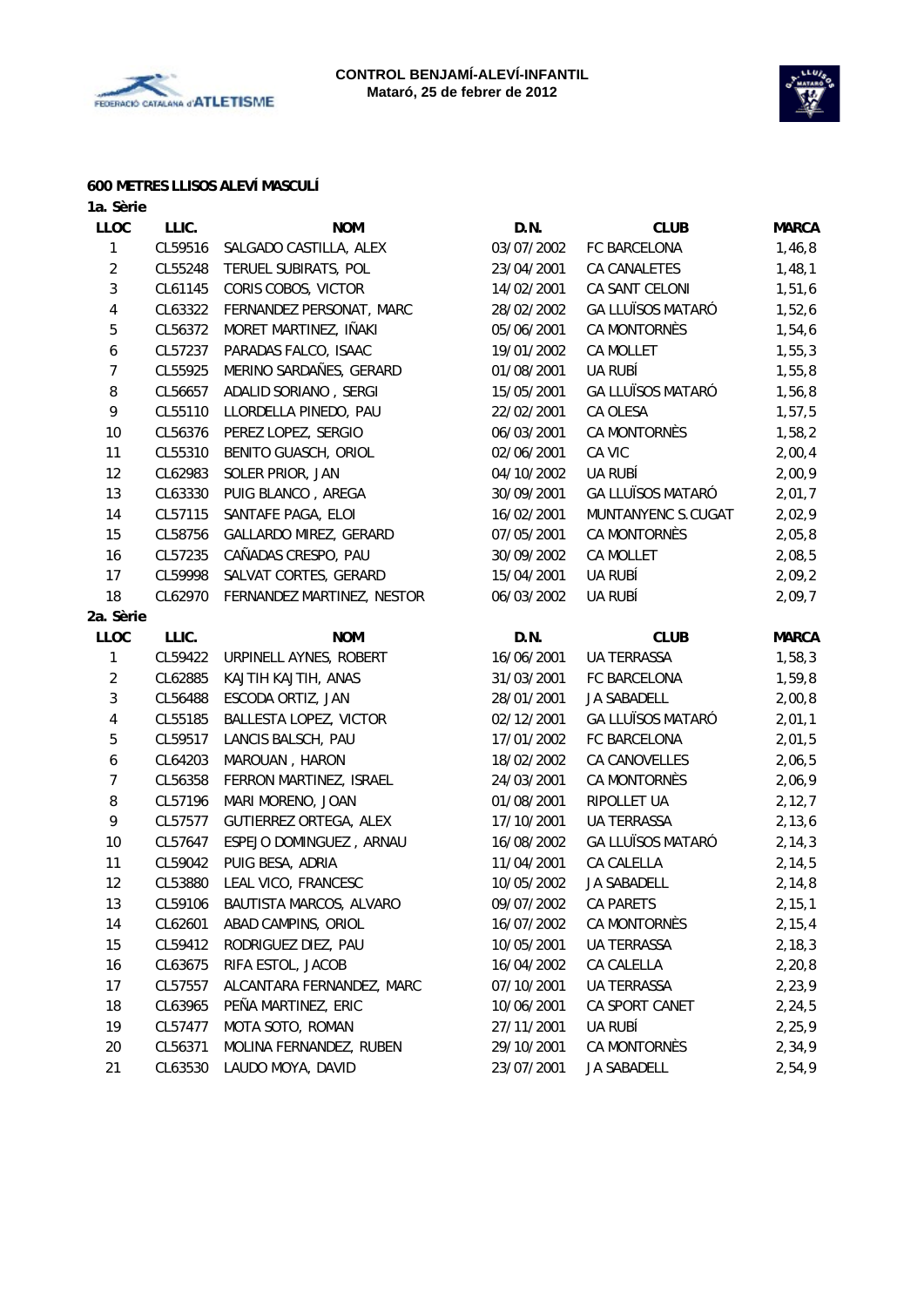



| 3a. Sèrie      |         |                                 |            |                          |              |
|----------------|---------|---------------------------------|------------|--------------------------|--------------|
| <b>LLOC</b>    | LLIC.   | <b>NOM</b>                      | D.N.       | <b>CLUB</b>              | <b>MARCA</b> |
| 1              | CL58932 | <b>GASCON VALLS, ORIOL</b>      | 08/09/2001 | MUNTANYENC S.CUGAT       | 1, 57, 1     |
| $\sqrt{2}$     | CL63363 | GARCIA MORALES, ALEJANDRO       | 10/02/2002 | PENYA APA ANEM-HI        | 2,04,9       |
| $\sqrt{3}$     | CL63745 | ALTIMIRA SANCHIS, POL           | 23/09/2002 | <b>CA LAIETANIA</b>      | 2, 10, 1     |
| $\pmb{4}$      | CL63364 | VELASCO TELLO, RAUL             | 26/02/2002 | PENYA APA ANEM-HI        | 2, 10, 7     |
| $\sqrt{5}$     | CL60047 | MULERO MATOS, QUIM              | 25/09/2001 | <b>CA MOLLET</b>         | 2, 11, 8     |
| 6              | CL63862 | SERRA RECOLONS, ALEIX           | 22/05/2001 | CA BAIX MONTSENY         | 2, 12, 3     |
| $\overline{7}$ | CL57117 | SERRA VILADRICH, POL            | 22/08/2002 | MUNTANYENC S.CUGAT       | 2, 13, 2     |
| 8              | CL57646 | DISTEFANO CAPDEFERRO, NIL       | 02/05/2001 | <b>GA LLUÏSOS MATARÓ</b> | 2, 15, 8     |
| 9              | CL60959 | <b>VALDES GRIS, SERGI</b>       | 08/03/2001 | ISS - L'HOSPITALET       | 2,16,5       |
| 10             | CL55851 | <b>GARCIA ESTEBAN, DARIO</b>    | 08/09/2001 | <b>GA LLUÏSOS MATARÓ</b> | 2, 17, 8     |
| 11             | CL55184 | MIRMI MASRAMON, ARMAND          | 21/11/2001 | <b>GA LLUÏSOS MATARÓ</b> | 2, 20, 1     |
| 12             | CL60662 | TOLEDO RODRIGUEZ, DANIEL        | 17/07/2002 | <b>CA PARETS</b>         | 2, 22, 1     |
| 13             | CL56657 | ADALID SORIANO, SERGI           | 15/05/2001 | <b>GA LLUÏSOS MATARÓ</b> | 2, 23, 1     |
| 14             | CL62468 | HERNANDEZ MORA, ALEIX           | 11/07/2001 | MUNTANYENC S.CUGAT       | 2,23,9       |
| 15             | CL61252 | <b>GRIS GARCIA, JORDI</b>       | 18/08/2002 | ISS - L'HOSPITALET       | 2, 24, 3     |
| 16             | CL58285 | FONTAS ROBERT, TELM             | 23/05/2002 | CA MALGRAT               | 2, 25, 4     |
| 17             | CL63836 | SOTELO GIMFARRER, JOSEP MARIA   | 27/12/2001 | CA LAIETANIA             | 2, 28, 3     |
| 18             | CL63430 | ARGUELLO ORTIZ, NIL             | 11/12/2001 | ISS - L'HOSPITALET       | 2, 29, 6     |
| 19             | CL63320 | DELGADO GRAJERA, MIQUEL         | 13/03/2001 | <b>GA LLUÏSOS MATARÓ</b> | 2,34,5       |
| 20             | CL63336 | SEDANO GUIMERANS, DAVID         | 05/08/2002 | <b>GA LLUÏSOS MATARÓ</b> | 2, 36, 1     |
| 21             | CL63319 | DE HARO PONCE, PAU              | 04/02/2002 | <b>GA LLUÏSOS MATARÓ</b> | 2, 39, 4     |
| 22             | CL61563 | DOM INGUEZ MARTINEZ, IKER       | 20/08/2001 | CA CALELLA               | 2,42,6       |
|                |         | 60 METRES TANQUES ALEVÍ MASCULÍ |            |                          |              |
| 1a. Sèrie      |         |                                 |            |                          |              |
| <b>LLOC</b>    | LLIC.   | <b>NOM</b>                      | D.N.       | <b>CLUB</b>              | <b>MARCA</b> |
| $\mathbf{1}$   | CL59996 | ROOD RODAMILANS, IAN            | 02/05/2001 | UA RUBÍ                  | 10, 5        |
| $\overline{2}$ | CL56358 | FERRON MARTINEZ, ISRAEL         | 24/03/2001 | CA MONTORNÈS             | 11,5         |
| $\mathfrak{Z}$ | CL57237 | PARADAS FALCO, ISAAC            | 19/01/2002 | <b>CA MOLLET</b>         | 12,0         |
| 4              | CL55185 | BALLESTA LOPEZ, VICTOR          | 02/12/2001 | <b>GA LLUÏSOS MATARÓ</b> | 12,3         |
| 5              | CL64203 | MAROUAN, HARON                  | 18/02/2002 | CA CANOVELLES            | 12,6         |
| 6              | CL63320 | DELGADO GRAJERA, MIQUEL         | 13/03/2001 | <b>GA LLUÏSOS MATARÓ</b> | 14,6         |
| 2a. Sèrie      |         |                                 |            |                          |              |
| LLOC           | LLIC.   | <b>NOM</b>                      | D.N.       | <b>CLUB</b>              | <b>MARCA</b> |
| 1              | CL56657 | ADALID SORIANO, SERGI           | 15/05/2001 | <b>GA LLUÏSOS MATARÓ</b> | 10,9         |
| 2              | CL57235 | CAÑADAS CRESPO, PAU             | 30/09/2002 | CA MOLLET                | 12,3         |
| 3              | CL59998 | SALVAT CORTES, GERARD           | 15/04/2001 | UA RUBÍ                  | 12,6         |
| 4              | CL57646 | DISTEFANO CAPDEFERRO, NIL       | 02/05/2001 | <b>GA LLUÏSOS MATARÓ</b> | 12,9         |
| $\mathbf 5$    | CL62601 | ABAD CAMPINS, ORIOL             | 16/07/2002 | CA MONTORNÈS             | 13,6         |
| 6              | CL63319 | DE HARO PONCE, PAU              | 04/02/2002 | <b>GA LLUÏSOS MATARÓ</b> | 14, 4        |
| 3a. Sèrie      |         |                                 |            |                          |              |
| <b>LLOC</b>    | LLIC.   | <b>NOM</b>                      | D.N.       | <b>CLUB</b>              | <b>MARCA</b> |
| 1              | CL58756 | GALLARDO MIREZ, GERARD          | 07/05/2001 | CA MONTORNÈS             | 10, 5        |
| $\overline{c}$ | CL61266 | FATY TOLOSA, ISMAEL             | 28/01/2002 | CA MOLLET                | 11,2         |
| 3              | CL63322 | FERNANDEZ PERSONAT, MARC        | 28/02/2002 | <b>GA LLUÏSOS MATARÓ</b> | 11,6         |
| 4              | CL63330 | PUIG BLANCO, AREGA              | 30/09/2001 | <b>GA LLUÏSOS MATARÓ</b> | 12,1         |
| 5              | CL57647 | ESPEJO DOMINGUEZ, ARNAU         | 16/08/2002 | <b>GA LLUÏSOS MATARÓ</b> | 12,8         |
|                |         |                                 |            |                          |              |

6 CL57477 MOTA SOTO, ROMAN 27/11/2001 UA RUBÍ 14,5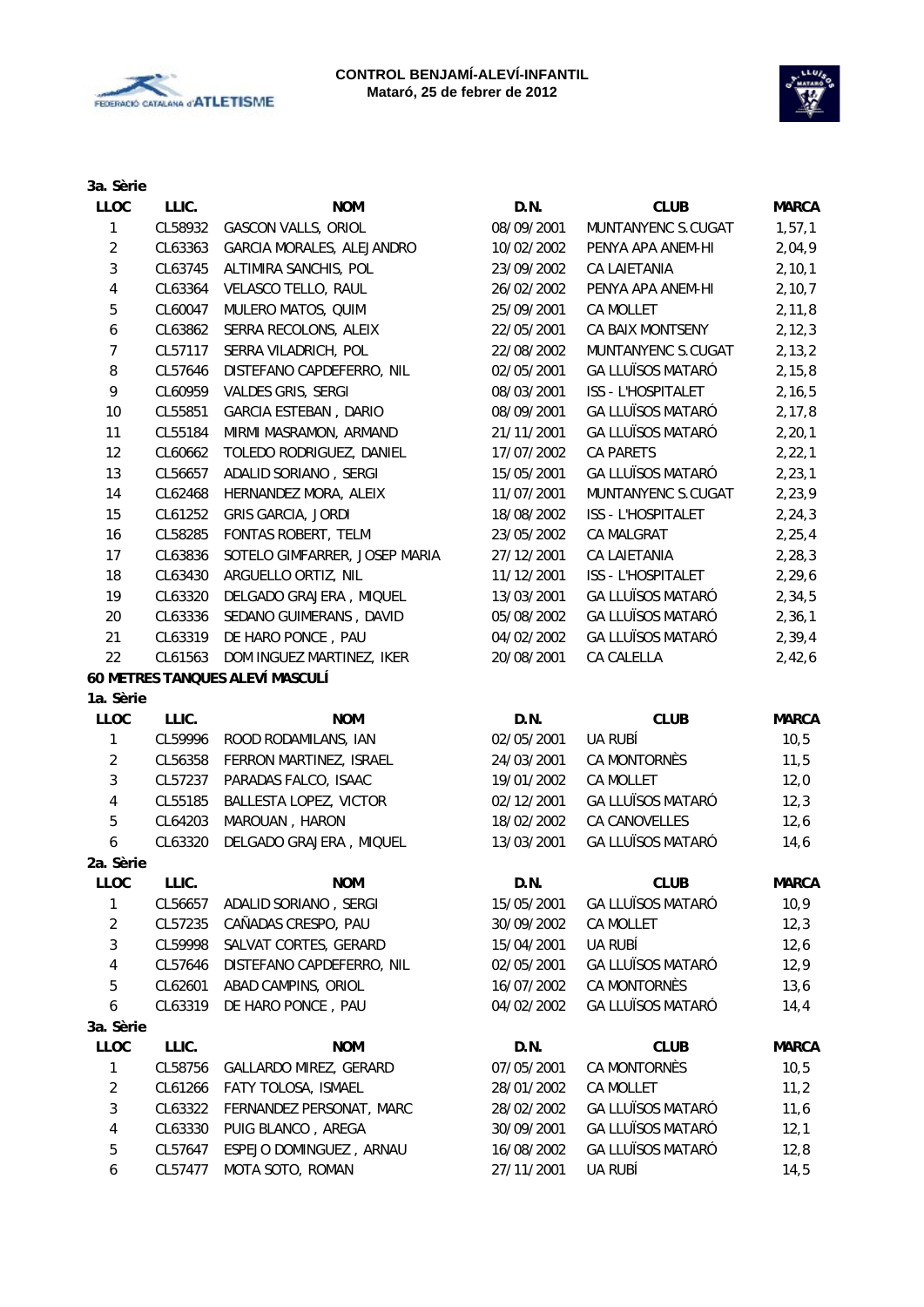



| 4a. Sèrie               |         |                               |            |                          |              |
|-------------------------|---------|-------------------------------|------------|--------------------------|--------------|
| <b>LLOC</b>             | LLIC.   | <b>NOM</b>                    | D.N.       | <b>CLUB</b>              | <b>MARCA</b> |
| $\mathbf{1}$            | CL56376 | PEREZ LOPEZ, SERGIO           | 06/03/2001 | CA MONTORNÈS             | 11,2         |
| $\overline{2}$          | CL55184 | MIRMI MASRAMON, ARMAND        | 21/11/2001 | <b>GA LLUÏSOS MATARÓ</b> | 11,5         |
| 3                       | CL57577 | GUTIERREZ ORTEGA, ALEX        | 17/10/2001 | <b>UA TERRASSA</b>       | 12,0         |
| $\overline{4}$          | CL60047 | MULERO MATOS, QUIM            | 25/09/2001 | CA MOLLET                | 12,2         |
| 5                       | CL63336 | SEDANO GUIMERANS, DAVID       | 05/08/2002 | <b>GA LLUÏSOS MATARÓ</b> | 13,5         |
| 6                       | CL63364 | VELASCO TELLO, RAUL           | 26/02/2002 | PENYA APA ANEM-HI        | 14,7         |
| 5a. Sèrie               |         |                               |            |                          |              |
| LLOC                    | LLIC.   | <b>NOM</b>                    | D.N.       | <b>CLUB</b>              | <b>MARCA</b> |
| $\mathbf{1}$            | CL57115 | SANTAFE PAGA, ELOI            | 16/02/2001 | MUNTANYENC S.CUGAT       | 10,9         |
| $\overline{2}$          | CL56372 | MORET MARTINEZ, IÑAKI         | 05/06/2001 | CA MONTORNÈS             | 11,4         |
| 3                       | CL63363 | GARCIA MORALES, ALEJANDRO     | 10/02/2002 | PENYA APA ANEM-HI        | 12,3         |
| $\overline{\mathbf{4}}$ | CL57117 | SERRA VILADRICH, POL          | 22/08/2002 | MUNTANYENC S.CUGAT       | 13,9         |
| 6a. Sèrie               |         |                               |            |                          |              |
| <b>LLOC</b>             | LLIC.   | <b>NOM</b>                    | D.N.       | <b>CLUB</b>              | <b>MARCA</b> |
| $\mathbf{1}$            | CL56076 | NAVAJON FABREGAT, ADRIA       | 29/01/2001 | UA RUBÍ                  | 10,2         |
| $\overline{2}$          | CL55925 | MERINO SARDAÑES, GERARD       | 01/08/2001 | UA RUBÍ                  | 10, 8        |
| 3                       | CL58775 | RUIZ JOVER, THEO              | 21/02/2001 | MUNTANYENC S.CUGAT       | 11,1         |
| $\overline{4}$          | CL63745 | ALTIMIRA SANCHIS, POL         | 23/09/2002 | CA LAIETANIA             | 12,1         |
| 5                       | CL56371 | MOLINA FERNANDEZ, RUBEN       | 29/10/2001 | CA MONTORNÈS             | 13,5         |
| 6                       | CL63836 | SOTELO GIMFARRER, JOSEP MARIA | 27/12/2001 | CA LAIETANIA             | 13,7         |
| 7a. Sèrie               |         |                               |            |                          |              |
| <b>LLOC</b>             | LLIC.   | <b>NOM</b>                    | D.N.       | <b>CLUB</b>              | <b>MARCA</b> |
| $\mathbf{1}$            | CL58932 | GASCON VALLS, ORIOL           | 08/09/2001 | MUNTANYENC S.CUGAT       | 11,6         |
| $\overline{2}$          | CL62985 | VERDEZOTO PARRA, CASANDRA     | 26/08/2003 | UA RUBÍ                  | 12,6         |
| 3                       | CL60245 | TOMAS GARCIA, ISAAC           | 29/10/2001 | CA CALELLA               | 12,8         |
| 4                       | CL60240 | RIVERA MONSERGAS, NICO        | 18/04/2002 | CA CALELLA               | 13,5         |
| 8a. Sèrie               |         |                               |            |                          |              |
| <b>LLOC</b>             | LLIC.   | <b>NOM</b>                    | D.N.       | <b>CLUB</b>              | <b>MARCA</b> |
| $\mathbf{1}$            | CL57472 | JIMENEZ MUÑIZ, DAVID          | 21/01/2001 | UA RUBÍ                  | 10,7         |
| $\overline{2}$          | CL57470 | GIMENO CARPIO, VICTOR         | 14/09/2001 | UA RUBÍ                  | 12,2         |
| $\mathbf{3}$            | CL63862 | SERRA RECOLONS, ALEIX         | 22/05/2001 | CA BAIX MONTSENY         | 12,4         |
| 4                       | CL61252 | GRIS GARCIA, JORDI            | 18/08/2002 | ISS - L'HOSPITALET       | 14,3         |
| 9a. Sèrie               |         |                               |            |                          |              |
| <b>LLOC</b>             | LLIC.   | <b>NOM</b>                    | D.N.       | <b>CLUB</b>              | <b>MARCA</b> |
| 1                       | CL58285 | FONTAS ROBERT, TELM           | 23/05/2002 | CA MALGRAT               | 12,4         |
| $\overline{2}$          | CL63430 | ARGUELLO ORTIZ, NIL           | 11/12/2001 | ISS - L'HOSPITALET       | 14,9         |
| 3                       | CL60959 | VALDES GRIS, SERGI            | 08/03/2001 | ISS - L'HOSPITALET       | 18,3         |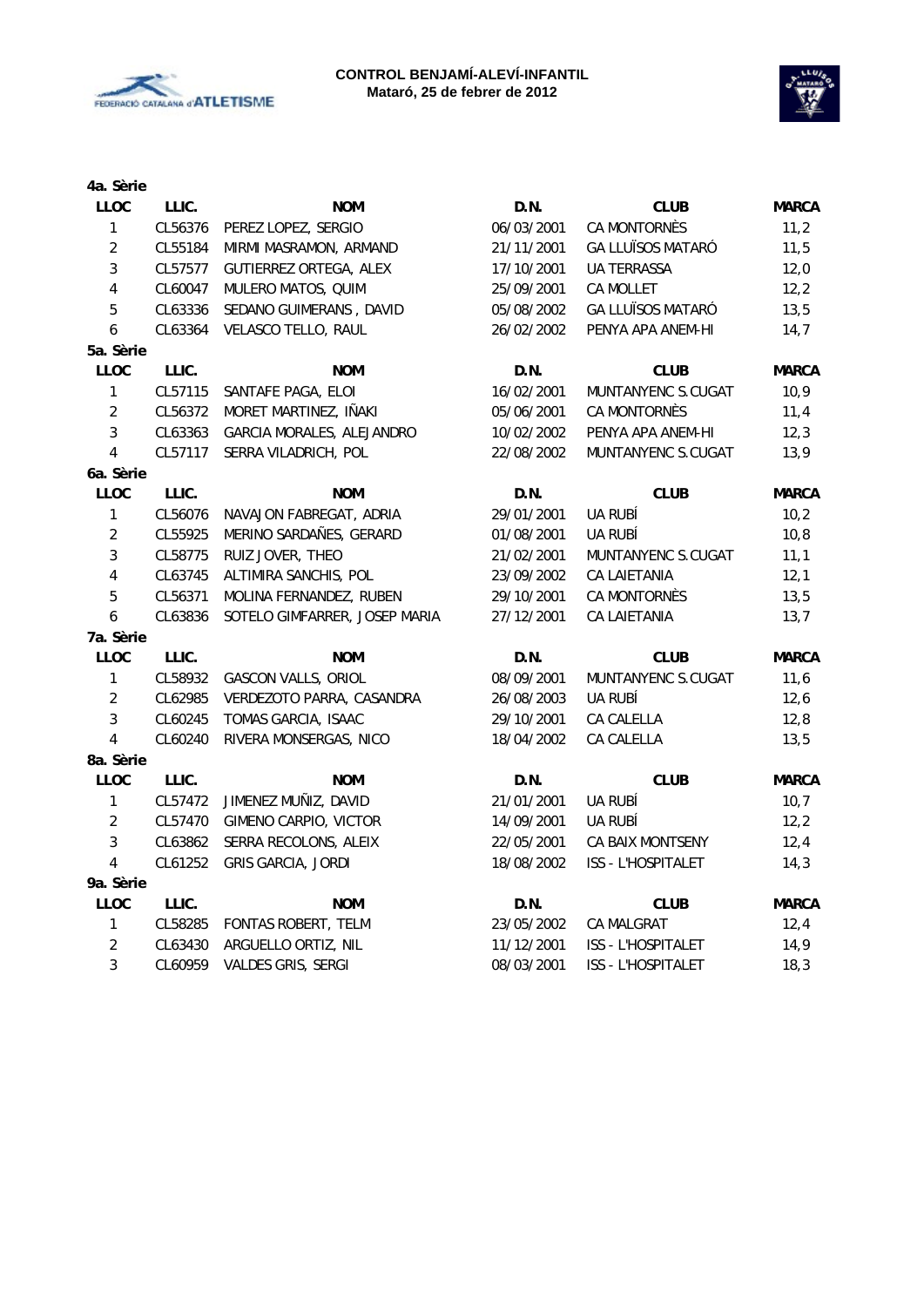



## **SALT DE LLARGADA ALEVÍ MASCULÍ**

| 1<br>$\overline{2}$<br>3 | CL56076<br>CL57472<br>CL58775<br>CL56657 | NAVAJON FABREGAT, ADRIA<br>JIMENEZ MUÑIZ, DAVID<br>RUIZ JOVER, THEO | 29/01/2001<br>21/01/2001 | UA RUBÍ<br>UA RUBÍ       | 4,21<br>3,85 |
|--------------------------|------------------------------------------|---------------------------------------------------------------------|--------------------------|--------------------------|--------------|
|                          |                                          |                                                                     |                          |                          |              |
|                          |                                          |                                                                     |                          |                          |              |
|                          |                                          |                                                                     | 21/02/2001               | MUNTANYENC S.CUGAT       | 3,83         |
| 4                        |                                          | ADALID SORIANO, SERGI                                               | 15/05/2001               | <b>GA LLUÏSOS MATARÓ</b> | 3,74         |
| 5                        | CL57115                                  | SANTAFE PAGA, ELOI                                                  | 16/02/2001               | MUNTANYENC S.CUGAT       | 3,73         |
| $\boldsymbol{6}$         | CL56372                                  | MORET MARTINEZ, IÑAKI                                               | 05/06/2001               | CA MONTORNÈS             | 3,70         |
| $\overline{7}$           | CL59422                                  | URPINELL AYNES, ROBERT                                              | 16/06/2001               | <b>UA TERRASSA</b>       | 3,56         |
| 8                        | CL61266                                  | FATY TOLOSA, ISMAEL                                                 | 28/01/2002               | <b>CA MOLLET</b>         | 3,56         |
| 9                        | CL63330                                  | PUIG BLANCO, AREGA                                                  | 30/09/2001               | <b>GA LLUÏSOS MATARÓ</b> | 3,55         |
| 10                       | CL55310                                  | BENITO GUASCH, ORIOL                                                | 02/06/2001               | CA VIC                   | 3,54         |
| 11                       | CL58756                                  | GALLARDO MIREZ, GERARD                                              | 07/05/2001               | CA MONTORNÈS             | 3,52         |
| 12                       | CL57470                                  | GIMENO CARPIO, VICTOR                                               | 14/09/2001               | UA RUBÍ                  | 3,51         |
| 13                       | CL57237                                  | PARADAS FALCO, ISAAC                                                | 19/01/2002               | CA MOLLET                | 3,46         |
| 14                       | CL58932                                  | GASCON VALLS, ORIOL                                                 | 08/09/2001               | MUNTANYENC S.CUGAT       | 3,45         |
| 15                       | CL60047                                  | MULERO MATOS, QUIM                                                  | 25/09/2001               | CA MOLLET                | 3,43         |
| 16                       | CL58285                                  | FONTAS ROBERT, TELM                                                 | 23/05/2002               | CA MALGRAT               | 3,39         |
| 17                       | CL55184                                  | MIRMI MASRAMON, ARMAND                                              | 21/11/2001               | <b>GA LLUÏSOS MATARÓ</b> | 3,37         |
| 18                       | CL63322                                  | FERNANDEZ PERSONAT, MARC                                            | 28/02/2002               | <b>GA LLUÏSOS MATARÓ</b> | 3,37         |
| 19                       | CL57235                                  | CAÑADAS CRESPO, PAU                                                 | 30/09/2002               | CA MOLLET                | 3,35         |
| 20                       | CL55925                                  | MERINO SARDAÑES, GERARD                                             | 01/08/2001               | UA RUBÍ                  | 3,33         |
| 21                       | CL56376                                  | PEREZ LOPEZ, SERGIO                                                 | 06/03/2001               | CA MONTORNÈS             | 3,31         |
| 22                       | CL61145                                  | CORIS COBOS, VICTOR                                                 | 14/02/2001               | CA SANT CELONI           | 3,29         |
| 23                       | CL55851                                  | GARCIA ESTEBAN, DARIO                                               | 08/09/2001               | <b>GA LLUÏSOS MATARÓ</b> | 3,25         |
| 24                       | CL56358                                  | FERRON MARTINEZ, ISRAEL                                             | 24/03/2001               | CA MONTORNÈS             | 3,25         |
| 25                       | CL53880                                  | LEAL VICO, FRANCESC                                                 | 10/05/2002               | JA SABADELL              | 3,24         |
| 26                       | CL62468                                  | HERNANDEZ MORA, ALEIX                                               | 11/07/2001               | MUNTANYENC S.CUGAT       | 3,19         |
| 27                       | CL55185                                  | BALLESTA LOPEZ, VICTOR                                              | 02/12/2001               | <b>GA LLUÏSOS MATARÓ</b> | 3,15         |
| 28                       | CL57196                                  | MARI MORENO, JOAN                                                   | 01/08/2001               | RIPOLLET UA              | 3,12         |
| 29                       | CL63745                                  | ALTIMIRA SANCHIS, POL                                               | 23/09/2002               | CA LAIETANIA             | 3,07         |
| 30                       | CL56371                                  | MOLINA FERNANDEZ, RUBEN                                             | 29/10/2001               | CA MONTORNÈS             | 3,02         |
| 31                       | CL60959                                  | VALDES GRIS, SERGI                                                  | 08/03/2001               | ISS - L'HOSPITALET       | 3,02         |
| 32                       | CL59042                                  | PUIG BESA, ADRIA                                                    | 11/04/2001               | CA CALELLA               | 3,00         |
| 33                       | CL57646                                  | DISTEFANO CAPDEFERRO, NIL                                           | 02/05/2001               | <b>GA LLUÏSOS MATARÓ</b> | 2,99         |
| 34                       | CL60039                                  | GARCIA PASCASIO, PAU                                                | 12/12/2002               | CA MOLLET                | 2,99         |
| 35                       | CL57647                                  | ESPEJO DOMINGUEZ, ARNAU                                             | 16/08/2002               | <b>GA LLUÏSOS MATARÓ</b> | 2,95         |
| 36                       | CL63363                                  | GARCIA MORALES, ALEJANDRO                                           | 10/02/2002               | PENYA APA ANEM-HI        | 2,94         |
| 37                       | CL62983                                  | SOLER PRIOR, JAN                                                    | 04/10/2002               | UA RUBÍ                  | 2,91         |
| 38                       | CL57117                                  | SERRA VILADRICH, POL                                                | 22/08/2002               | MUNTANYENC S.CUGAT       | 2,91         |
| 39                       | CL60240                                  | RIVERA MONSERGAS, NICO                                              | 18/04/2002               | CA CALELLA               | 2,85         |
| 40                       | CL57569                                  | COT LONDRES, ALEIX                                                  | 17/01/2002               | UA TERRASSA              | 2,82         |
| 41                       | CL62601                                  | ABAD CAMPINS, ORIOL                                                 | 16/07/2002               | CA MONTORNÈS             | 2,76         |
| 42                       | CL59106                                  | BAUTISTA MARCOS, ALVARO                                             | 09/07/2002               | CA PARETS                | 2,75         |
| 43                       | CL57557                                  | ALCANTARA FERNANDEZ, MARC                                           | 07/10/2001               | UA TERRASSA              | 2,74         |
| 44                       | CL63862                                  | SERRA RECOLONS, ALEIX                                               | 22/05/2001               | CA BAIX MONTSENY         | 2,69         |
| 45                       | CL63336                                  | SEDANO GUIMERANS, DAVID                                             | 05/08/2002               | <b>GA LLUÏSOS MATARÓ</b> | 2,68         |
| 46                       | CL64203                                  | MAROUAN, HARON                                                      | 18/02/2002               | CA CANOVELLES            | 2,68         |
| 47                       | CL60662                                  | TOLEDO RODRIGUEZ, DANIEL                                            | 17/07/2002               | CA PARETS                | 2,68         |
| 48                       | CL61563                                  | DOM INGUEZ MARTINEZ, IKER                                           | 20/08/2001               | CA CALELLA               | 2,65         |
| 49                       | CL63836                                  | SOTELO GIMFARRER, JOSEP MARIA                                       | 27/12/2001               | CA LAIETANIA             | 2,64         |
| 50                       | CL63320                                  | DELGADO GRAJERA, MIQUEL                                             | 13/03/2001               | <b>GA LLUÏSOS MATARÓ</b> | 2,48         |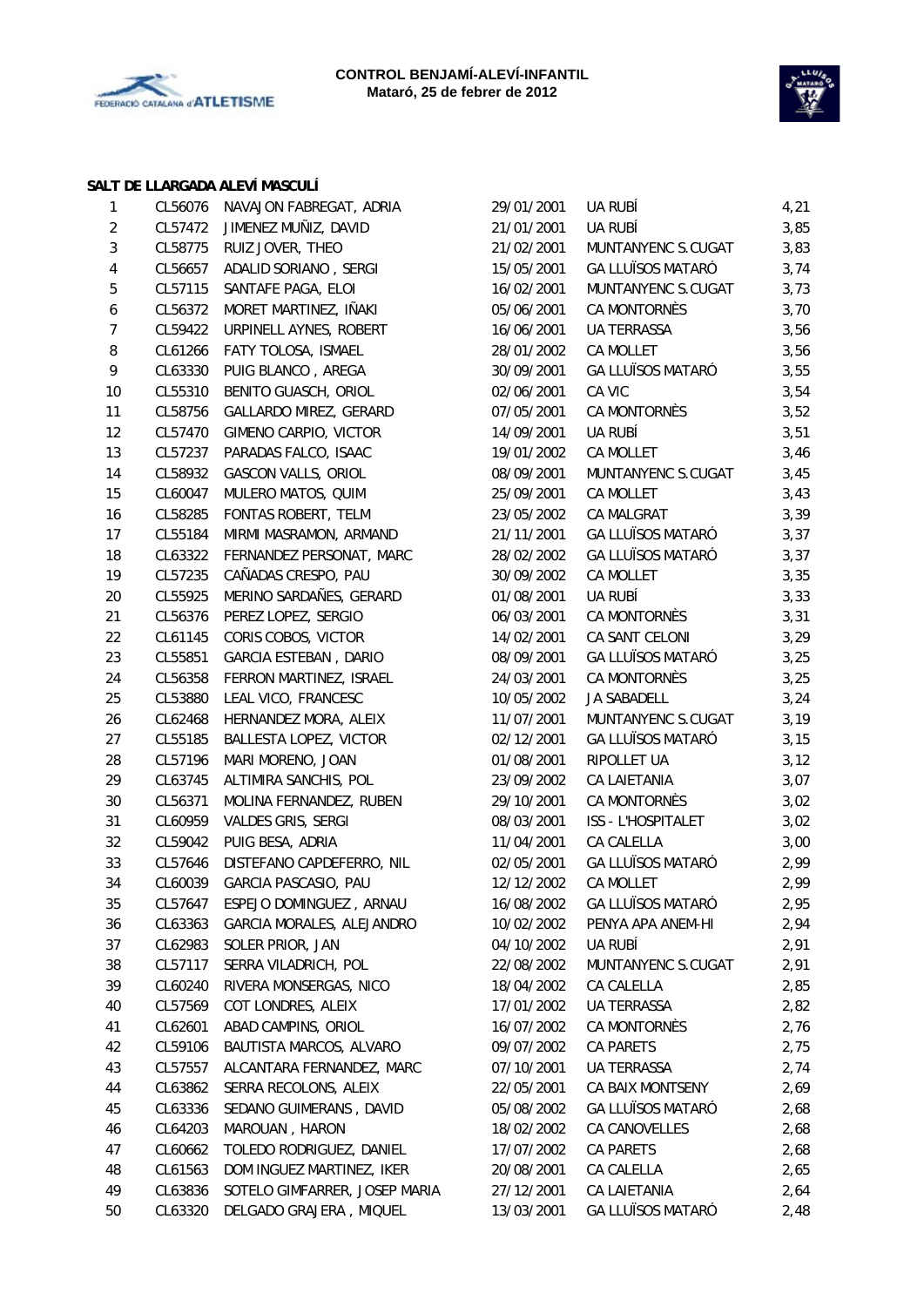



| 51  | CL61252 GRIS GARCIA, JORDI  | 18/08/2002 ISS - L'HOSPITALET | 2.39 |
|-----|-----------------------------|-------------------------------|------|
| 52  | CL63430 ARGUELLO ORTIZ, NIL |                               | 2.34 |
| -53 | CL63319 DE HARO PONCE, PAU  | 04/02/2002 GA LLUÏSOS MATARÓ  | 0.00 |
| -54 | CL63364 VELASCO TELLO, RAUL | 26/02/2002 PENYA APA ANEM-HI  | 0.00 |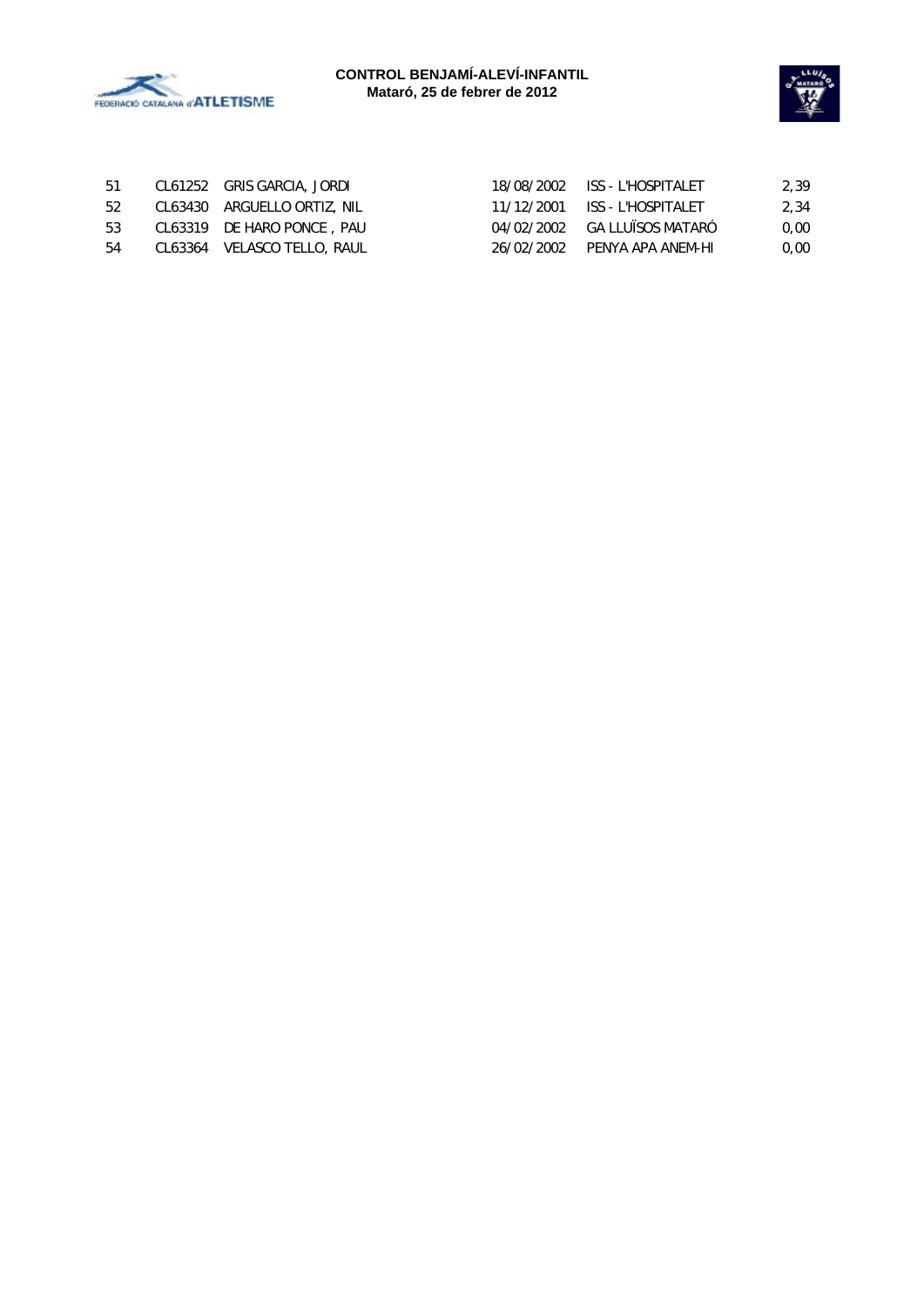



# **LLANÇAMENT DE PILOTA ALEVÍ MASCULÍ**

| 1              | CL63330 | PUIG BLANCO, AREGA        | 30/09/2001 | <b>GA LLUÏSOS MATARÓ</b> | 33,35       |
|----------------|---------|---------------------------|------------|--------------------------|-------------|
| $\overline{c}$ | CL59996 | ROOD RODAMILANS, IAN      | 02/05/2001 | UA RUBÍ                  | 29,32       |
| 3              | CL56076 | NAVAJON FABREGAT, ADRIA   | 29/01/2001 | UA RUBÍ                  | 25,69       |
| $\pmb{4}$      | CL57647 | ESPEJO DOMINGUEZ, ARNAU   | 16/08/2002 | <b>GA LLUÏSOS MATARÓ</b> | 25,18       |
| $\sqrt{5}$     | CL57472 | JIMENEZ MUÑIZ, DAVID      | 21/01/2001 | UA RUBÍ                  | 25,14       |
| 6              | CL61145 | CORIS COBOS, VICTOR       | 14/02/2001 | CA SANT CELONI           | 23,85       |
| $\overline{7}$ | CL57646 | DISTEFANO CAPDEFERRO, NIL | 02/05/2001 | <b>GA LLUÏSOS MATARÓ</b> | 23,63       |
| 8              | CL56372 | MORET MARTINEZ, IÑAKI     | 05/06/2001 | CA MONTORNÈS             | 23,08       |
| 9              | CL56358 | FERRON MARTINEZ, ISRAEL   | 24/03/2001 | CA MONTORNÈS             | 21,81       |
| 10             | CL57195 | MARTIN CALVO, ALEX        | 01/03/2002 | RIPOLLET UA              | 19,92       |
| 11             | CL63322 | FERNANDEZ PERSONAT, MARC  | 28/02/2002 | <b>GA LLUÏSOS MATARÓ</b> | 19,83       |
| 12             | CL55185 | BALLESTA LOPEZ, VICTOR    | 02/12/2001 | <b>GA LLUÏSOS MATARÓ</b> | 19,56       |
| 13             | CL61563 | DOM INGUEZ MARTINEZ, IKER | 20/08/2001 | CA CALELLA               | 19,56       |
| 14             | CL57235 | CAÑADAS CRESPO, PAU       | 30/09/2002 | CA MOLLET                | 19,16       |
| 15             | CL57557 | ALCANTARA FERNANDEZ, MARC | 07/10/2001 | <b>UA TERRASSA</b>       | 18,97       |
| 16             | CL63745 | ALTIMIRA SANCHIS, POL     | 23/09/2002 | CA LAIETANIA             | 18,85       |
| 17             | CL58756 | GALLARDO MIREZ, GERARD    | 07/05/2001 | CA MONTORNÈS             | 18,69       |
| 18             | CL56371 | MOLINA FERNANDEZ, RUBEN   | 29/10/2001 | CA MONTORNÈS             | 18,30       |
| 19             | CL59422 | URPINELL AYNES, ROBERT    | 16/06/2001 | UA TERRASSA              | 18,16       |
| 20             | CL56657 | ADALID SORIANO, SERGI     | 15/05/2001 | <b>GA LLUÏSOS MATARÓ</b> | 17,38       |
| 21             | CL57237 | PARADAS FALCO, ISAAC      | 19/01/2002 | <b>CA MOLLET</b>         | 16,73       |
| 22             | CL63336 | SEDANO GUIMERANS, DAVID   | 05/08/2002 | <b>GA LLUÏSOS MATARÓ</b> | 16, 23      |
| 23             | CL56376 | PEREZ LOPEZ, SERGIO       | 06/03/2001 | CA MONTORNÈS             | 16,00       |
| 24             | CL60245 | TOMAS GARCIA, ISAAC       | 29/10/2001 | CA CALELLA               | 15,90       |
| 25             | CL61252 | GRIS GARCIA, JORDI        | 18/08/2002 | ISS - L'HOSPITALET       | 15,87       |
| 26             | CL63430 | ARGUELLO ORTIZ, NIL       | 11/12/2001 | ISS - L'HOSPITALET       | 15,32       |
| 27             | CL60959 | VALDES GRIS, SERGI        | 08/03/2001 | ISS - L'HOSPITALET       | 14,20       |
| 28             | CL62601 | ABAD CAMPINS, ORIOL       | 16/07/2002 | <b>CA MONTORNÈS</b>      | 11,26       |
| 29             | CL63320 | DELGADO GRAJERA, MIQUEL   | 13/03/2001 | <b>GA LLUÏSOS MATARÓ</b> | 10,92       |
| 30             | CL57569 | COT LONDRES, ALEIX        | 17/01/2002 | <b>UA TERRASSA</b>       | 10,70       |
| 31             | CL59998 | SALVAT CORTES, GERARD     | 15/04/2001 | UA RUBÍ                  | 10,68       |
| 32             | CL63319 | DE HARO PONCE, PAU        | 04/02/2002 | <b>GA LLUÏSOS MATARÓ</b> | 9,96        |
|                | CL64203 | MAROUAN, HARON            | 18/02/2002 | CA CANOVELLES            | <b>NULS</b> |
|                |         |                           |            |                          |             |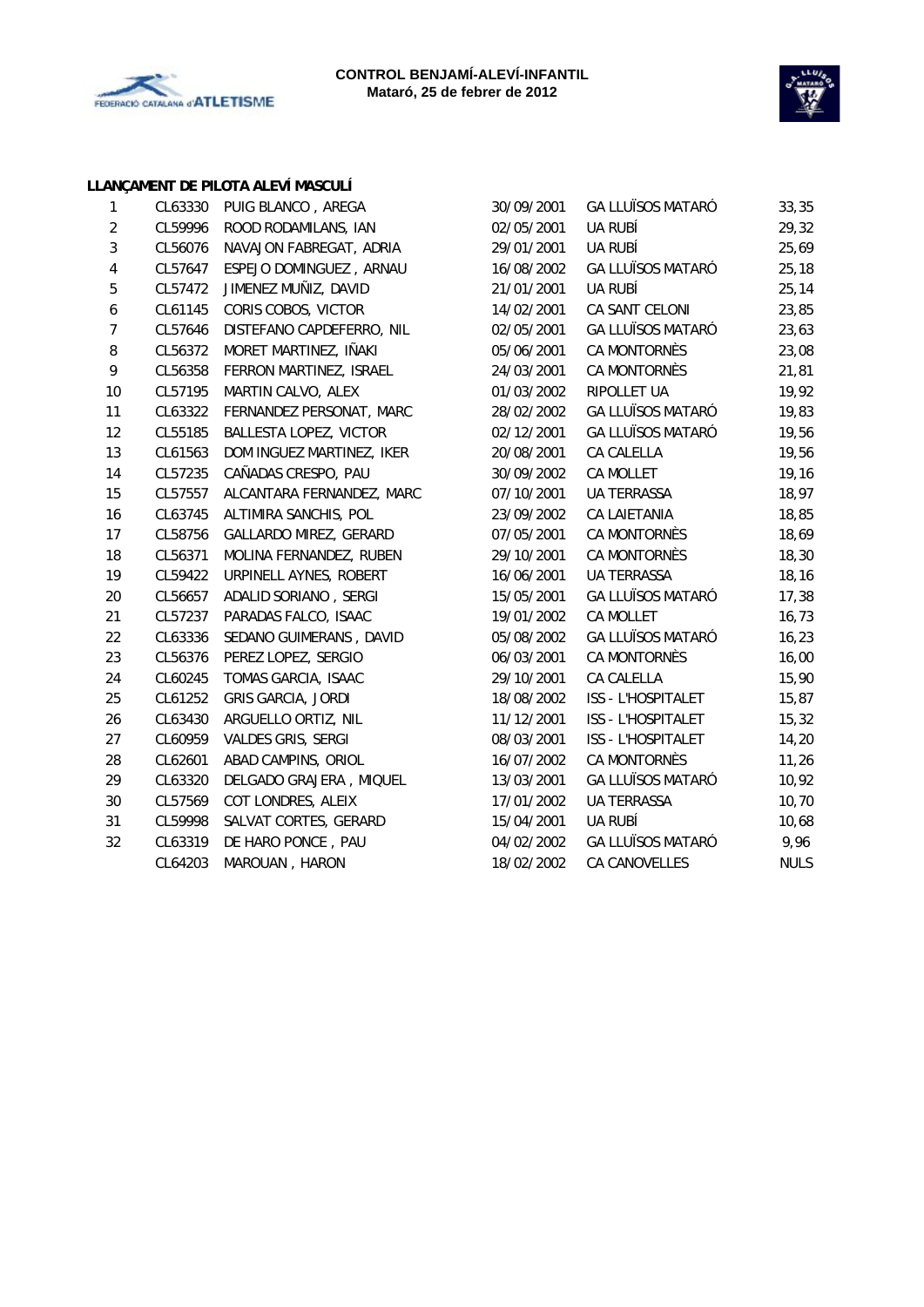



#### **60 METRES LLISOS BENJAMÍ FEMENÍ**

| 1a. Sèrie      |         |                                |            |                          |              |
|----------------|---------|--------------------------------|------------|--------------------------|--------------|
| <b>LLOC</b>    | LLIC.   | <b>NOM</b>                     | D.N.       | <b>CLUB</b>              | <b>MARCA</b> |
| 1              | CL60943 | PUY BAQUÉ, ONA                 | 02/07/2003 | CA LAIETANIA             | 10,1         |
| $\overline{2}$ | CL62873 | TERUEL SUBIRATS, BERTA         | 03/03/2004 | CA CANALETES             | 10,4         |
| $\sqrt{3}$     | CL63555 | REID FOLGUERA, JOANA           | 26/08/2004 | <b>JA SABADELL</b>       | 10,7         |
| $\overline{4}$ | CL62045 | ABOUYAALA, AMAL                | 26/04/2003 | CA CALELLA               | 11,0         |
| 5              | CL63429 | MUÑOZ GUIJARRO, MARIA          | 25/12/2004 | ISS - L'HOSPITALET       | 12,0         |
| 6              | CL62556 | GOMEZ JIMENEZ, PAULA           | 29/07/2004 | CA PARETS                | 12,5         |
| 2a. Sèrie      |         |                                |            |                          |              |
| <b>LLOC</b>    | LLIC.   | <b>NOM</b>                     | D.N.       | <b>CLUB</b>              | <b>MARCA</b> |
| $\mathbf{1}$   | CL64016 | RAMIREZ NICOLAS, LAURA         | 01/04/2004 | UA TERRASSA              | 10,7         |
| $\overline{2}$ | CL63747 | CASAS DELGADO, BERTA           | 09/08/2003 | CA LAIETANIA             | 11,1         |
| $\mathbf{3}$   | CL61091 | DALMAU CLOTET, GINA            | 01/10/2003 | <b>AVINENT MANRESA</b>   | 11,4         |
| $\overline{4}$ | CL62080 | MAÑE GARCIA, SILVIA            | 13/12/2004 | CA CALELLA               | 12,1         |
| 5              | CL62716 | FOLCH GARCIA, JULIA            | 07/09/2004 | <b>UA TERRASSA</b>       | 12,5         |
| 6              | CL63366 | HERNANDEZ HERNANDEZ, MIRIAM    | 08/10/2003 | PENYA APA ANEM-HI        | 12,6         |
| 3a. Sèrie      |         |                                |            |                          |              |
| <b>LLOC</b>    | LLIC.   | <b>NOM</b>                     | D.N.       | <b>CLUB</b>              | <b>MARCA</b> |
| 1              | CL62614 | PEREZ LOPEZ, NURIA             | 11/12/2003 | CA MONTORNÈS             | 10,6         |
| $\overline{2}$ | CL62602 | CHOURFI GUENNOUN, SALMA        | 22/02/2003 | CA MONTORNÈS             | 10,9         |
| $\sqrt{3}$     | CL62608 | KARACH REVERTE, SANA           | 15/03/2003 | CA MONTORNÈS             | 11,2         |
| 4              | CL59724 | RODRIGUEZ AIZPITARTE, JULIA    | 25/04/2003 | CA MONTORNÈS             | 11,6         |
| 5              | CL59727 | PUNZANO LATORRE, CARLA         | 05/02/2003 | CA MONTORNÈS             | 12,1         |
| 6              | CL62617 | TRISTANY RODRIGUEZ, MARTINA    | 19/11/2004 | CA MONTORNÈS             | 12,2         |
| 4a. Sèrie      |         |                                |            |                          |              |
| LLOC           | LLIC.   | <b>NOM</b>                     | D.N.       | <b>CLUB</b>              | <b>MARCA</b> |
| 1              | CL63086 | GODOY MARTINEZ, EDIT           | 27/03/2004 | <b>GA LLUÏSOS MATARÓ</b> | 10,1         |
| $\overline{c}$ | CL63469 | ADJAR NAJJAOUI, SARA           | 08/09/2004 | <b>GA LLUÏSOS MATARÓ</b> | 10,7         |
| $\mathfrak{Z}$ | CL59944 | BLAL LAHLIMI, YASMIN           | 13/04/2003 | <b>GA LLUÏSOS MATARÓ</b> | 11,2         |
| $\overline{4}$ | CL63473 | MIRAS ROBLES, GISELA           | 08/06/2004 | <b>GA LLUÏSOS MATARÓ</b> | 11,7         |
| 5              | CL64196 | LOPEZ FERNANDEZ, LUCIA         | 28/02/2004 | <b>UA TERRASSA</b>       | 12,9         |
| 6              | CL64086 | TRECET RODRÍGUEZ, MIKELE       | 20/08/2005 | MUNTANYENC S.CUGAT       | 13,9         |
| 5a. Sèrie      |         |                                |            |                          |              |
| LLOC           | LLIC.   | <b>NOM</b>                     | D.N.       | <b>CLUB</b>              | <b>MARCA</b> |
| 1              | CL59899 | MARTINEZ FERNANDEZ, ONA        | 14/04/2003 | CA SANT JUST             | 10,0         |
| 2              | CL62710 | MARTIN SANTORO, CRISTINA       | 16/10/2003 | UA TERRASSA              | 10,7         |
| $\sqrt{3}$     | CL59405 | PALACIN ESTER, PATRICIA        | 31/01/2003 | UA TERRASSA              | 10,9         |
| 4              | CL62712 | MARSILLACH GRAGEA, GOIA        | 26/07/2003 | UA TERRASSA              | 11,1         |
| 5              | CL63757 | CORNELLA RUIZ, MARTINA         | 18/08/2003 | UA TERRASSA              | 11,5         |
| 6a. Sèrie      |         |                                |            |                          |              |
| <b>LLOC</b>    | LLIC.   | <b>NOM</b>                     | D.N.       | <b>CLUB</b>              | <b>MARCA</b> |
| 1              | CL63450 | MARTÍNEZ SERRA, MARTINA        | 22/01/2003 | CA MALGRAT               | 10,0         |
| $\overline{c}$ | CL63457 | QUINTANA JULIO, IRIS           | 12/04/2004 | CA MALGRAT               | 10,4         |
| $\sqrt{3}$     | CL59906 | PUENTEDURA CABANILLAS, MARTINA | 08/06/2003 | CA SANT JUST             | 10,8         |
| 4              | CL62473 | MARTINEZ ASENCIO, MARTA        | 30/09/2002 | MUNTANYENC S.CUGAT       | 11,6         |
| 5              | CL62449 | CHARBONNIER GALVAN, CLARA      | 19/02/2004 | MUNTANYENC S.CUGAT       | 11,9         |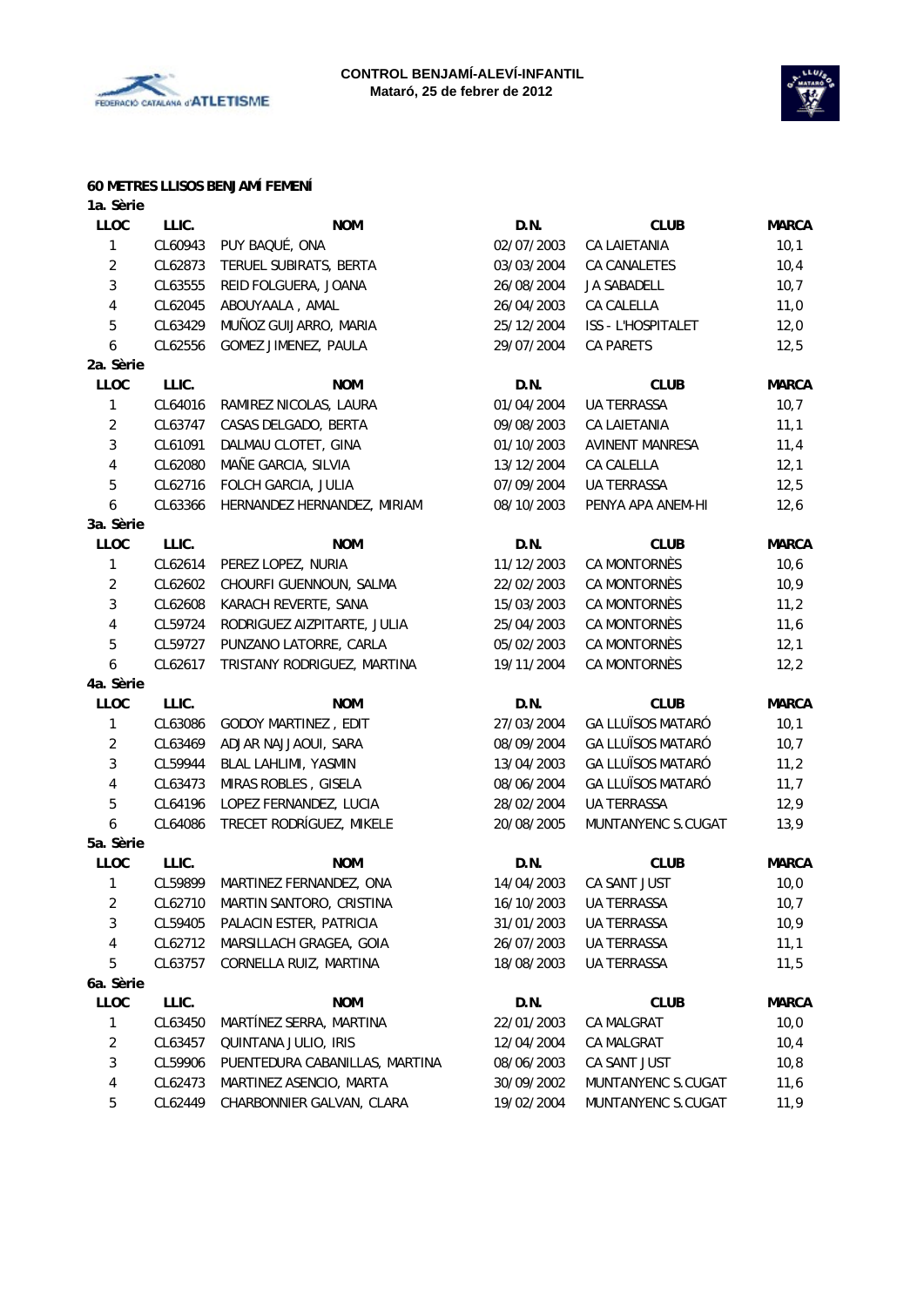



## **SALT D'ALÇADA BENJAMÍ FEMENÍ**

| 1              | CL59899 | MARTINEZ FERNANDEZ, ONA        | 14/04/2003 | CA SANT JUST             | 1,05        |
|----------------|---------|--------------------------------|------------|--------------------------|-------------|
| $\overline{2}$ | CL63450 | MARTÍNEZ SERRA, MARTINA        | 22/01/2003 | <b>CA MALGRAT</b>        | 0,95        |
|                | CL60943 | PUY BAQUÉ, ONA                 | 02/07/2003 | CA LAIETANIA             | 0,95        |
| 4              | CL63457 | QUINTANA JULIO, IRIS           | 12/04/2004 | <b>CA MALGRAT</b>        | 0,90        |
| 5              | CL62614 | PEREZ LOPEZ, NURIA             | 11/12/2003 | CA MONTORNÈS             | 0,85        |
| 6              | CL61091 | DALMAU CLOTET, GINA            | 01/10/2003 | <b>AVINENT MANRESA</b>   | 0,80        |
|                | CL62449 | CHARBONNIER GALVAN, CLARA      | 19/02/2004 | MUNTANYENC S.CUGAT       | 0,80        |
|                | CL64196 | LOPEZ FERNANDEZ, LUCIA         | 28/02/2004 | <b>UA TERRASSA</b>       | 0,80        |
|                | CL63757 | CORNELLA RUIZ, MARTINA         | 18/08/2003 | UA TERRASSA              | 0,80        |
|                | CL59906 | PUENTEDURA CABANILLAS, MARTINA | 08/06/2003 | CA SANT JUST             | 0,80        |
|                | CL62712 | MARSILLACH GRAGEA, GOIA        | 26/07/2003 | <b>UA TERRASSA</b>       | 0,80        |
|                | CL59727 | PUNZANO LATORRE, CARLA         | 05/02/2003 | CA MONTORNÈS             | 0,80        |
| 13             | CL63469 | ADJAR NAJJAOUI, SARA           | 08/09/2004 | <b>GA LLUÏSOS MATARÓ</b> | 0,75        |
|                | CL63473 | MIRAS ROBLES, GISELA           | 08/06/2004 | <b>GA LLUÏSOS MATARÓ</b> | 0,75        |
|                | CL59405 | PALACIN ESTER, PATRICIA        | 31/01/2003 | <b>UA TERRASSA</b>       | 0,75        |
|                | CL62710 | MARTIN SANTORO, CRISTINA       | 16/10/2003 | <b>UA TERRASSA</b>       | 0,75        |
|                | CL62617 | TRISTANY RODRIGUEZ, MARTINA    | 19/11/2004 | CA MONTORNÈS             | 0,75        |
|                | CL59724 | RODRIGUEZ AIZPITARTE, JULIA    | 25/04/2003 | CA MONTORNÈS             | 0,75        |
|                | CL62602 | CHOURFI GUENNOUN, SALMA        | 22/02/2003 | CA MONTORNÈS             | 0,75        |
|                | CL63086 | GODOY MARTINEZ, EDIT           | 27/03/2004 | GA LLUÏSOS MATARÓ        | 0,75        |
|                | CL62556 | GOMEZ JIMENEZ, PAULA           | 29/07/2004 | CA PARETS                | 0,75        |
|                | CL62080 | MAÑE GARCIA, SILVIA            | 13/12/2004 | CA CALELLA               | 0,75        |
|                | CL59944 | BLAL LAHLIMI, YASMIN           | 13/04/2003 | <b>GA LLUÏSOS MATARÓ</b> | <b>NULS</b> |
|                | CL64086 | TRECET RODRÍGUEZ, MIKELE       | 20/08/2005 | MUNTANYENC S.CUGAT       | <b>NULS</b> |
|                | CL62608 | KARACH REVERTE, SANA           | 15/03/2003 | CA MONTORNÈS             | <b>NULS</b> |
|                |         |                                |            |                          |             |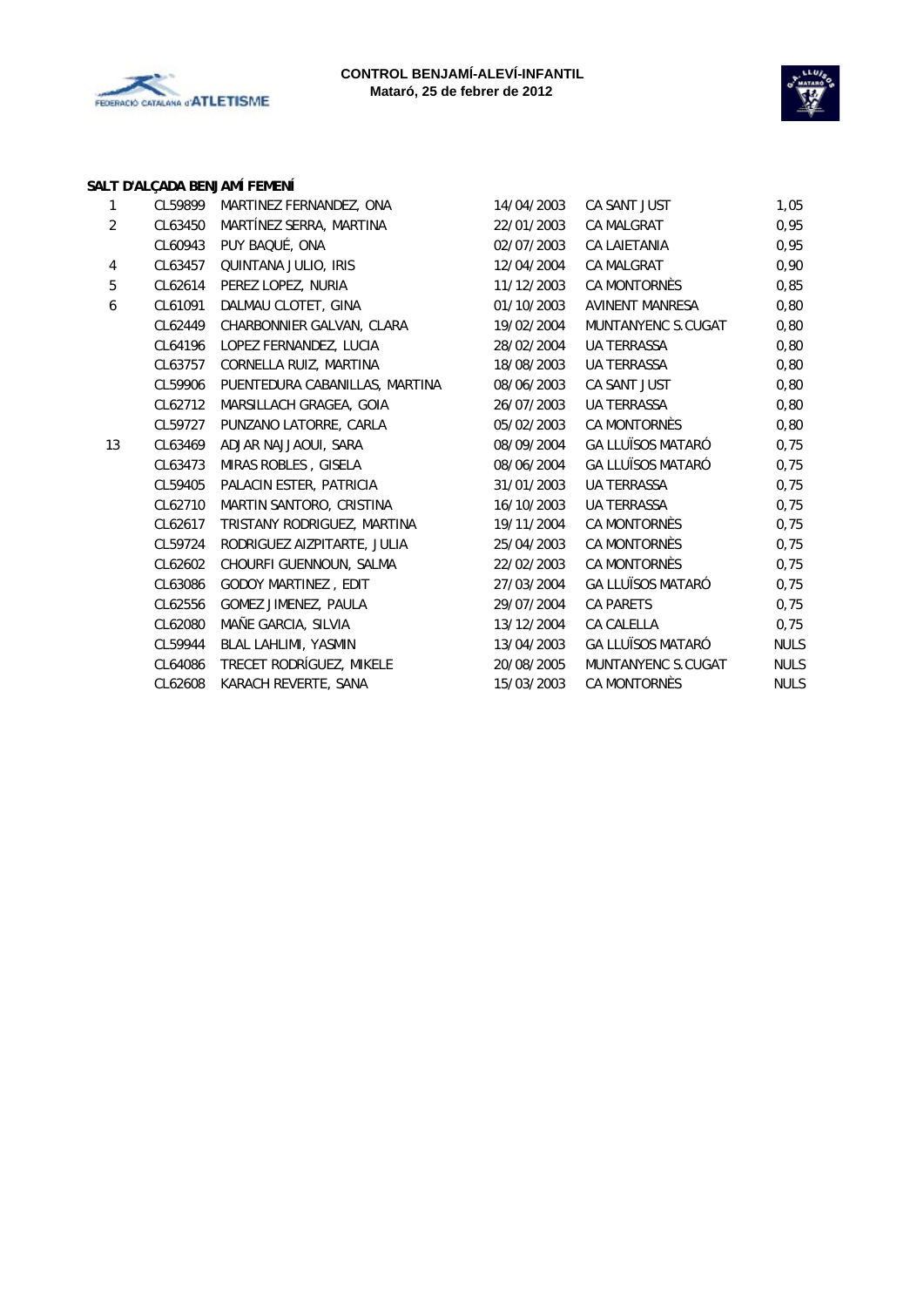



#### **60 METRES LLISOS BENJAMÍ MASCULÍ**

| 1a. Sèrie      |         |                               |            |                          |              |
|----------------|---------|-------------------------------|------------|--------------------------|--------------|
| LLOC           | LLIC.   | <b>NOM</b>                    | D.N.       | <b>CLUB</b>              | <b>MARCA</b> |
| $\mathbf{1}$   | CL60966 | BORRAS DE LAS HERAS, MIQUEL   | 07/03/2003 | <b>JA SABADELL</b>       | 10,3         |
| $\overline{2}$ | CL60960 | ACEDO MARIN, ALEJANDRO        | 05/08/2003 | JA SABADELL              | 10,6         |
| 3              | CL62554 | DURAN MARTIN, ALEX            | 24/02/2004 | CA PARETS                | 10,8         |
| 4              | CL62555 | FERNANDEZ LEON, DAVID         | 03/01/2004 | CA PARETS                | 11,0         |
| 5              | CL62058 | COMAJUAN PLANELLS, ARNAU      | 25/12/2004 | CA CALELLA               | 11,2         |
| 2a. Sèrie      |         |                               |            |                          |              |
| <b>LLOC</b>    | LLIC.   | <b>NOM</b>                    | D.N.       | <b>CLUB</b>              | <b>MARCA</b> |
| 1              | CL61262 | MIRALLES VAZQUEZ, SEVE        | 12/02/2003 | <b>CA MOLLET</b>         | 10,0         |
| $\sqrt{2}$     | CL59725 | PEREZ DURAN, RAUL             | 30/03/2003 | CA MONTORNÈS             | 10,5         |
| $\sqrt{3}$     | CL62615 | RAMIREZ CORTES, IZAN          | 22/10/2004 | CA MONTORNÈS             | 11,4         |
| 4              | CL61067 | GARCIA ROMERO, LLORENÇ        | 04/12/2003 | CA SANT JUST             | 11,6         |
| 5              | CL62619 | VALVERDE RODRIGUEZ, MARC      | 11/02/2004 | CA MONTORNÈS             | 11,8         |
| 6              | CL64256 | SALAS RIERA, POL              | 21/09/2004 | <b>GA LLUÏSOS MATARÓ</b> | 11,9         |
| 3a. Sèrie      |         |                               |            |                          |              |
| LLOC           | LLIC.   | <b>NOM</b>                    | D.N.       | <b>CLUB</b>              | <b>MARCA</b> |
| $\mathbf{1}$   | CL62611 | MOLINA FERNANDEZ, VICTOR      | 15/12/2004 | CA MONTORNÈS             | 10,6         |
| $\overline{2}$ | CL62618 | VALVERDE RODRIGUEZ, POL       | 11/02/2004 | <b>CA MONTORNÈS</b>      | 11,0         |
| 3              | CL62729 | ALCANTARA FERNANDEZ, JAN      | 11/04/2004 | <b>UA TERRASSA</b>       | 11,4         |
| $\overline{4}$ | CL59719 | MARTINEZ TRISTANY, OSCAR JUN  | 09/11/2003 | CA MONTORNÈS             | 11,6         |
| 5              | CL62613 | MONTEMOLINS CARRILLO, JOEL    | 01/12/2004 | <b>CA MONTORNÈS</b>      | 12,5         |
| 4a. Sèrie      |         |                               |            |                          |              |
| LLOC           | LLIC.   | <b>NOM</b>                    | D.N.       | <b>CLUB</b>              | <b>MARCA</b> |
| $\mathbf{1}$   | CL62458 | FABRA COCHRANE, TOM           | 02/01/2003 | MUNTANYENC S.CUGAT       | 10,0         |
| $\overline{2}$ | CL62480 | RUIZ JOVER, EDOUARD           | 11/04/2003 | MUNTANYENC S.CUGAT       | 10,6         |
| 3              | CL62724 | COT LONDRES, ROGER            | 24/04/2004 | <b>UA TERRASSA</b>       | 10,9         |
| 4              | CL61746 | MARIMON CASAS, SERGI          | 10/01/2003 | CA LAIETANIA             | 11,1         |
| 5              | CL62446 | CABALLERO COLL, ALBERT        | 23/01/2003 | MUNTANYENC S.CUGAT       | 11,3         |
| 6              | CL63334 | RODRIGUEZ BENITEZ, ALEX       | 23/06/2004 | <b>GA LLUÏSOS MATARÓ</b> | 12,3         |
| 5a. Sèrie      |         |                               |            |                          |              |
| LLOC           | LLIC.   | <b>NOM</b>                    | D.N.       | <b>CLUB</b>              | <b>MARCA</b> |
| 1              | CL62470 | HUESCA CAMPOS, SERGI FRANCOIS | 12/01/2004 | MUNTANYENC S.CUGAT       | 10,2         |
| $\overline{2}$ | CL59967 | SANCHEZ GRIMA, GERARD         | 08/04/2003 | <b>GA LLUÏSOS MATARÓ</b> | 10,9         |
| $\mathbf{3}$   | CL62465 | GROSS, CELIAN                 | 29/03/2004 | MUNTANYENC S.CUGAT       | 11,1         |
| 4              | CL62728 | COLAS DELGADO, ABEL           | 17/07/2004 | UA TERRASSA              | 11,6         |
| 6a. Sèrie      |         |                               |            |                          |              |
| <b>LLOC</b>    | LLIC.   | <b>NOM</b>                    | D.N.       | <b>CLUB</b>              | <b>MARCA</b> |
| $\mathbf{1}$   | CL61276 | SALA MUÑOZ, MARC              | 21/02/2003 | MUNTANYENC S.CUGAT       | 9,5          |
| $\overline{2}$ | CL62464 | GONZALEZ LLOBREGAT, RODRIGO   | 30/04/2004 | MUNTANYENC S.CUGAT       | 10, 8        |
| $\mathfrak{Z}$ | CL62725 | AVELLANEDA LOPEZ, PAU         | 21/04/2004 | UA TERRASSA              | 12,3         |
| $\overline{4}$ | CL61399 | CASAS DUATIS, NIL             | 28/06/2004 | MUNTANYENC S.CUGAT       | 12,7         |